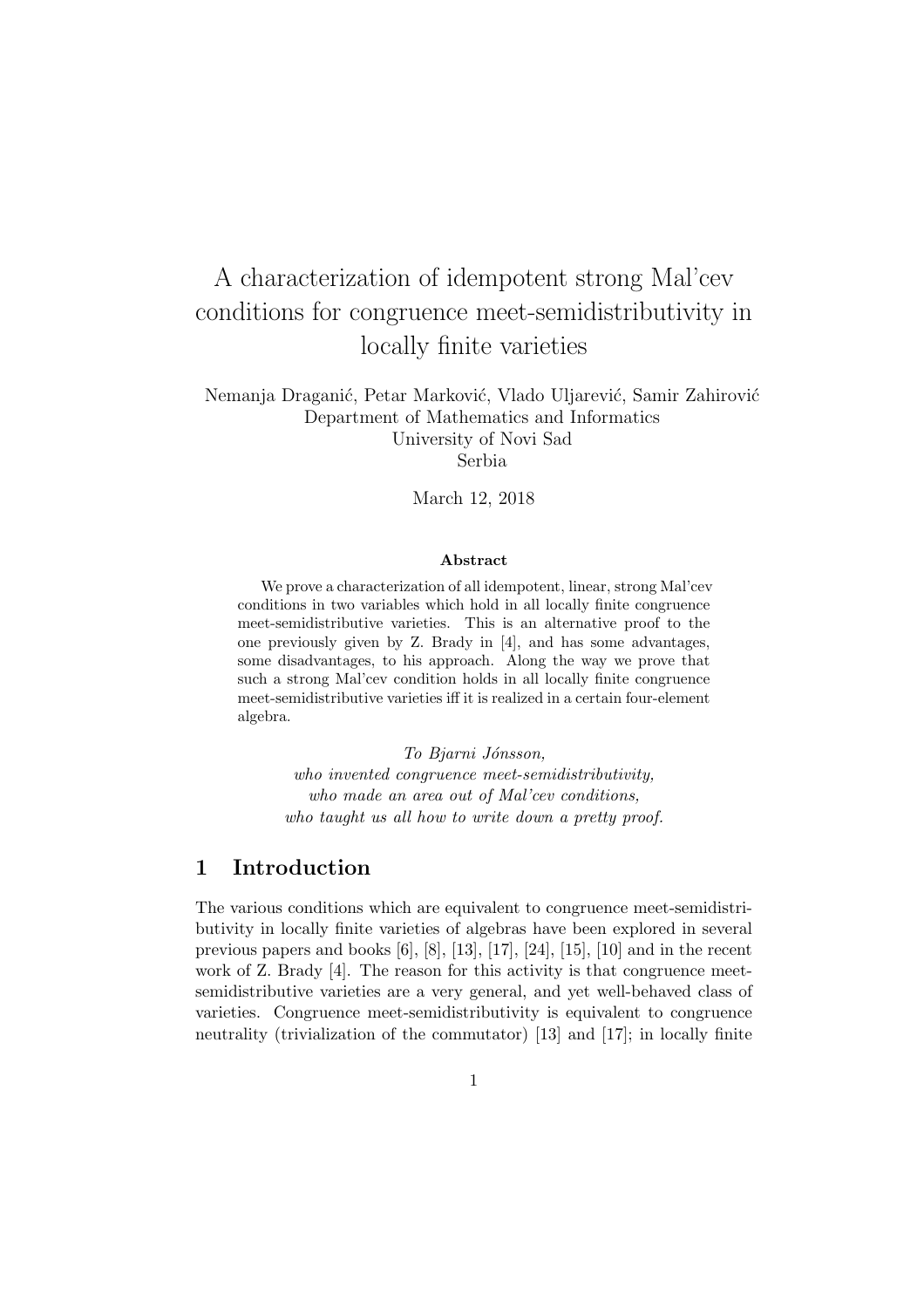varieties it is characterized by omitting tame congruence theory types 1 and 2 [8]; the Park conjecture is true in congruence meet-semidistributive varieties [24], as is the Restricted Quackenbush conjecture [14]; it characterizes the algebraic duals of the finite relational structures A such that the constraint satisfaction problem with template A can be accurately solved by using only the local consistency checking [16], [2], see also [1].

In this paper we characterize all linear strong Mal'cev conditions in two variables which hold in all locally finite congruence meet-semidistributive varieties. M. Siggers proved in [22] that the weaker property, having a Taylor term (characterized in locally finite varieties by omitting type 1) is a strong Mal'cev property, when restricted to locally finite varieties. Siggers' result was a big surprise at the time of publication and spurred an investigation of what other properties, previously known to have a Mal'cev characterization, also have a strong Mal'cev characterization in locally finite varieties. The paper [12] settled the question of optimal (syntactically simplest) strong Mal'cev characterizations for having a Taylor term  $(=$  omitting type 1) in locally finite varieties.

Three recent papers have influenced our work. The paper [15] by M. Kozik, A. Krokhin, M. Valeriote and R. Willard invented the first strong Mal'cev condition which is equivalent, in locally finite varieties, to congruence meet-semidistributivity, while many other natural properties were proved not to have a strong Mal'cev characterization in the same paper. It also posed two problems about some non-strong Mal'cev conditions for congruence meet-semidistributivity, whether they can be made strong by limiting the arity of the pertinent operations. Willard reiterated those questions at a 2016 workshop. The easier of the two questions is answered positively by an application of a theorem from the paper  $[10]$  by J. Jovanović, P. Marković, R. McKenzie and M. Moore. The harder one needed a different proof which provided immediate motivation to our work.

The paper [10] proved the syntactically easiest strong Mal'cev condition for congruence meet-semidistributivity by modifying the technique of a proof from [15], namely, introducing an auxiliary structure on the variables of the Constraint Satisfaction Problem, which determines which variables are in which constraint relations. Thus a simple pigeonhole argument from [15] becomes a more complicated Ramsey proof, proving that some substructure is monochromatic, but in exchange, this enables proofs of more powerful results. Our main theorem is proved using the same idea, using a more general language and stronger Ramsey arguments.

Finally, the paper [4] by Z. Brady, which was available to us after we proved initial results of our investigation (just after we answered the ques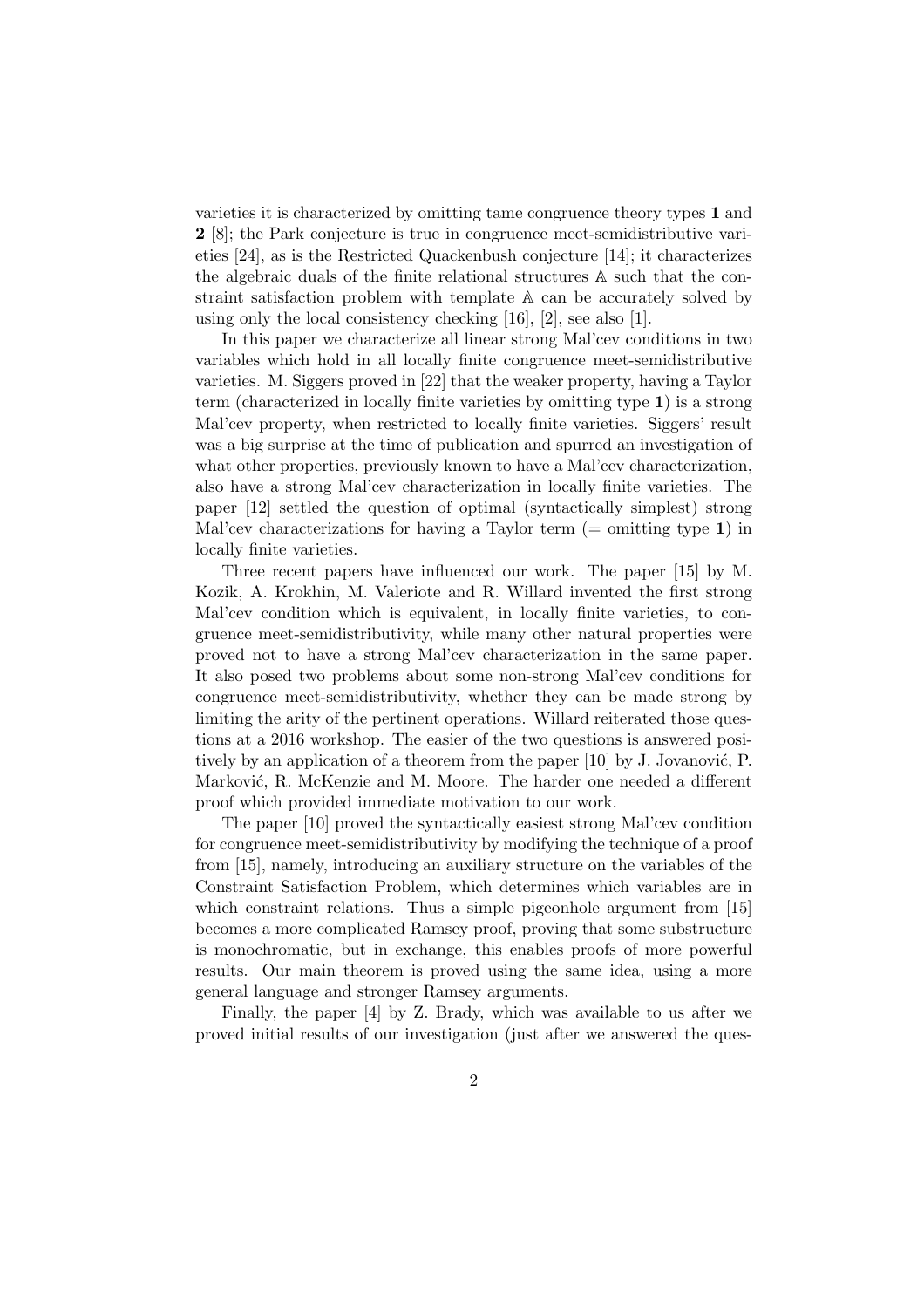tions from [15]), gave a list of two-variable linear strong Mal'cev conditions in one operation symbol which are maximal in a sense and which all have the same derived binary operation, with additional properties of that binary operation. This also answers the same questions from [15], and proves much more. Our main theorem gives an alternative proof of that Brady's result, and adds a polynomial-time algorithm for checking whether a strong Mal'cev condition of the type under consideration holds in all locally finite congruence meet-semidistributive varieties. Also, we believe that the Ramsey techniques of our paper, while much less innovative, may be used for proofs of Mal'cev conditions in more than two variables, while Brady's major ideas like the Semilattice Preparation Lemma, seem to be limited to two variables. The initial investigation into the Mal'cev conditions in more than two variables revealed that there is no inherent difficulty in generalizing our ideas there, but the Ramsey statements to which the Mal'cev conditions reduce seem to be quite complicated.

A more detailed history of the progress of Mal'cev characterizations of congruence meet-semidistributivity is available in [10].

## 2 Background

By a strong Mal'cev condition we mean a finite set of identities in some language. Informally, a strong Mal'cev condition is realized in an algebra A (or variety  $V$ ) if there is a way to interpret the function symbols appearing in the condition as term operations of  $A$  (or  $V$ ) so that the identities in the Mal'cev condition become true equations in  $A$  (or  $V$ ). A Mal'cev condition is a sequence  $\{C_n : n \in \omega\}$  of strong Mal'cev conditions such that any variety which realizes  $C_n$  must also realize  $C_{n+1}$  for all  $n \in \omega$ . We say that the variety V realizes the Mal'cev condition  $\{C_n : n \in \omega\}$  if there exists an  $n \in \omega$  such that  $\mathcal V$  realizes  $C_n$ . We say that a varietal property P is a (strong) Mal'cev property if there exists a (strong) Mal'cev condition C such that for any variety  $V, C$  is realized in  $V$  iff  $V$  has the property P. Also, the previous sentence is commonly relativized to locally finite varieties, so we say that some varietal property is a (strong) Mal'cev property of locally finite varieties if there exists a (strong) Mal'cev condition  $C$  such that for any locally finite variety  $V, C$  is realized in V iff V has the property P.

A (strong) Mal'cev condition  $\Sigma$  is linear if it contains no composition of operations in any of its identities.  $\Sigma$  is idempotent if for all operations f in Σ the identities  $f(x, x, \ldots, x) \approx x$  can be derived from Σ. Σ is trivial if it is realized in every variety (equivalently in the variety of sets, equiv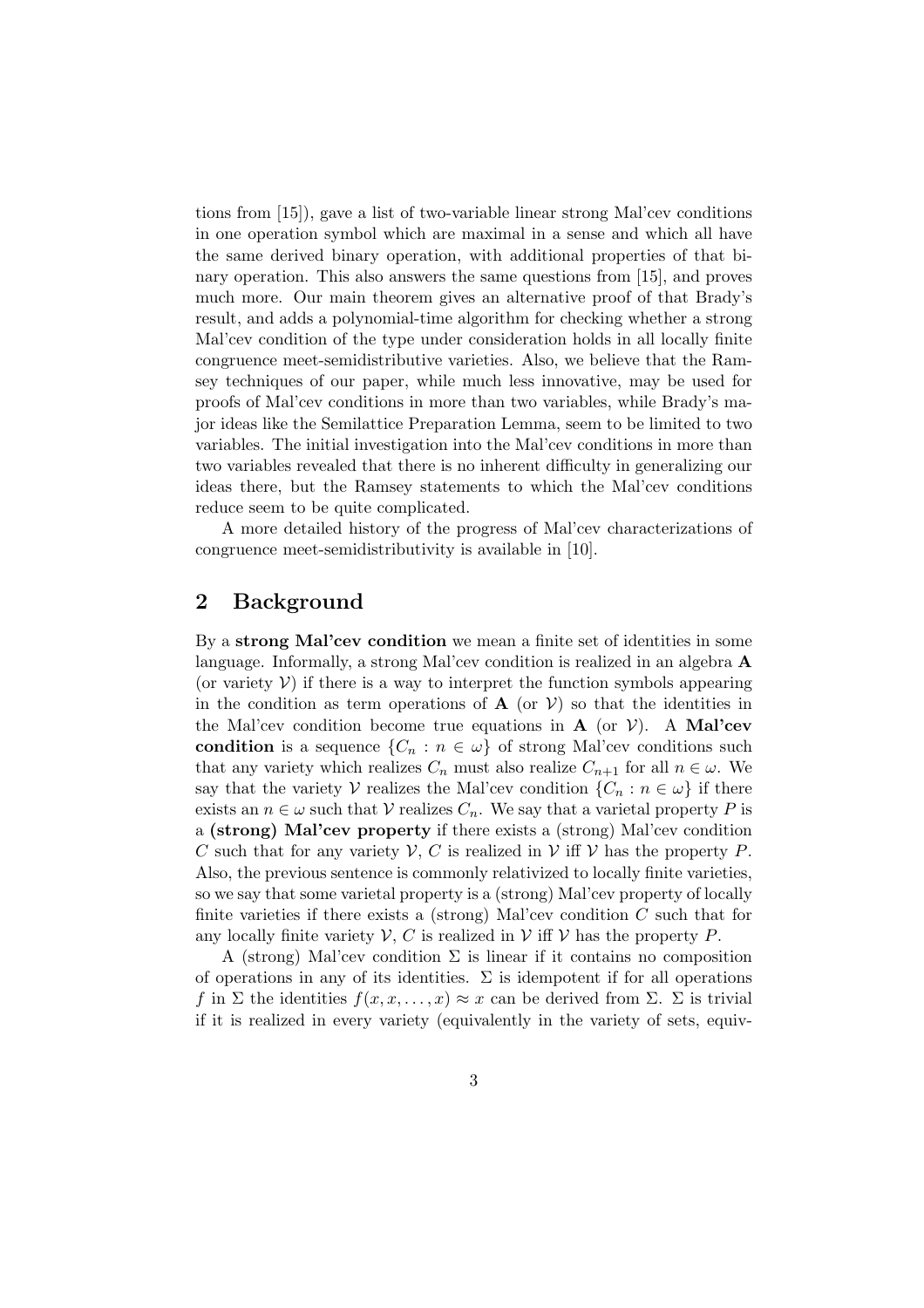alently realized in some variety by interpreting each operation symbol as some projection).

W. Taylor proved in [23] that a variety realizes a nontrivial idempotent strong Mal'cev condition iff it realizes a nontrivial idempotent linear strong Mal'cev condition in one-operation language with identities in only two variables. This condition can be rewritten (by writing equations repeatedly) to be of the form

$$
t(x, x, ..., x) \approx x
$$
  
\n
$$
t(a_{1,1}, a_{1,2}, ..., a_{1,n}) \approx t(b_{1,1}, b_{1,2}, ..., b_{1,n}),
$$
  
\n
$$
t(a_{2,1}, a_{2,2}, ..., a_{2,n}) \approx t(b_{2,1}, b_{2,2}, ..., b_{2,n}),
$$
  
\n
$$
\vdots
$$
  
\n
$$
t(a_{n,1}, a_{n,2}, ..., a_{n,n}) \approx t(b_{n,1}, b_{n,2}, ..., b_{n,n}),
$$

where all for all  $i, j \ a_{i,j}, b_{i,j} \in \{x, y\}, a_{i,i} = x$  and  $b_{i,i} = y$ . We will call such strong Mal'cev condition a Taylor condition. If the variety  $\mathcal V$  realizes a Taylor condition  $C$ , then a term which interprets the only operation symbol used in C is called a **Taylor term** for the variety  $V$ .

We say that an algebra is congruence meet-semidistributive if for any congruences  $\alpha, \beta, \gamma \in \text{Con } A$ , the following implication holds:

$$
\alpha \wedge \beta = \alpha \wedge \gamma \Rightarrow \alpha \wedge \beta = \alpha \wedge (\beta \vee \gamma).
$$

A variety  $V$  is congruence meet-semidistributive if every algebra in  $V$  is congruence meet-semidistributive.

Congruence meet-semidistributivity can be characterized in general varieties by a Mal'cev condition, see [24] and in locally finite varieties by a strong Mal'cev condition, see [15] and [10]. We need to state just one of these for our purpose, so we select the one having a nonempty intersection of authors with our paper.

**Theorem 2.1** (Theorem 3.2 in [10]). A locally finite variety  $V$  is congruence meet semidistributive iff  $V$  realizes the strong Mal'cev condition

$$
t(x, x, x, x) \approx x
$$
  
\n
$$
t(y, x, x, x) \approx t(x, y, x, x) \approx t(x, x, y, x) \approx t(x, x, x, y)
$$
 (2.1)  
\n
$$
\approx t(y, y, x, x) \approx t(y, x, y, x) \approx t(x, y, y, x).
$$

Let us now introduce definitions of the constraint satisfaction problem and a  $(2, 3)$ -minimal instance of it. We follow  $[1]$  as we will use the main result of that paper a lot.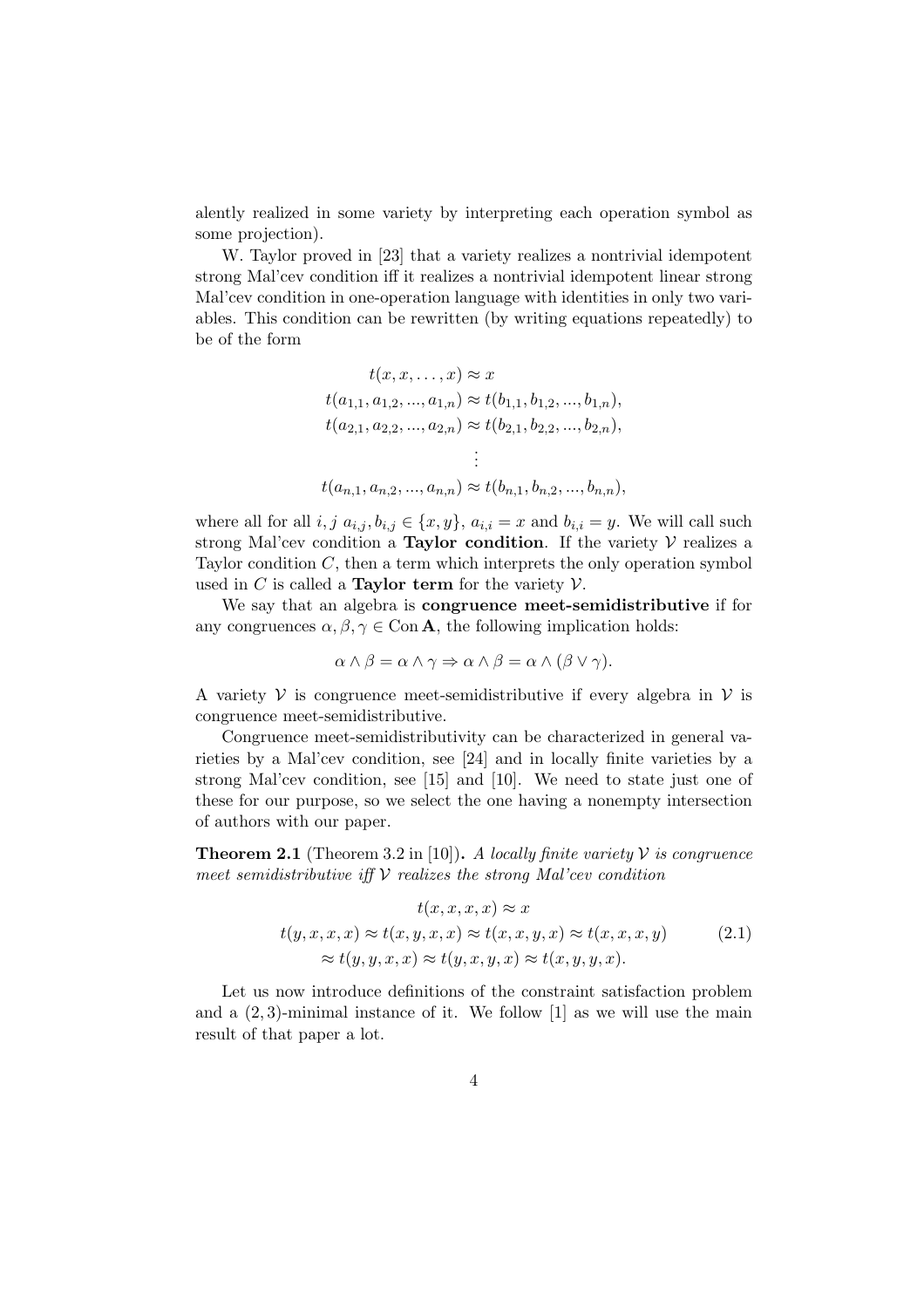Definition 2.2. An instance of the constraint satisfaction problem (CSP) is triple  $(V; A; C)$  with

- $\bullet$  V a nonempty, finite set of variables,
- $\bullet$  A a nonempty, finite domain,
- $\bullet$   $\mathcal C$  a finite nonempty set of constraints, where each constraint is a subset C of  $A^W$  for some  $W \subseteq V$ . Here the subset W of V called the **scope** of C, and the cardinality  $|W|$  of W is referred to as the arity of C.

A solution of the instance  $(V; A; C)$  is a function  $f: V \to A$  such that, for each constraint  $C \in \mathcal{C}$ , such that the scope of C is  $W \subseteq V$ , the restriction  $f \mid_W$  is in C. We say that an instance of CSP is **trivial** if it contains the empty constraint. Next we define a 2-consistent and a  $(2,3)$ minimal instance.

**Definition 2.3.** An instance of  $(V; A; C)$  is 2-consistent, if for every  $U \subseteq V$ such that  $|U| \leq 2$  and every pair of constraints  $C, D \in \mathcal{C}$  such that U is contained in the scopes of both C and D, holds  $C \upharpoonright_{U} = D \upharpoonright_{U}$ . An instance of CSP  $(V; A; C)$  is a 3-dense if every at most 3-element subset of V is contained in the scope of some constraint in  $\mathcal{C}$ . An instance is a  $(2, 3)$ minimal instance if it is 2-consistent and 3-dense.

Before moving on with the following definition, let's note that we can observe any constraint with a scope W as a relation  $R \subseteq A^{|W|}$  by linearly ordering the elements of W.

**Definition 2.4.** Let  $A = \langle A; \Gamma \rangle$  be a relational structure. An instance of the constraint satisfaction problem  $CSP(A)$  is any instance of the CSP  $(V; A; C)$ such that for each constraint  $C \in \mathcal{C}$ , there exists a relation  $C' \in \Gamma$  such that C and  $C'$  are equal up to a permutation of coordinates. The structure  $A$  is called the **template** of  $CSP(A)$ .

We silently assume that all  $\Gamma$  contain the equality relation (to allow using the relations obtained by identification of variables).

Let **A** be an algebra. When  $\Gamma \subseteq SP_{fin}(A)$ , then we say that  $CSP(\langle A; \Gamma \rangle)$ is compatible with  $A$ . The following result is from [1]; it has as a consequence the main theorem of [1], and it will play an important role in our paper.

**Theorem 2.5** (Corollary 6.5 of [1]). Let **A** be an idempotent finite algebra which generates a congruence meet-semidistributive variety. Then for every  $CSP(\langle A; \Gamma \rangle)$  which is compatible with **A**, every nontrivial (2,3)-minimal instance of  $CSP(\langle A; \Gamma \rangle)$  has a solution.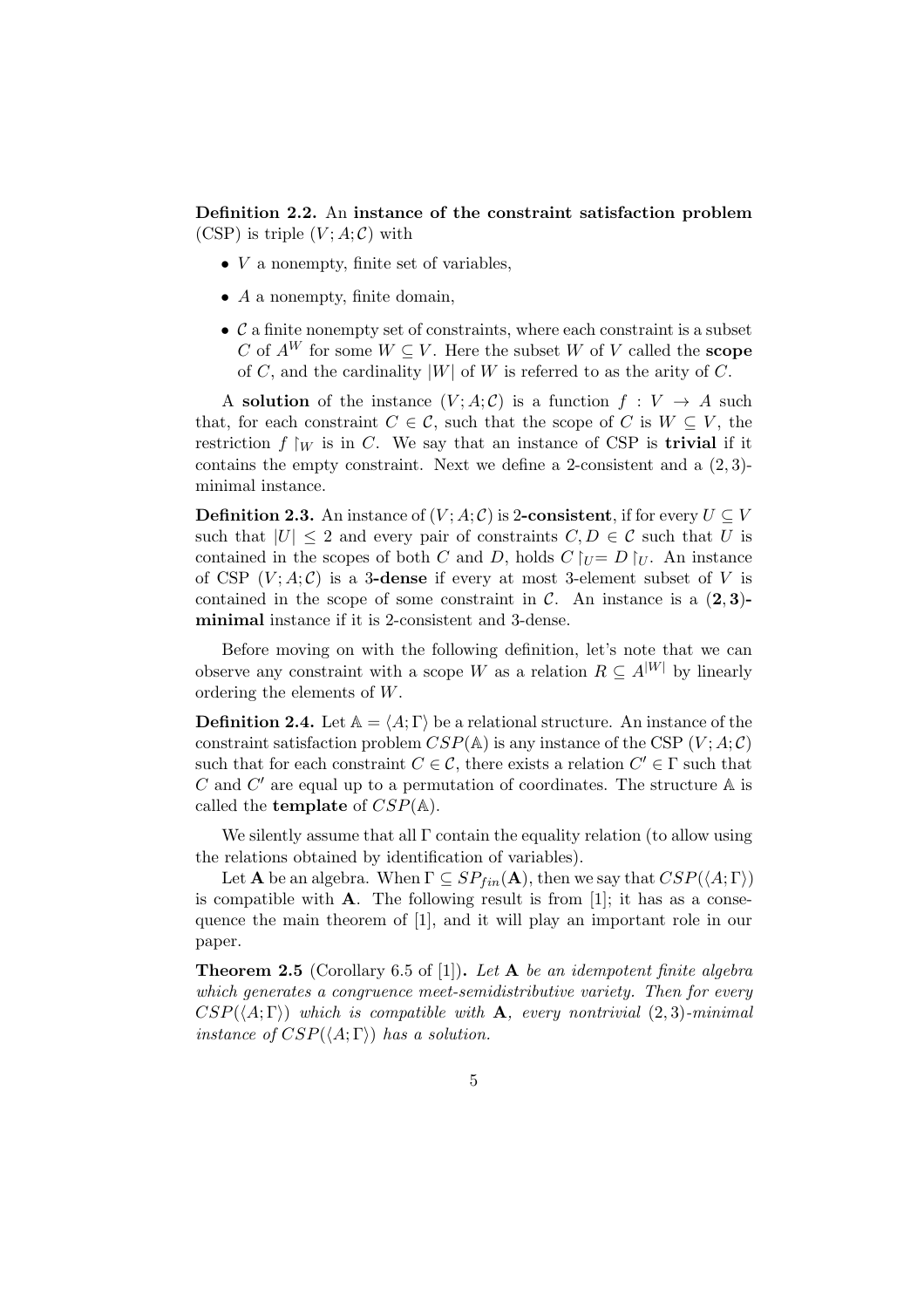The final area we need to introduce in this section is the basic Ramsey theory. In the seminal paper [21] F. P. Ramsey proved that for any positive integers k, N and n, there exists a number m such that for any set X of size m, if all k-element subsets of  $X$  are colored in n colors there exists a subset of size N whose all k-element subsets are of the same color. As usually,  $R_k^n(N)$ denotes the smallest number m such that the previous sentence holds.

We recall some notation and terminology from partially ordered sets (posets):  $X\downarrow = \{y : (\exists x \in X) y \leq x\}$  and  $a\downarrow := \{a\}\downarrow$ . The set X is called a down-set (order-ideal) when  $X\downarrow = X$ .  $X\uparrow$ ,  $a\uparrow$  and an up-set (order-filter) are defined dually.

We assume the reader is familiar with the basic notions of universal algebra, and refer those who might need some clarification to the standard textbooks [5], [19] and [3]. We will also use a little bit of Tame Congruence Theory developed in the seminal monograph [8], but only in the penultimate section, when we prove a rephrasing of our main results.

### 3 Decent Mal'cev conditions

All strong Mal'cev conditions which we consider in this paper will be idempotent, linear and on the set of variables  $\{x, y\}$ . The following proposition is folklore; it was probably first mentioned in [23], without proof.

**Proposition 3.1.** For any linear idempotent strong Mal'cev condition  $\Sigma$ there exists a linear idempotent strong Mal'cev condition  $\Sigma'$  which has only one operation symbol such that for any variety  $V, V$  realizes  $\Sigma$  iff  $V$  realizes  $\Sigma'.$ 

*Proof.* Assume that  $\Sigma$  involves operations f and q of arities k and n, respectively. We construct a strong Mal'cev condition  $\Sigma_1$  in the following way: replace  $f$  and  $g$  with a new operation symbol  $h$  of arity  $kn$  so that

- 1. in any equation which contains f, we replace  $f(x_1, \ldots, x_k)$  with the term  $h(x_1, \ldots, x_1, x_2, \ldots, x_2, \ldots, x_k, \ldots, x_k)$  (each variable repeated n times);
- 2. for any equation which involves g, we replace  $g(x_1, \ldots, x_n)$  with the term  $h(x_1, \ldots, x_n, x_1, \ldots, x_n, \ldots, x_1, \ldots, x_n).$

If V realizes  $\Sigma$ , the realization of  $\Sigma_1$  in V is obtained by interpreting h as the term  $f(g(x_1, \ldots, x_n), g(x_{n+1}, \ldots, x_{2n}), \ldots, g(x_{(k-1)n+1}, \ldots, x_{kn}))$ . On the other hand, if V realizes  $\Sigma_1$ , the realization of  $\Sigma$  in V uses the h-terms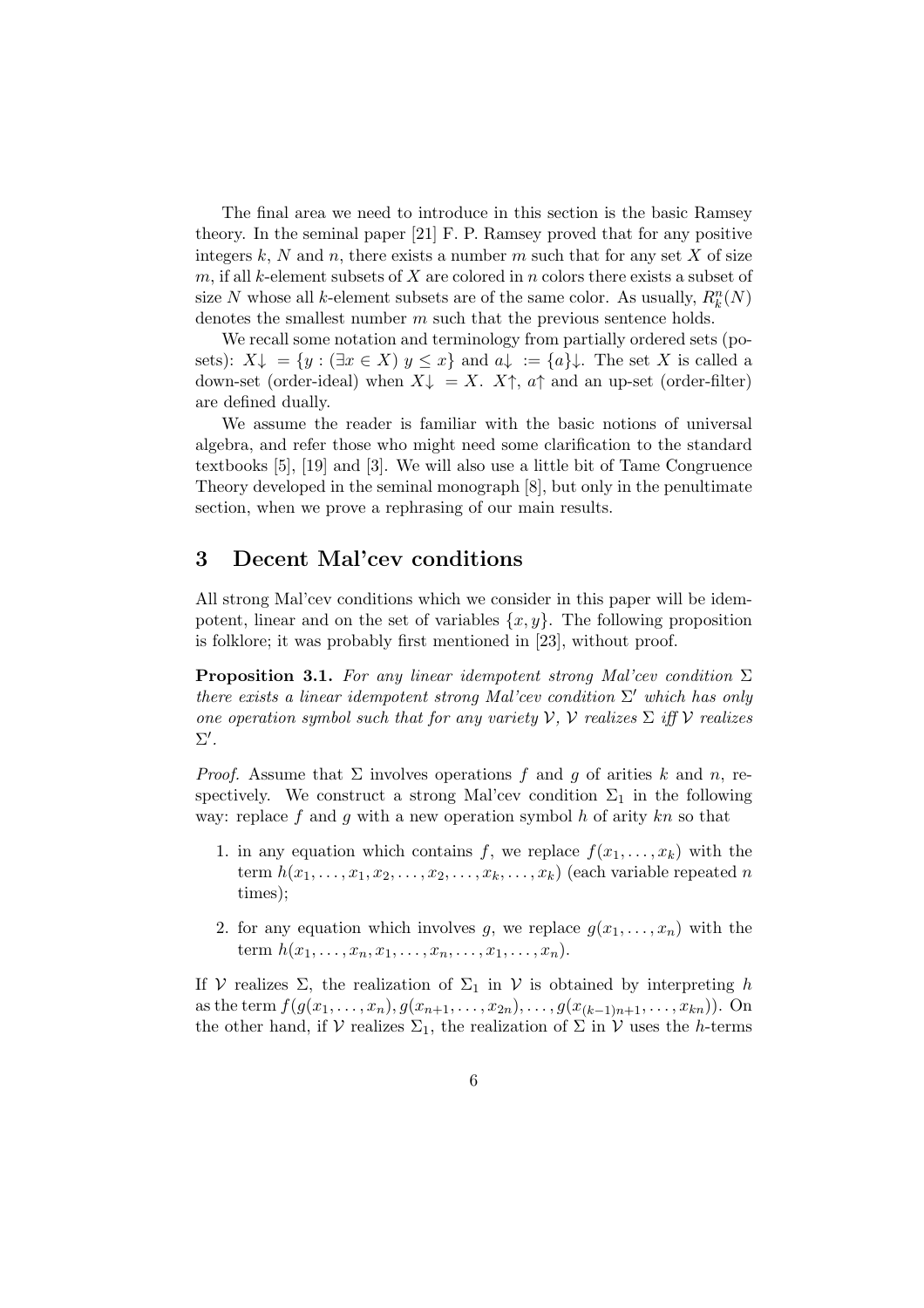from (1) and (2) as interpretations for f and q, respectively. The details are left to the reader.

Thus we removed one operation symbol and inductively we can keep doing it until we are left with just one.  $\Box$ 

Therefore, we may assume that any strong Mal'cev condition  $\Sigma$  we will consider involves only one operation symbol. Note that the procedure for obtaining  $\Sigma'$  described in the proof of Proposition 3.1 is deterministic up to the selection of ordered pairs of operations which get replaced by a single operation; the impact of the order of selection can be neutralized by permuting the variables of the only operation of  $\Sigma'$ .

Definition 3.2. We will call a strong Mal'cev condition which is linear, idempotent, and such that only two variables and one operation symbol occur in it, a decent Mal'cev condition.

In our deliberations on decent Mal'cev conditions we will need to represent them in different ways. First we notice that all terms involved in a decent Mal'cev condition with *n*-ary operation symbol  $f$  are either substitution instances of  $f(x_1, x_2, \ldots, x_n)$ , or the variables x or y. Modulo idempotence, we may replace each x with  $f(x, x, \ldots, x)$  and y with  $f(y, y, \ldots, y)$ , so now we assume that all terms involved in the identities of any decent Mal'cev condition, except for the idempotence, are not variables, but substitution instances of  $f(x_1, x_2, \ldots, x_n)$ . We will use various sets of n distinct variables, not just  $\{x_1, x_2, \ldots, x_n\}$ , to describe a decent Mal'cev condition.

We fix the countably infinite set of variables  $Var = \{x_1, x_2, \dots\}$ . Given a subset  $U \subseteq Var$ , we define the notation  $x_j^U := y$  if  $x_j \in U$ , while if  $x_j \notin U$ , then  $x_j^U := x$ .

**Definition 3.3.** Let  $\Sigma$  be a decent Mal'cev condition with the only operation symbol f such that  $n = ar(f)$ , let the identities in  $\Sigma$  other than idempotence involve two operation symbols  $f$  (one in each term of the identity), and let  $X = \{x_{i_1}, x_{i_2}, \ldots, x_{i_n}\}\)$  be some *n*-element subset of  $Var$ , where  $i_1 < i_2 < \cdots < i_n$ . We define the *representation of*  $\Sigma$  *on* X, written as  $r_X(\Sigma)$ , by

$$
r_X(\Sigma) := \{ (U,V) \in \mathcal{P}(X) \times \mathcal{P}(X) : f(x_{i_1}^U, \ldots, x_{i_n}^U) \approx f(x_{i_1}^V, \ldots, x_{i_n}^V) \in \Sigma \}.
$$

Note that a decent Mal'cev condition has many representations, one for each *n*-element subset of  $Var$ , while each representation uniquely determines the decent Mal'cev condition. Since our manipulations of decent Mal'cev conditions will be reflected on their representations and invariants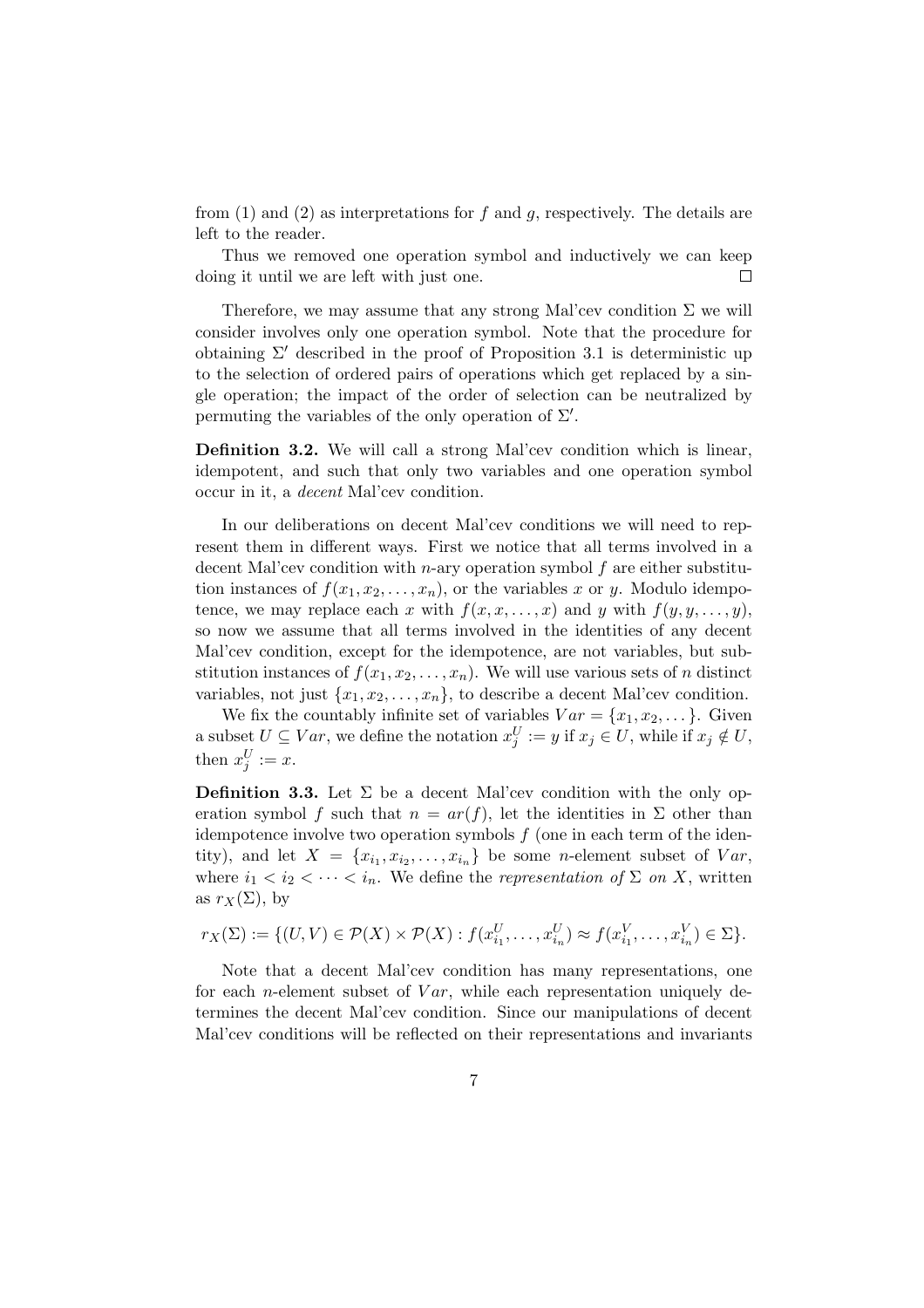derived from them, whenever we introduce a decent Mal'cev condition, we will always include the set of variables X together with it (though  $X$  is not intrinsic to the condition itself, it is just an invariant of our description).

**Definition 3.4.** If  $\Sigma$  is a decent Mal'cev condition in the language with one operation f and let  $X = \{x_{i_1}, \ldots, x_{i_n}\}\)$  be an *n*-element subset of  $Var$ . We define the binary relation  $\epsilon(\Sigma)$  on the set  $\mathcal{P}(X)$  to be the least equivalence relation which contains  $r_X(\Sigma) \cup \{(U, V) \in (\mathcal{P}(X))^2 : (X \setminus U, X \setminus V) \in r_X(\Sigma)\}.$ 

The following easy lemma describes the impact of dummy variables on  $\epsilon(\Sigma).$ 

**Lemma 3.5.** Let A be an algebra and  $\Sigma$  a decent Mal'cev condition represented on  $X = \{x_1, \ldots, x_n\}$ . A realizes  $\Sigma$  by interpreting its only operation symbol f as some  $\mathbf{A}$ -term  $t(x_{i_1},...,x_{i_k})$ , where  $E = \{x_{i_1},...,x_{i_k}\} \subseteq$  ${x_1, \ldots, x_n}$  iff **A** realizes the decent Mal'cev condition

$$
\Sigma' = \{ f'(x_{i_1}^{U \cap E}, \dots, x_{i_k}^{U \cap E}) \approx f'(x_{i_1}^{V \cap E}, \dots, x_{i_k}^{V \cap E}) : (U, V) \in \epsilon(\Sigma) \}.
$$

(together with the idempotence of  $f'$ ). Hence  $\epsilon(\Sigma')$  is the equivalence relation on  $\mathcal{P}(E)$  generated by  $\{(U \cap E, V \cap E) : (U, V) \in \epsilon(\Sigma)\}.$ 

*Proof.* Let  $t'(x_{i_1},...,x_{i_k})$  be an **A**-term such that interpreting f as  $t'$  induces a realization of  $\Sigma$  in **A**. Define the **A**-term  $t(x_1, \ldots, x_n) := t'(x_{i_1}, \ldots, x_{i_k}),$ the term syntactically equal to  $t'$  but with additional dummy variables. If  $(U, V) \in \underline{\epsilon}(\Sigma)$  then  $\mathbf{A} \models t(x_1^U, \ldots, x_n^U) \approx t(x_1^V, \ldots, x_n^V)$  or, equivalently,  $\mathbf{A} \models t'(x_{i_1}^U, \ldots, x_{i_k}^U) \approx t'(x_{i_1}^V, \ldots, x_{i_k}^V).$  Observe that all for all  $1 \leq j \leq k$ ,  $x_{i_j} \in E$ , implying  $\mathbf{A} \models t'(x_{i_1}^{U \cap E}, \dots, x_{i_k}^{U \cap E}) \approx t'(x_{i_1}^{V \cap E}, \dots, x_{i_k}^{V \cap E})$ . From this and the definition of  $\Sigma'$  follows that A realizes  $\Sigma'$ .

On the other hand, assume that **A** realizes  $\Sigma'$  by interpreting f' as the **A**-term t'. Consider any  $f(x_1^U, \ldots, x_n^U) \approx f(x_1^V, \ldots, x_n^V) \in \Sigma$ . Thus  $(U, V) \in$  $\epsilon(\Sigma)$ , and  $\mathbf{A} \models t(x_{i_1}^{U \cap E}, \dots, x_{i_k}^{U \cap E}) \approx t(x_{i_1}^{V \cap E}, \dots, x_{i_k}^{V \cap E})$  by the definition of  $\Sigma'$ . By interpreting f as  $t(x_1, \ldots, x_n)$ , the same term as t' with the additional dummy variables, we see that  $t(x_1^U, \ldots, x_n^U) = t'(x_{i_1}^{U \cap E}, \ldots, x_{i_k}^{U \cap E})$  and  $t(x_1^V, \ldots, x_n^V) = t'(x_{i_1}^{V \cap E}, \ldots, x_{i_k}^{V \cap E}),$  since the pairs of terms, as sequences of symbols, are identical. Hence,  $\mathbf{A} \models t(x_1^U, \dots, x_n^U) \approx t(x_1^V, \dots, x_n^V)$ , so  $\Sigma$ is thus realized in A.  $\Box$ 

Convention. To shorten notation we adopt the following convention about decent Mal'cev conditions: The operation symbol of  $\Sigma$  will be called f, the operation symbol of  $\Sigma'$  will be called  $f'$  and the operation symbol of  $\Pi$  will be called q, where  $\Sigma$ ,  $\Sigma'$  and  $\Pi$  are decent Mal'cev conditions.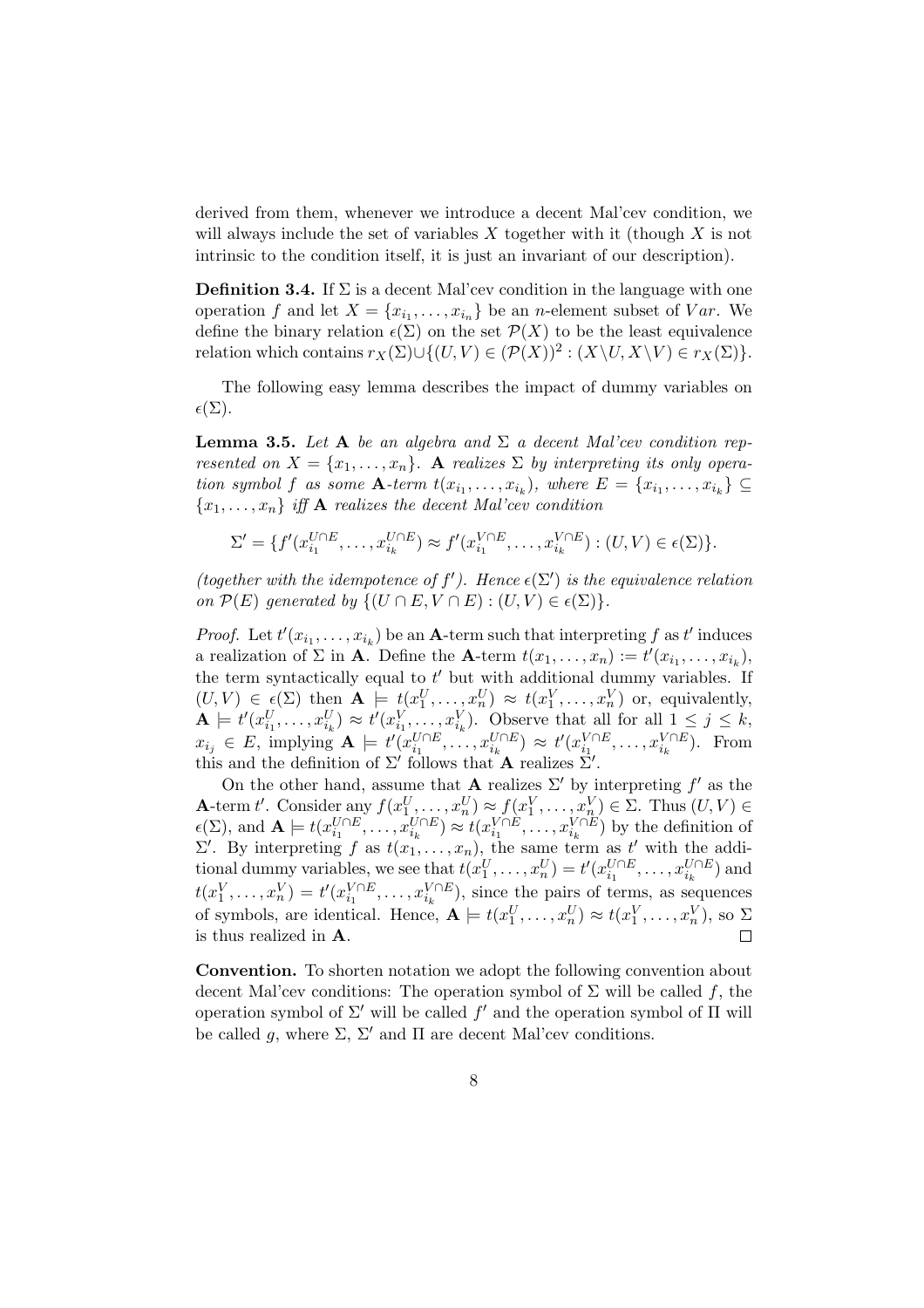#### 3.1 Decent Mal'cev conditions in the majority algebra

Let  $\mathbf{A} = (\{0, 1\}; m)$  be the unique two-element algebra with ternary majority operation m, i.e.

$$
\mathbf{A} \models m(x, x, y) \approx m(x, y, x) \approx m(y, x, x) \approx x.
$$

We investigate which decent Mal'cev conditions are realized in A.

**Lemma 3.6.** A realizes a decent Mal'cev condition  $\Sigma$  represented on  $X =$  ${x_1, \ldots, x_n}$  iff **A** realizes some decent Mal'cev condition  $\Pi$  represented on X such that, where  $\rho = \epsilon(\Pi)$ :

- 1.  $\epsilon(\Sigma) \subseteq \rho$
- 2. ρ has exactly two equivalence classes  $[\emptyset]_\rho$  and  $[X]_\rho$ , and  $[\emptyset]_\rho = \{X \setminus U :$  $U \in [X]_{\rho}$  (hence,  $|[\emptyset]_{\rho}| = |[X]_{\rho}|$ );
- 3.  $[\emptyset]_{\rho}$  is a down-set (order-ideal) and  $[X]_{\rho}$  is an up-set (order-filter);

Also, the same term which interprets f in the realization of  $\Sigma$  can be taken as the term which interprets g in the realization of  $\Pi$ .

*Proof.* The implication "if" follows from  $\epsilon(\Sigma) \subseteq \epsilon(\Pi)$ , so we only need to prove "only if". Let  $t(x_1, \ldots, x_n)$  be a term on the language  $\{m\}$  such that interpreting f as t induces a realization of  $\Sigma$  in **A**. We recall that, for every term  $s(x_1, \ldots, x_n)$  in the language  $\{m\}$  and tuple  $(a_1, \ldots, a_n)$  such that  $\{a_1,\ldots,a_n\} \subseteq \{x,y\}$ , either  $\mathbf{A} \models s(a_1,\ldots,a_n) \approx x$  or  $\mathbf{A} \models s(a_1,\ldots,a_n) \approx x$  $\overline{y}$ .

The decent Mal'cev condition  $\Pi$  represented on X is defined as  $\Pi$  :=  $\{g(x_1^U, \ldots, x_n^U) \approx x : \mathbf{A} \models t(x_1^U, \ldots, x_n^U) \approx x\}.$  Clearly, **A** realizes  $\Pi$  by interpreting g as t. Also,  $\epsilon(\Sigma) \subseteq \rho$  and  $\rho = \epsilon(\Pi)$  has exactly two equivalence classes,  $[\emptyset]_\rho$  and  $[X]_\rho$  (note that  $[\emptyset]_\rho \neq [X]_\rho$  by idempotence and since  $\mathbf{A} \not\models \emptyset$  $x \approx y$ ). Hence for all  $U \in \mathcal{P}(X)$ ,  $[U]_{\rho} \neq [X \setminus U]_{\rho}$ , as  $(\emptyset, U) \in \rho$  implies  $(X \setminus \emptyset, X \setminus U) = (X, X \setminus U) \in \rho$ . Thus also  $|[\emptyset]_{\rho}| = |[X]_{\rho}|$ .

Now we will prove that  $[\emptyset]_{\rho}$  is a down-set. Let  $U \in [\emptyset]_{\rho}$  and  $V \subseteq U$ . Thus  $\mathbf{A} \models t(x_1^U, \ldots, x_n^U) \approx x$  and we have to prove  $\mathbf{A} \models t(x_1^V, \ldots, x_n^V) \approx$ x. We prove it by an induction on the complexity of t. If  $t(x_1, \ldots, x_n)$ is a variable or  $m(x_i, x_j, x_k)$  then it is obvious. Assume that the claim holds for every term with fewer operation symbols than  $t(x_1, \ldots, x_n)$  and let  $\mathbf{A} \models t(x_1^U, \ldots, x_n^U) \approx x$ . Then  $t = m(t_1, t_2, t_3)$  where the inductive hypothesis holds for  $t_1(x_1, \ldots, x_n)$ ,  $t_2(x_1, \ldots, x_n)$  and  $t_3(x_1, \ldots, x_n)$ . Since  $\mathbf{A} \models t_j(x_1^U, \ldots, x_n^U) \approx x$  or  $\mathbf{A} \models t_j(x_1^U, \ldots, x_n^U) \approx y$  for each  $j = 1, 2, 3$ , and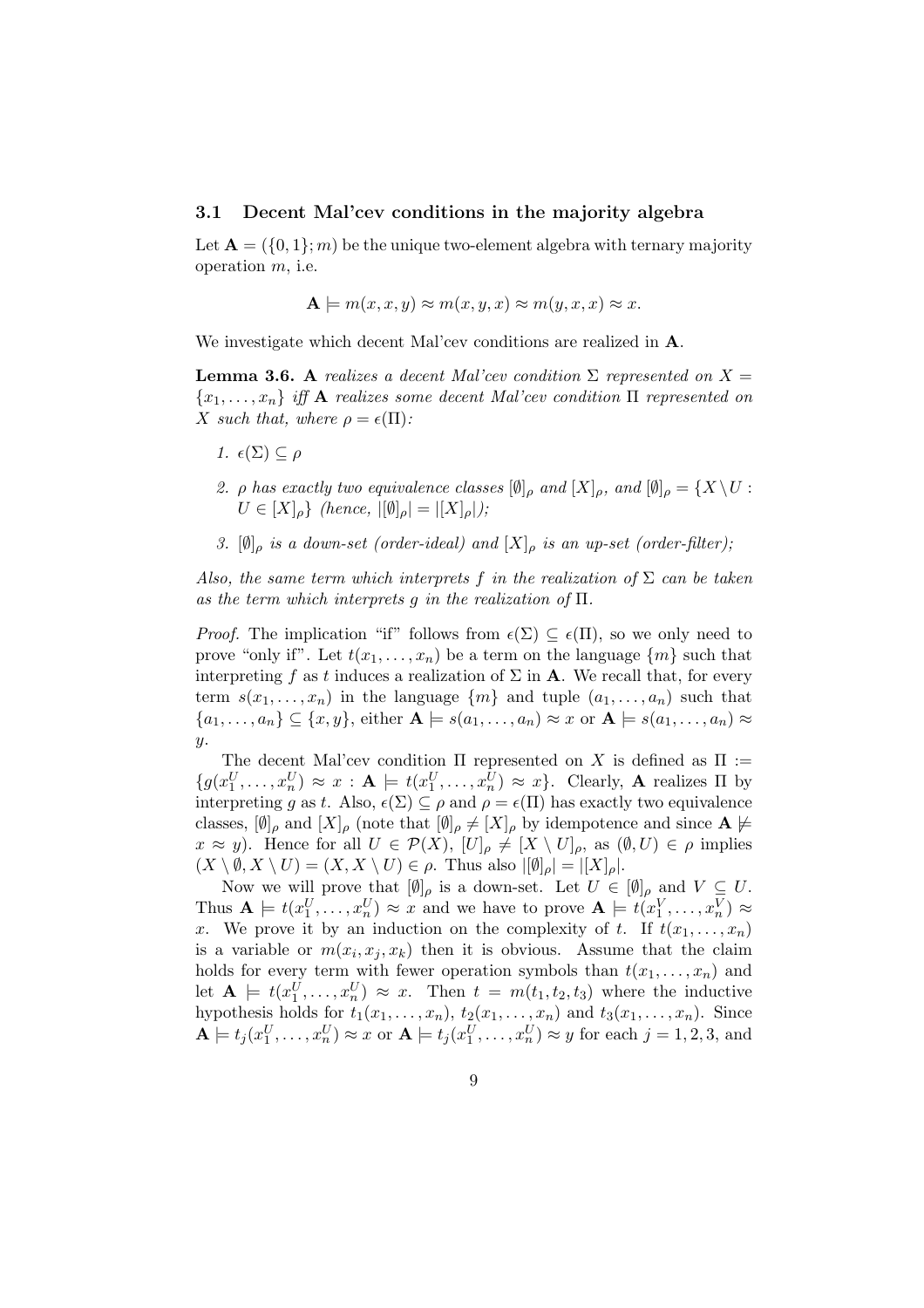m is the majority, then for at least two j,  $A \models t_j(x_1^U, \ldots, x_n^U) \approx x$ . Without loss of generality we may assume  $\mathbf{A} \models t_1(x_1^U, \ldots, x_n^U) \approx t_2(x_1^U, \ldots, x_n^U) \approx x.$ By the induction hypothesis,  $\mathbf{A} \models t_1(x_1^V, \dots, x_n^V) \approx t_2(x_1^V, \dots, x_n^V) \approx x$ , so  $\mathbf{A} \models t(x_1^V, \dots, x_n^V) \approx m(x, x, ?) \approx x$  where  $? \in \{x, y\}$ .  $[X]_{\rho}$  is an up-set, being the complement of  $[\emptyset]_{\rho}$  in  $\mathcal{P}(X)$ .  $\Box$ 

**Remark 3.7.** Assume that  $\Sigma$  is realized in **A** by interpreting f as the **A**term  $t(x_{i_1},...,x_{i_k})$ , where all  $x_{i_j}$  occur in the syntactic expression for t. Then for any E such that  $\{x_{i_1},...,x_{i_k}\} \subseteq E \subseteq \{x_1,...,x_n\}$  there exists an A-term  $t$  such that all variables in  $E$  occur in the syntactical expression for  $t$ and **A** realizes a decent Mal'cev condition  $\Pi$  represented on E such that  $\rho =$  $\epsilon(\Pi)$  satisfies (2)-(3) of Lemma 3.6 and  $\{(U \cap E, V \cap E) : (U, V) \in \epsilon(\Sigma)\}\subset \rho$ by interpreting g as t. In the case when  $E = \{x_{i_1}, \ldots, x_{i_k}\}\,$  this is clear from Lemmas 3.5 and 3.6. For bigger  $E$ , we can keep adding new variables  $x$  which act as dummies though they occur in the term by repeatedly using  $t' = m(t, t, x).$ 

The following definition plays the role of intersecting families from [4]. We use it for an algorithmic result near the end of this Section.

**Definition 3.8.** An equivalence relation  $\epsilon$  on  $\mathcal{P}(X)$  is 0-1 distinguishing if there exist no sets  $U, V, W, Z$  in  $\mathcal{P}(X)$  such that:

- (i)  $U \epsilon V \epsilon W \epsilon Z;$
- (ii)  $U \cap V = \emptyset$ ;
- (iii)  $W \cup Z = X$ .

**Lemma 3.9.** Any equivalence relation  $\rho$  on  $\mathcal{P}(X)$  which satisfies (2) and (3) of Lemma 3.6 is 0-1 distinguishing.

*Proof.* Assume that  $\rho$  is not 0-1 distinguishing. Then there exist U, V, W, Z in  $\mathcal{P}(X)$  such that conditions  $(i) - (iii)$  from Definition 3.8 hold. Assume that  $U, V, W, Z \in [\emptyset]_{\rho}$ . From (iii) we have that  $(X \setminus W) \subseteq Z$  and then by (3) of Lemma 3.6 we conclude  $(X \setminus W) \in [\emptyset]_{\rho}$ , so  $W\rho(X \setminus W)$ , a contradiction. The case  $U, V, W, Z \in [X]_{\rho}$  leads to an analogous contradiction with condition (ii) of Definition 3.8.  $\Box$ 

**Definition 3.10.** Given an equivalence relation  $\epsilon$  on  $\mathcal{P}(X)$ , we define the binary relation  $\preceq_{\epsilon}$  on  $\mathcal{P}(X)/\epsilon$  by  $[U]_{\epsilon} \preceq_{\epsilon} [V]_{\epsilon}$  iff there exist  $U' \in [U]_{\epsilon}$  and  $V' \in [V]_{\epsilon}$  such that  $U' \subseteq V'$ . Let  $\leq_{\epsilon}$  be the transitive closure of  $\preceq_{\epsilon}$ . If  $[U]_{\epsilon} \leq_{\epsilon} [V]_{\epsilon}$  and  $[V]_{\epsilon} \leq_{\epsilon} [U]_{\epsilon}$ , then we say  $[U]_{\epsilon} \sim_{\epsilon} [V]_{\epsilon}$ .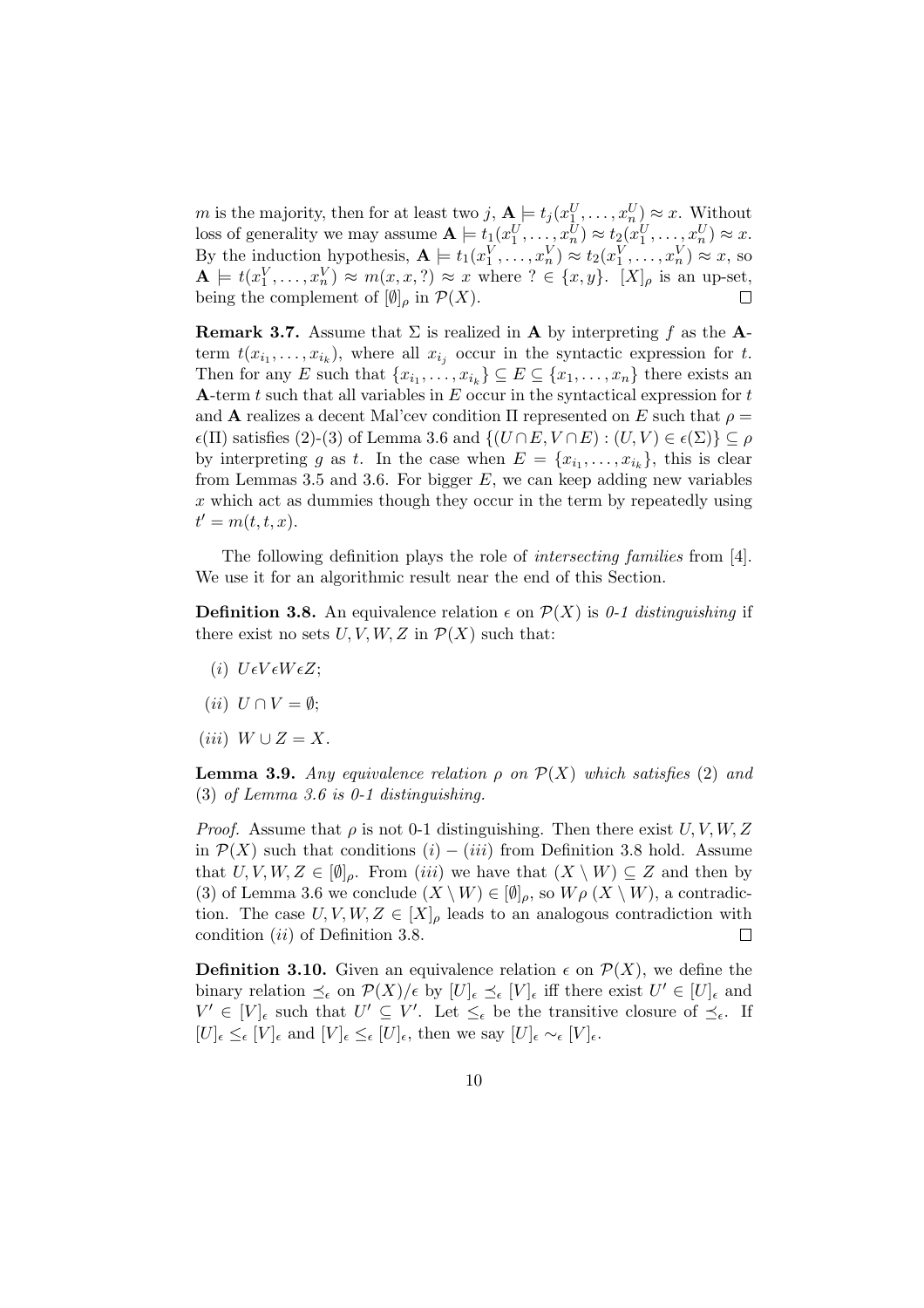By its definition,  $\leq_{\epsilon}$  is reflexive and transitive, while  $\sim_{\epsilon}$  is an equivalence relation on  $\mathcal{P}(X)/\epsilon$ .

**Definition 3.11.** Given an equivalence relation  $\epsilon$  on  $\mathcal{P}(X)$ , its closure  $\bar{\epsilon}$ will denote  $\{(U, V) : U, V \in \mathcal{P}(X) \text{ and } [U]_{\epsilon} \sim_{\epsilon} [V]_{\epsilon} \}.$ 

**Definition 3.12.** Also, given an equivalence relation  $\epsilon$  on  $\mathcal{P}(X)$ , we introduce the notation  $C(\epsilon) := \{(X \setminus U, X \setminus V) : (U, V) \in \epsilon\}.$  Clearly, the equivalence  $(U, V) \in \epsilon$  iff  $(X \setminus U, X \setminus V) \in \epsilon$  holds if and only if  $\epsilon = C(\epsilon)$ .

**Lemma 3.13.** For any equivalence relation  $\epsilon$  on  $\mathcal{P}(X)$ , its closure  $\bar{\epsilon}$  is convex, i.e. if  $U \subseteq V \subseteq W \subseteq X$  and  $(U, W) \in \overline{\epsilon}$ , then  $(U, V) \in \overline{\epsilon}$ . Moreover, if  $\epsilon = C(\epsilon)$ , then for all  $U, V \subseteq X$ ,  $[U]_{\epsilon} \leq_{\epsilon} [V]_{\epsilon}$  iff  $[X \setminus V]_{\epsilon} \leq_{\epsilon} [X \setminus U]_{\epsilon}$ . Hence, if  $\epsilon = C(\epsilon)$ , then  $\bar{\epsilon} = C(\bar{\epsilon})$ .

Proof. We leave it to the reader, it is routine.

$$
\Box
$$

The connection of the closure to  $\bf{A}$  is given by

**Lemma 3.14.** Let  $\Sigma$  be a decent Mal'cev condition represented on  $X =$  ${x_1, \ldots, x_n}$  which is realized in **A** by interpreting its operation symbol as the **A**-term t. Then for any  $U, V \in \mathcal{P}(X)$ , if  $(U, V) \in \overline{\epsilon(\Sigma)}$ , then  $\mathbf{A} \models$  $t(x_1^U, \ldots, x_n^U) \approx t(x_1^V, \ldots, x_n^V).$ 

*Proof.* We claim that if  $[U]_{\epsilon(\Sigma)} \leq_{\epsilon(\Sigma)} [V]_{\epsilon(\Sigma)}$  and  $\mathbf{A} \models t(x_1^V, \dots, x_n^V) \approx x$ , then  $\mathbf{A} \models t(x_1^U, \ldots, x_n^U) \approx x$ . Since  $[U]_{\epsilon(\Sigma)} \leq_{\epsilon(\Sigma)} [V]_{\epsilon(\Sigma)}$ , there exist  $U =$  $W_0, W_1, W_2, \ldots, W_{2k-1}, W_{2k} = V$  in  $\mathcal{P}(X)$  such that for all even  $0 \leq i < 2k$ ,  $(W_i, W_{i+1}) \in \epsilon(\Sigma)$ , while for all odd  $0 \leq i < 2k$ ,  $W_i \subseteq W_{i+1}$ .

We prove by an induction on  $k-i$  that  $\mathbf{A} \models t(x_1^{W_{2(k-i)}})$  ${W_{2(k-i)} \choose 1}, \dots, {W_{2(k-i)} \choose n} \approx x.$ The base case when  $i = 0$  is  $A \models t(x_1^V, \ldots, x_n^V) \approx x$ , which we assumed. Assuming the claim holds for *i*, and since  $(W_{2(k-i)-1}, W_{2(k-i)}) \in \epsilon(\Sigma)$ , we obtain  $\mathbf{A} \models t(x_1^{W_{2(k-i)-1}})$  $\frac{W_{2(k-i)-1}}{1},\ldots, x_n^{W_{2(k-i)-1}}) \; \approx \; t(x_1^{W_{2(k-i)}})$  $W_{2(k-i)}, \ldots, x_n^{W_{2(k-i)}}) \approx x.$ Moreover, in the proof of Lemma 3.6, we proved that  $[\emptyset]_{\rho}$  is a down-set, where  $[\emptyset]_{\rho} = \{Z \subseteq X : \mathbf{A} \models t(x_1^Z, \ldots, x_n^Z) \approx x\}.$  As  $W_{2(k-i)-1} \in [\emptyset]_{\rho}$ and  $W_{2(k-1)-2} \subseteq W_{2(k-1)-1}$ , thus  $W_{2(k-i)-2} \in [\emptyset]_{\rho}$ , which means that  $\mathbf{A} \models t(x_1^{W_{2(k-i-1)}})$  $\binom{W_{2(k-i-1)}{n},\ldots,\binom{W_{2(k-i-1)}{n}}{X} \approx x$ , completing the inductive proof. The case  $i = k$  gives  $\mathbf{A} \models t(x_1^U, \dots, x_n^U) \approx y$  finishing off the claim.

Now from  $(U, V) \in \overline{\epsilon(\Sigma)}$  follows  $[U]_{\epsilon(\Sigma)} \leq_{\epsilon(\Sigma)} [V]_{\epsilon(\Sigma)}$  and  $[V]_{\epsilon(\Sigma)} \leq_{\epsilon(\Sigma)}$  $[U]_{\epsilon(\Sigma)}$ , so the claim we just proved implies  $\mathbf{A} \models t(x_1^U, \dots, x_n^U) \approx x$  iff  $\mathbf{A} \models$  $t(x_1^V, \ldots, x_n^V) \approx x$ . Since for any  $W \subseteq X$ , either  $\mathbf{A} \models t(x_1^W, \ldots, x_n^W) \approx x$ , or  $\mathbf{A} \models t(x_1^W, \dots, x_n^W) \approx y$ , what we proved establishes  $\mathbf{A} \models t(x_1^U, \dots, x_n^U) \approx$  $t(x_1^V,\ldots,x_n^V).$  $\Box$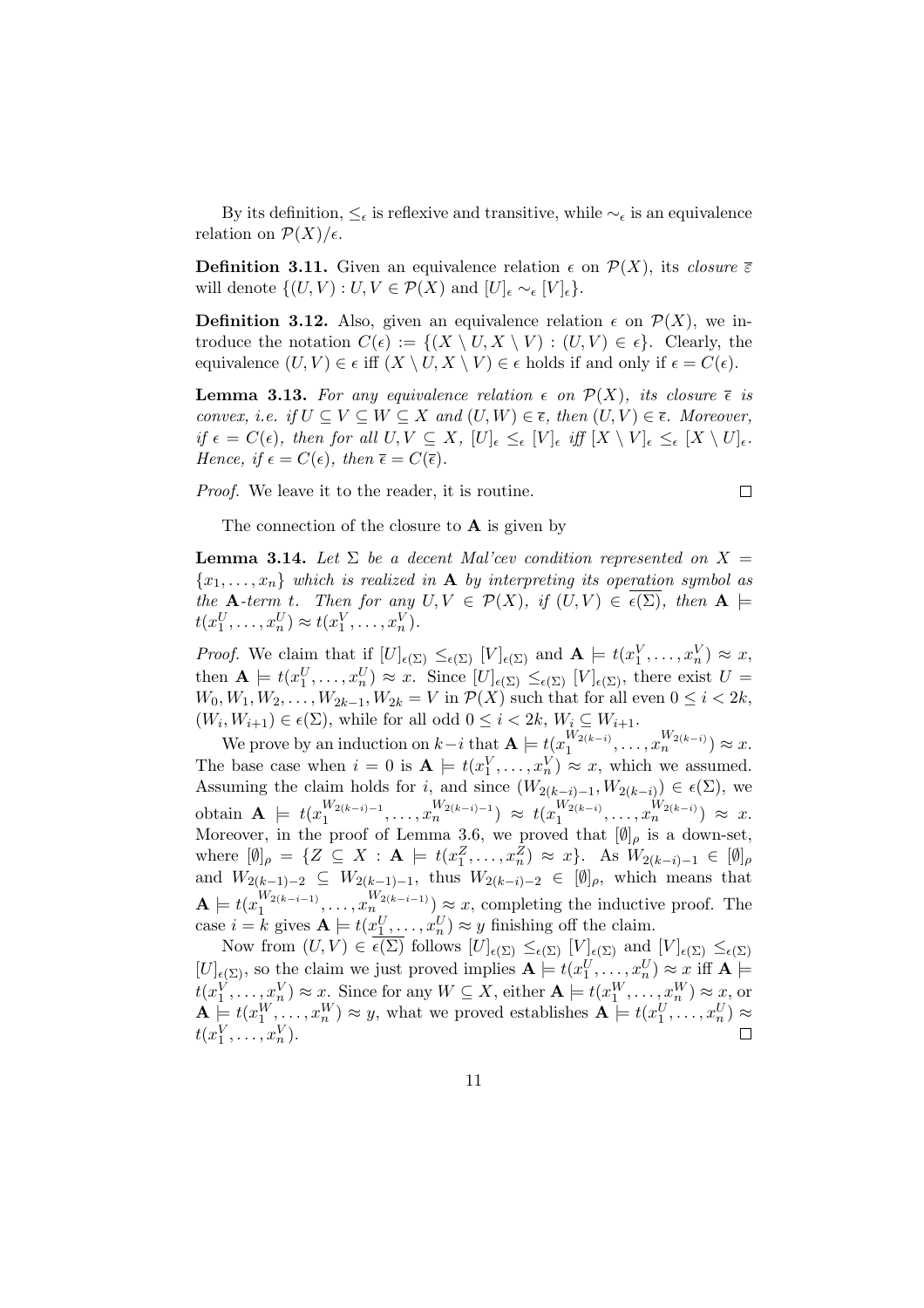The following lemma is the goal of all the work in this subsection following Lemma 3.6. It is an easily verifiable criterion for realization of decent Mal'cev conditions in A.

**Lemma 3.15.** Let  $\Sigma$  be a decent Mal'cev condition represented on X. A realizes  $\Sigma$  iff  $\epsilon(\Sigma)$  is a  $0-1$  distinguishing equivalence relation on  $\mathcal{P}(X)$ .

*Proof.* Let  $X = \{x_1, \ldots, x_n\}$  and denote  $\epsilon := \epsilon(\Sigma)$  and  $\varepsilon := \overline{\epsilon(\Sigma)}$ .

Assume that  $\varepsilon$  is not a 0−1 distinguishing equivalence relation on  $\mathcal{P}(X)$ . Then there exist  $U, V, W, Z \in \mathcal{P}(X)$  such that  $[U]_{\varepsilon} = [V]_{\varepsilon} = [W]_{\varepsilon} = [Z]_{\varepsilon}$ ,  $U \cap V = \emptyset$  and  $W \cup Z = X$ . Let  $t(x_1, \ldots, x_n)$  be any **A**-term and suppose **A** realizes  $\Sigma$  by interpreting its operation as t. If  $\mathbf{A} \models t(x_1^U, \dots, x_n^U) \approx y$ , from  $U \cap V = \emptyset$  follows  $V \subseteq (X \setminus U)$ , hence  $t(x_1^V, \ldots, x_n^V) \approx x$ , contradicting  $\mathbf{A} \models t(x_1^U, \ldots, x_n^U) \approx t(x_1^V, \ldots, x_n^V)$  which we get from  $(U, V) \in \varepsilon$  and Lemma 3.14. On the other hand, if  $\mathbf{A} \models t(x_1^U, \dots, x_n^U) \approx x$ , then  $(U, W) \in \varepsilon$ ,  $(U, Z) \in \varepsilon$  and Lemma 3.14 imply  $\mathbf{A} \models t(x_1^W, \dots, x_n^W) \approx t(x_1^Z, \dots, x_n^Z) \approx x$ . But  $W \cup Z = X$  implies that  $(X \setminus W) \subseteq Z$ , so  $\mathbf{A} \models t(x_1^{X \setminus W})$  $X \backslash W$ ,  $\ldots, x_n^{X \backslash W}$ )  $\approx x$ , while  $t(x_1^W, \ldots, x_n^W) \approx x$  implies  $\mathbf{A} \models t(x_1^{X \setminus W})$  $x_1^{X \setminus W}, \ldots, x_n^{X \setminus W}$   $\approx y$ , a contradiction. Thus there can be no realization of  $\Sigma$  in **A**.

Now assume that (1)  $\varepsilon$  is a 0 − 1 distinguishing equivalence relation. We will prove some other properties of  $\varepsilon$ , which will be bolded and underlined, since we will be proving that all those properties are carried over to the next, larger equivalence relation. If  $[U]_{\varepsilon} \preceq_{\varepsilon} [V]_{\varepsilon}$ , then there exist  $U', V' \subseteq X$  such that  $[U]_{\varepsilon} = [U']_{\varepsilon}$ ,  $[V']_{\varepsilon} = [V]_{\varepsilon}$  and  $U' \subseteq V'$ . This means that  $[U]_{\epsilon} \sim_{\epsilon} [U']_{\epsilon}$ , so  $[U]_{\epsilon} \leq_{\epsilon} [U']_{\epsilon}$ , and similarly  $[V']_{\epsilon} \leq_{\epsilon} [V]_{\epsilon}$ , and taken together with  $U' \subseteq V'$  we obtain  $[U]_{\epsilon} \leq_{\epsilon} [V]_{\epsilon}$ . Thus for the transitive closure  $\leq_{\varepsilon}$  of the relation  $\leq_{\varepsilon}$  we must have that also  $[U]_{\varepsilon} \leq_{\varepsilon} [V]_{\varepsilon}$  implies  $[U]_{\epsilon} \leq_{\epsilon} [V]_{\epsilon}$ . From this we conclude that, if  $[U]_{\epsilon} \leq_{\epsilon} [V]_{\epsilon}$  and  $[V]_{\epsilon} \leq_{\epsilon} [U]_{\epsilon}$ , then  $[U]_{\epsilon} \sim_{\epsilon} [V]_{\epsilon}$ , so  $[U]_{\epsilon} = [V]_{\epsilon}$ . Since reflexivity and transitivity of  $\leq_{\epsilon}$  are given, we have proved that (2)  $(\mathcal{P}(X)/\varepsilon;\leq_{\varepsilon})$  is a partially ordered set. From the antisymmetry of  $\leq_{\varepsilon}$  follows that  $[U]_{\varepsilon} \sim_{\varepsilon} [V]_{\varepsilon}$  iff  $[U]_{\varepsilon} \leq_{\varepsilon} [V]_{\varepsilon}$  and  $[V]_{\varepsilon} \leq_{\varepsilon} [U]_{\varepsilon}$  iff  $[U]_{\varepsilon} = [V]_{\varepsilon}$ , so  $(3) \bar{\varepsilon} = \varepsilon$ . The least element of  $\mathbb{P}$  is  $[\emptyset]_{\varepsilon}$ , while the greatest element of  $\mathbb P$  is  $[X]_{\varepsilon}$ . From Definition 3.4 follows that  $\epsilon = C(\epsilon)$ , so Lemma 3.12 implies that (4)  $\varepsilon = \mathbf{C}(\varepsilon)$ . Applying Lemma 3.13 to  $\varepsilon$ , we prove that (5) for all  $U, V \subseteq \overline{X, |U|_{\varepsilon} \leq_{\varepsilon} |V|_{\varepsilon}}$  iff  $|X \setminus V|_{\varepsilon} \leq_{\varepsilon} |X \setminus U|_{\varepsilon}$ .

Since  $\varepsilon$  is  $0-1$  distinguishing,  $[\emptyset]_{\varepsilon} \neq [X]_{\varepsilon}$ . Assume that there are more ε-classes than just these two. Select  $U_0 \subseteq X$  such that  $[U_0]_\varepsilon$  is minimal in the poset  $(\mathcal{P}(X)/\varepsilon \setminus \{[\emptyset]_{\varepsilon}\}; \leq_{\varepsilon})$ . Just using the properties  $(1)-(5)$  above we prove that the equivalence relation  $\varepsilon'$  obtained from  $\varepsilon$  by merging the class  $[\emptyset]_{\varepsilon}$  with  $[U_0]_{\varepsilon}$  and also merging  $[X]_{\varepsilon}$  with  $[X \setminus U_0]_{\varepsilon}$ , but keeping all other classes the same, also satisfies  $(1) - (5)$ .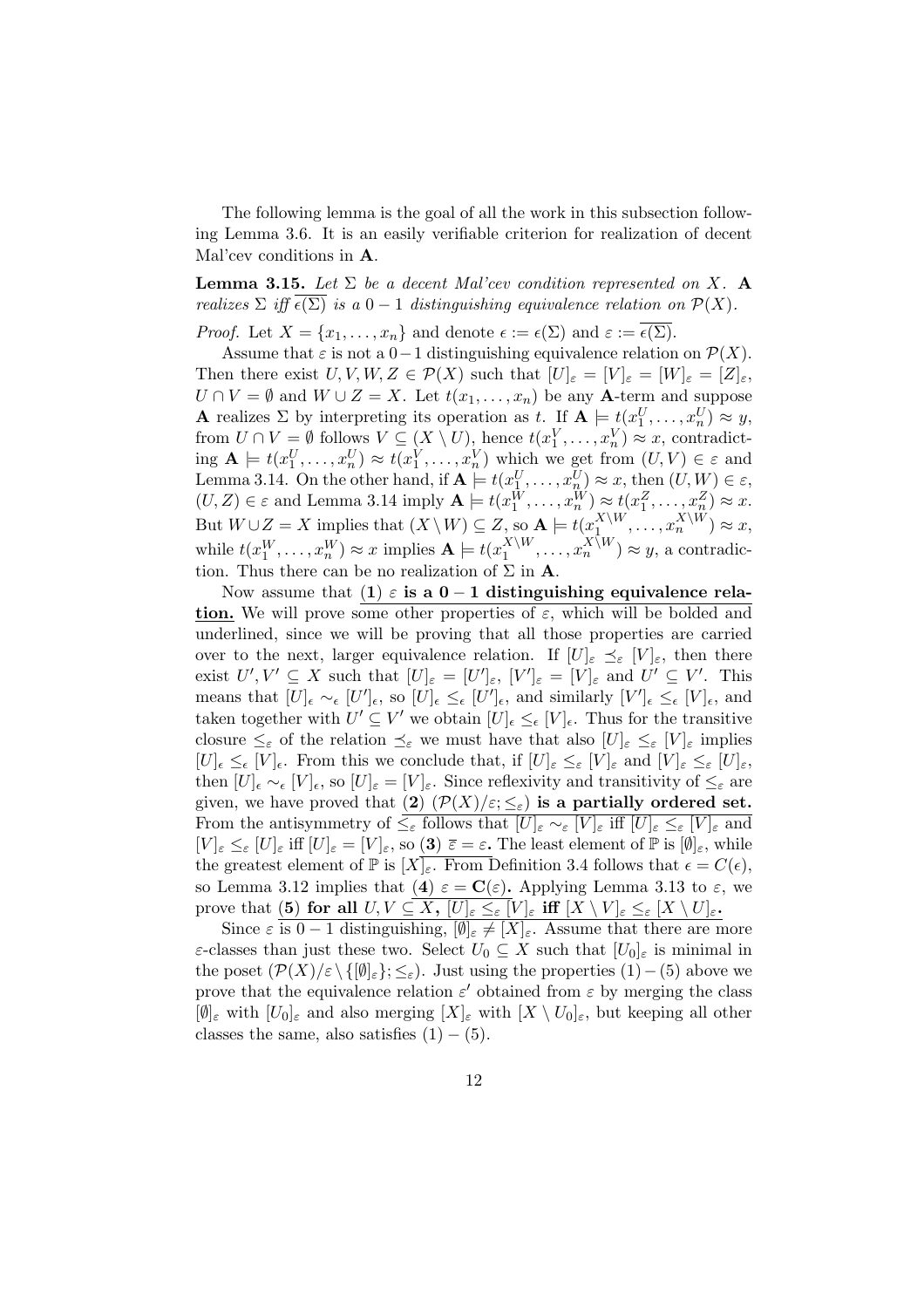(4)  $\varepsilon' = C(\varepsilon')$  follows from  $\varepsilon = C(\varepsilon)$  and from  $\{X \setminus U : U \in [\emptyset]_{\varepsilon'}\} = \{X \setminus U\}$  $U: U \in [\emptyset]_{\varepsilon} \cup [U_0]_{\varepsilon}$  =  $[X]_{\varepsilon} \cup [X \setminus U_0]_{\varepsilon} = [X]_{\varepsilon'}$ . (5) follows since  $\varepsilon'$  satisfies (4) by applying Lemma 3.13 to  $\varepsilon'$ . To prove that  $\varepsilon'$  is 0-1 distinguishing, our property (1), we need only check the conditions for the classes  $[\emptyset]_{\varepsilon'}$  and  $[X]_{\varepsilon}$ , as the rest are  $\varepsilon$ -classes. Since  $\varepsilon' = C(\varepsilon')$ , it suffices to check only  $[\emptyset]_{\varepsilon}$ . Assume that there exist  $W, Z \in [\emptyset]_{\varepsilon}$  such that  $W \cup Z = X$ . Since  $\varepsilon$ is 0-1 distinguishing, at least one of them must be in  $[U_0]_\varepsilon$ , say  $W \in [U_0]_\varepsilon$ . From  $W \cup Z = X$  follows that  $(X \setminus W) \subseteq Z$ , so  $[X \setminus W]_{\varepsilon} \leq_{\varepsilon} [Z]_{\varepsilon}$ . By the minimality of  $[U_0]_\varepsilon$  it follows that either  $[X \setminus W]_\varepsilon = [U_0]_\varepsilon = [W]_\varepsilon$ , contradicting that  $\varepsilon$  is 0−1 distinguishing, or  $[X \setminus W]_{\varepsilon} = [\emptyset]_{\varepsilon}$ , implying that  $[W]_{\varepsilon} = [X \setminus \emptyset]_{\varepsilon}$ , i.e.  $[U_0]_{\varepsilon} = [X]_{\varepsilon}$ . Since  $(\mathcal{P}(X)/\varepsilon; \leq_{\varepsilon})$  is a partially ordered set with its greatest element  $[X]_{\varepsilon}$ , and by the minimality of  $[U_0]_{\varepsilon} = [X]_{\varepsilon}$ , this means that  $\mathcal{P}(X)/\varepsilon = \{[\emptyset]_{\varepsilon}, [X]_{\varepsilon}\}\,$ , which we assumed was not the case. To prove (2), we need to prove the antisymmetry of  $\leq_{\varepsilon}$ . Assume that  $[U]_{\varepsilon'} \leq_{\varepsilon'} [V]_{\varepsilon'}$  and  $[V]_{\varepsilon'} \leq_{\varepsilon'} [U]_{\varepsilon'}.$  This means that there exist  $W_i, Z_j \subseteq X$ such that  $U =: W_0 \varepsilon' W_1 \subseteq W_2 \varepsilon' W_3 \subseteq \cdots \subseteq W_{2k-1} \varepsilon' W_{2k} := V$  and  $V =: Z_0 \varepsilon' Z_1 \subseteq Z_2 \varepsilon' Z_3 \subseteq \cdots \subseteq Z_{2l-1} \varepsilon' Z_{2l} := U$ . If none of the  $[W_i]_{\varepsilon'}$ or  $[Z_j]_{\varepsilon'}$  is either  $[\emptyset]_{\varepsilon'}$ , or  $[X]_{\varepsilon'}$ , the conclusion follows by the antisymmetry of  $\leq_{\varepsilon}$ . Without loss of generality, assume that  $[W_{2i}]_{\varepsilon'} = [\emptyset]_{\varepsilon'}$ . Inductively, we prove that For all  $j < 2i$ ,  $[W_j]_{\varepsilon'} = [\emptyset]_{\varepsilon'}$ .  $W_{2i-1} \subseteq W_{2i}$  implies that  $[W_{2i-1}]_{\varepsilon} \leq_{\varepsilon} [W_{2i}]_{\varepsilon} \in \{[\emptyset]_{\varepsilon},[U_0]_{\varepsilon}\}.$  The minimality of  $[U_0]_{\varepsilon}$  implies that  $[W_{2i-1}]_{\varepsilon} \in \{[\emptyset]_{\varepsilon}, [U_0]_{\varepsilon}\},$  hence  $[W_{2i-2}]'_{\varepsilon} = [W_{2i-1}]_{\varepsilon'} = [\emptyset]_{\varepsilon'}$ . Proceeding inductively, we conclude that  $[U]_{\varepsilon'} = [\emptyset]_{\varepsilon'}$ . But then  $[Z_{2l}]_{\varepsilon'} = [\emptyset]_{\varepsilon'}$ , and the same inductive argument applied to  $Z_j$  proves  $[V]_{\varepsilon'} = [Z_0]_{\varepsilon'} = [\emptyset]_{\varepsilon'}$ . So  $[U]_{\varepsilon'} = [V]_{\varepsilon'}$ , as desired. The antisymmetry of  $\leq_{\varepsilon'}$  proves  $\overline{\varepsilon'} = \varepsilon'$ , property (3), just like in the case of  $\varepsilon$ .

Since  $\varepsilon'$  is  $0-1$  distinguishing,  $[\emptyset]_{\varepsilon'} \neq [X]_{\varepsilon'}$ , and we can keep merging classes like this until there are only those two. Let the relation obtained at the end of this process be  $\rho$ . Since our process started from  $\epsilon = \epsilon(\Sigma)$ and kept increasing the equivalence relation, we have  $\epsilon \subseteq \rho$ . Moreover,  $ρ$  has exactly two equivalence classes  $[Ø]_ρ$  and  $[X]_ρ$ , and since *ρ* satisfies property (4)  $\rho = C(\rho)$ , hence  $[\emptyset]_{\rho} = \{X \setminus U : U \in [X]_{\rho}\}.$  If  $U \in [\emptyset]_{\rho}$  and  $V \subseteq U$ , then  $[\emptyset]_{\rho} \leq [V]_{\rho} \leq [U]_{\rho}$ , so by property (2) of  $\leq_{\rho}$  we obtain that  $[V]_{\rho} = [U]_{\rho}$ . Hence,  $[\emptyset]_{\rho}$  is a down-set with respect to inclusion, and since  $[X]_{\rho} = \{X \setminus U : U \in [\emptyset]_{\rho}\},$  it follows that  $[X]_{\rho}$  is an up-set. All conditions of Lemma 3.6 are fulfilled, so we conclude that  $A \models \Sigma$ .  $\Box$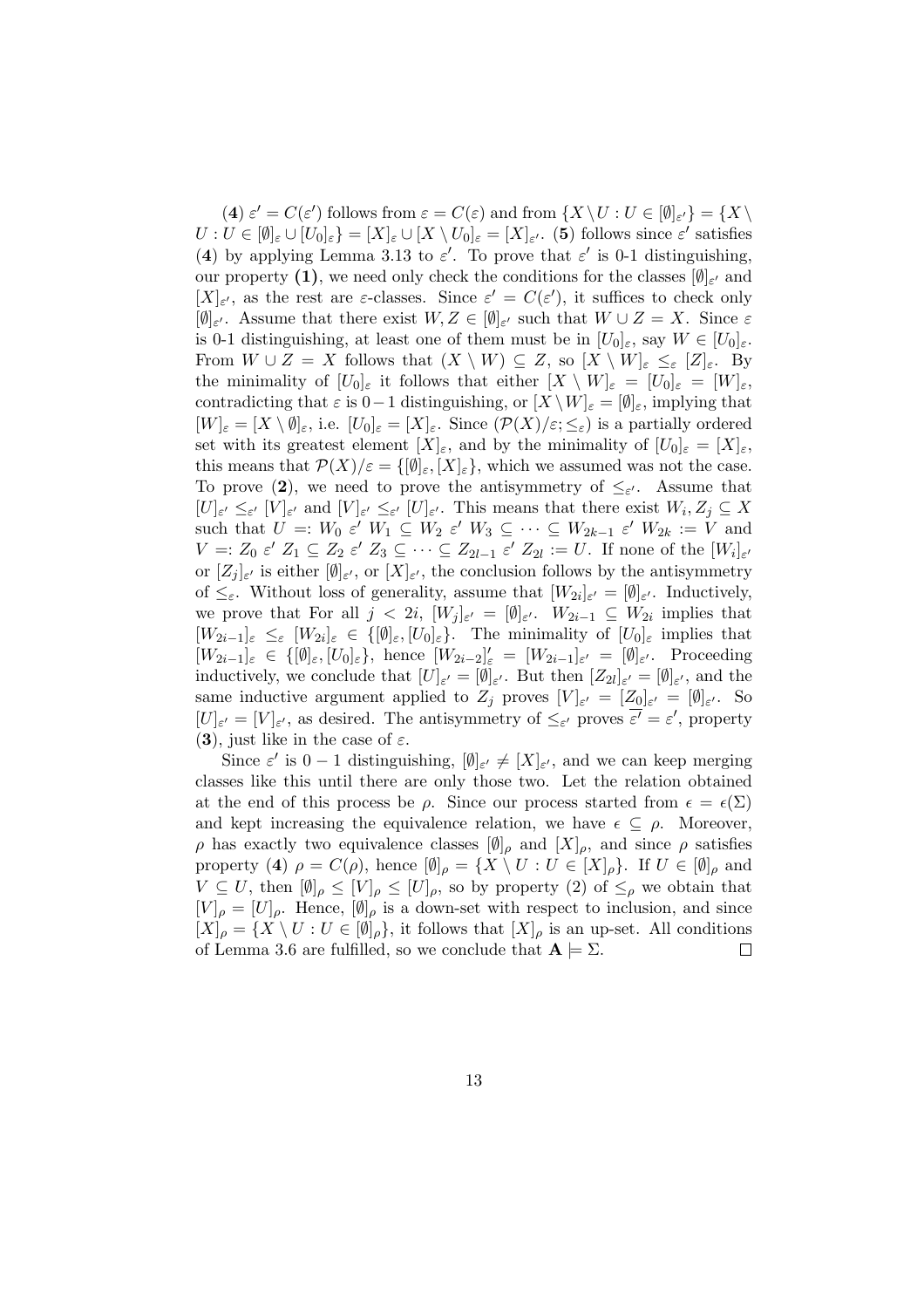#### 3.2 Decent Mal'cev conditions in semilattices

Let  $\mathbf{B} = (\{0, 1\}, \wedge)$  be the two-element semilattice. Again, we discuss decent Mal'cev conditions, but those realized in the algebra  $\mathbf{C} = (\{0, 1\}, s)$ , where  $s(x, y, z) = x \wedge y \wedge z$  for all  $x, y, z \in \{0, 1\}$ , and  $\wedge$  is the semilattice operation from **B**. **B** and **C** are clearly term equivalent since also  $x \wedge y = s(x, x, y)$ , and the following is well known about B:

**Proposition 3.16.** For every term  $t(x_1, \ldots, x_n)$  on the language  $\{s\}$  there exists nonempty  $\{i_1, \ldots, i_k\} \subseteq \{1, 2, \ldots, n\}$  such that

$$
\mathbf{C} \models t(x_1,\ldots,x_n) \approx x_{i_1} \wedge \cdots \wedge x_{i_k}.
$$

 ${x_{i_1}, \ldots, x_{i_k}}$  is the set of all variables which actually occur in the syntactic expression of the term t.

Incidentally, the positive integer  $k$  from Proposition 3.16 is the *essential* arity of the term operation  $t^{\mathbf{C}}$  (we omit the definition since we don't use the concept). Proposition 3.16 implies

**Proposition 3.17.** For every term  $t(x_1, \ldots, x_n)$  on the language  $\{s\}$  and  $U \subseteq \{x_1, \ldots, x_n\}$ :

$$
\mathbf{C} \models t(x_1^U, \dots, x_n^U) \approx x, \text{ when } U \cap E = \emptyset
$$
  
\n
$$
\mathbf{C} \models t(x_1^U, \dots, x_n^U) \approx y, \text{ when } E \subseteq U, \text{ or}
$$
  
\n
$$
\mathbf{C} \models t(x_1^U, \dots, x_n^U) \approx x \land y, \text{ when } E \cap U \neq \emptyset \neq E \setminus U.
$$

Here  $\emptyset \neq E \subseteq \{x_1, \ldots, x_n\}$  is the unique set such that  $\mathbf{C} \models t \approx \bigwedge$  $x_i \in E$  $x_i$ 

From this follows a corollary similar to Lemma 3.6, but for the algebra C:

Corollary 3.18. Let  $\Sigma$  be a decent Mal'cev condition represented on X. The following conditions are equivalent:

- (1) **C** realizes  $\Sigma$ .
- (2) There exists a subset  $\emptyset \neq E \subseteq X$  such that interpreting f as  $\bigwedge$  $x_i \in E$  $\dot{x_i}$ induces a realization of  $\Sigma$  in  $\mathbf C$ .
- (3) There exists a subset  $\emptyset \neq E \subseteq X$  such that **C** realizes a decent Mal'cev condition  $\Pi$  represented on E and such that: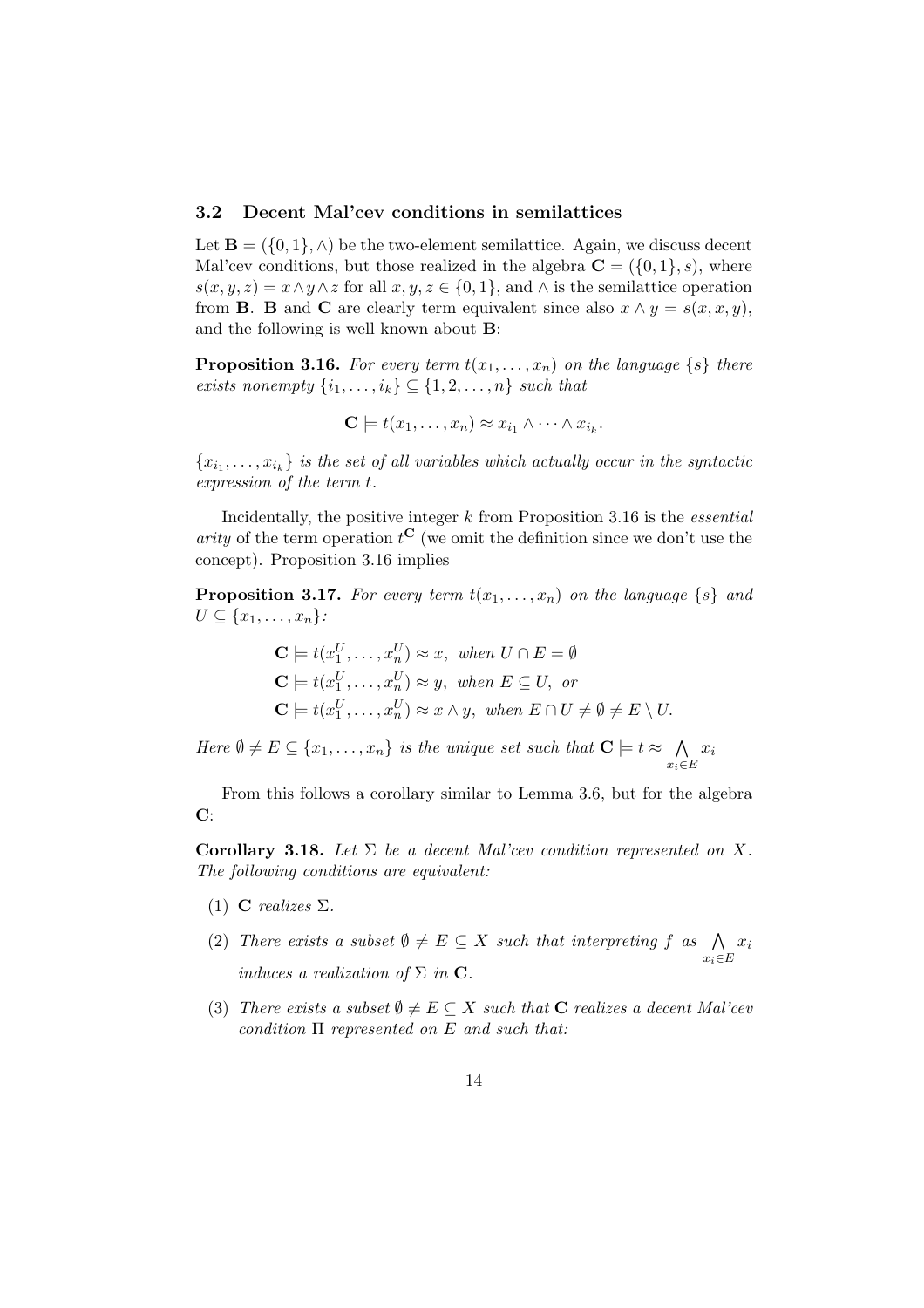- (a)  $\{(U \cap E, V \cap E) : (U, V) \in \epsilon(\Sigma)\} \subseteq \epsilon(\Pi)$  and
- (b)  $\rho = \epsilon(\Pi)$  has exactly three equivalence classes and two of them are  $[\emptyset]_{\rho} = {\emptyset}$  and  $[E]_{\rho} = {E}$ , or  $|E| = 1$  and  $\rho$  has two equivalence classes,  $\{\emptyset\}$  and  $\{E\}$ .

*Proof.* (1)  $\Leftrightarrow$  (2) follows from Proposition 3.16.

 $(2) \Rightarrow (3)$  Let  $E = \{x_{i_1}, \ldots, x_{i_k}\}.$  (2) implies that **A** realizes a decent Mal'cev condition  $\Sigma'$  obtained from  $\Sigma$  by considering all variables in  $X \setminus E$ as dummy variables. Lemma 3.5 implies that (a) holds for  $\epsilon(\Sigma')$  in place of  $\rho$ . By Proposition 3.17,  $\mathbf{C} \models x_{i_1}^U \wedge \cdots \wedge x_{i_k}^U \approx y$  if and only if  $E \subseteq U$ , and  $\mathbf{C} \models x_{i_1}^U \wedge \cdots \wedge x_{i_k}^U \approx x$  if and only if  $U \cap E = \emptyset$ , so  $[\emptyset]_{\epsilon(\Sigma')} = {\emptyset}$  and  $[E]_{\epsilon(\Sigma')} = \{E\}.$  Since for all  $U, V \in \mathcal{P}(E) \setminus \{\emptyset, E\}, \mathbf{C} \models x_1^U \wedge \cdots \wedge x_n^U \approx$  $x_1^V \wedge \cdots \wedge x_n^V \approx x \wedge y$ , thus **C** realizes the decent Mal'cev condition  $\Pi$  such that (1) and (2) hold ( $\Pi$  is obtained from  $\Sigma'$  by uniting all  $\epsilon(\Sigma')$ -classes into one, except  $\{\emptyset\}$  and  $\{E\}$ .

 $(3) \Rightarrow (1)$  Let t be the C-term which interprets g in the realization of Π in **C**. From Proposition 3.16, there exists a set of variables  $E' ⊂ E$  such that  $C \models t \approx \bigwedge$  $x_i \in E'$  $x_i$ . The condition  $[E]_{\rho} = \{E\}$  implies that  $E' = E$ . For the decent Mal'cev condition  $\Sigma'$ , obtained from  $\Sigma$  by considering all variables outside  $E$  as dummy variables, from Lemma 3.5 and (a) follows that  $\epsilon(\Sigma') \subseteq \rho = \epsilon(\Pi)$ . Therefore, interpreting f' as the same term t realizes

 $\Sigma'$ , and by Lemma 3.5, (1) also holds.  $\Box$ So which  $E$  to take in Corollary 3.18? It is easy to come up with the conditions which EXCLUDE variables from E, i.e. for  $U \subseteq X$  to be disjoint with E. We denote  $\epsilon := \epsilon(\Sigma)$ . Clearly, if a set  $(U, V) \in \epsilon$  and  $V \cap E = \emptyset$ , then  $U \cap E = \emptyset$ , i.e. if V consists entirely of dummy variables and  $U \in V$  then U consists entirely of dummy variables. Another criterion is if  $U \subseteq V_1 \cup \cdots \cup V_k$ 

and for each  $V_i$ ,  $V_i \cap E = \emptyset$ , then  $U \cap E = \emptyset$ . So, we define  $D(\Sigma)$  (D stands

i)  $D(\Sigma)$  contains  $[\emptyset]_{\epsilon}$  and

ii)  $D(\Sigma)$  is a union of  $\epsilon$ -classes.

for "dummy") to be the least subset of  $X$  such that:

If E satisfies Corollary 3.18 (3), then conditions (3) (a) and (3) (b) imply that  $X \backslash E$  satisfies i) and ii). Moreover, X satisfies i) and ii), and if  $D_1$  and  $D_2$  both satisfy i) and ii), then so does  $D_1 \cap D_2$ , so  $D(\Sigma)$  is well-defined. Finally, both criteria we came up with for disjointness with  $E$  are met if  $V \subseteq D(\Sigma)$ .

The next lemma shows that Corollary 3.18 works with  $E = X \setminus D(\Sigma)$ .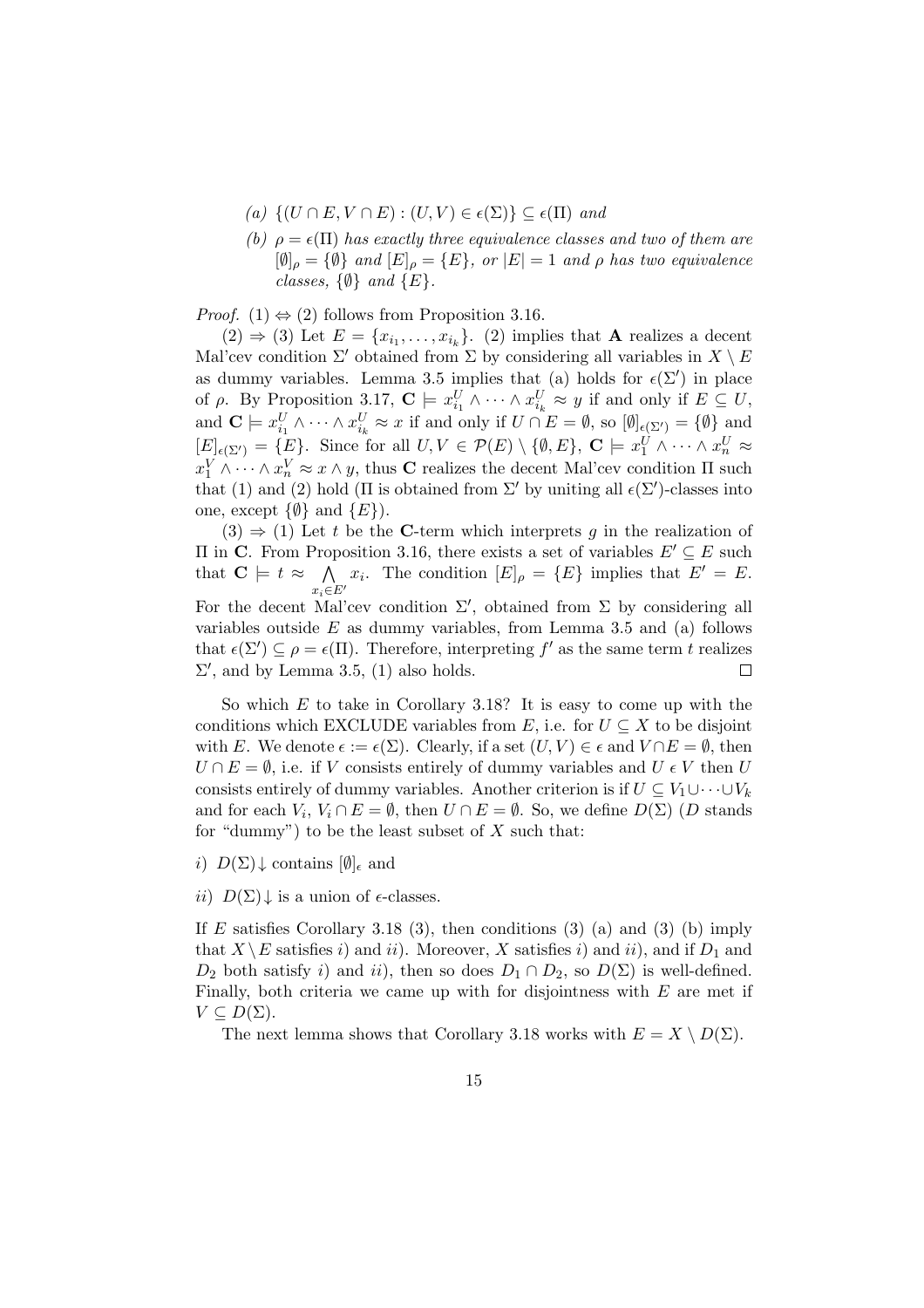**Lemma 3.19.** If C realizes a decent Mal'cev condition  $\Sigma$  represented on  $X = \{x_1, \ldots, x_n\}$ , then **C** realizes  $\Sigma$  by interpreting f as  $\bigwedge$  $x_i\in X\backslash D(\Sigma)$  $x_i$ .

*Proof.* Denote  $E := X \setminus D(\Sigma)$  and let  $(U, V) \in \epsilon(\Sigma)$ . Firstly,  $U \cap E = \emptyset$  iff  $U \subseteq D(\Sigma)$  iff  $V \subseteq D(\Sigma)$  (since  $D(\Sigma)$  is a union of  $\epsilon$ -classes) iff  $V \cap E = \emptyset$ . Moreover, from  $(U, V) \in \epsilon(\Sigma)$  follows that  $(X\setminus U, X\setminus V) \in \epsilon(\Sigma)$ , so  $U \cap E = E$ iff  $X \setminus U \subseteq D(\Sigma)$  iff  $X \setminus V \subseteq D(\Sigma)$  iff  $V \cap E = E$ . So, the equivalence relation  $\rho$  on E whose only classes are  $\{\emptyset\}$ ,  $\{E\}$  and  $\mathcal{P}(E) \setminus \{\emptyset, E\}$  contains the relation  $\{(U \cap E, V \cap E) : (U, V) \in \epsilon(\Sigma)\}\)$ . According to Corollary 3.18  $(3) \Rightarrow (2)$ , this means that **C** realizes  $\Sigma$  by interpreting f as  $\bigwedge x_i$ .  $\Box$  $x_i \in E$ 

When  $\Sigma$  is a decent Mal'cev condition represented on X, we denote  $E(\Sigma) := X \setminus D(\Sigma).$ 

#### 3.3 Decent Mal'cev conditions in the algebra D

Let us denote  $\mathbf{D} = \mathbf{A} \times \mathbf{C}$ . The next lemma is significant for our purpose.

**Lemma 3.20.** If D realizes a decent Mal'cev condition  $\Sigma$  represented on  $X = \{x_1, \ldots, x_n\}$ , then for  $E = E(\Sigma)$ , there exists a decent Mal'cev condition  $\Pi$  represented on E such that, where  $\rho = \epsilon(\Pi)$ :

- (1)  $\{(U \cap E, V \cap E) : (U, V) \in \epsilon(\Sigma)\}\subset \rho;$
- (2)  $\rho$  has exactly four equivalence classes, I, J,  $\{\emptyset\}$  and  $\{E\}$ , where  $I =$  ${E \setminus U : U \in J}$  (hence  $|I| = |J|$ ), or  $|E| = 1$ , and the *p*-classes are  $\{\emptyset\}$  and  $\{E\};$
- (3)  $I \cup \{\emptyset\}$  is a down-set in  $\mathcal{P}(E)$  and  $J \cup \{E\}$  is up-set in  $\mathcal{P}(E)$ ;

*Proof.* Let  $\Sigma$  be realized in **D** by interpreting f as some **D**-term t' so that the set of all variables which occur in  $t'$  is  $E'$ . Then both **A** and **C** realizes  $\Sigma$  by interpreting f as t' so, according to remarks preceding Lemma 3.19,  $E' \subseteq E$ . Using the term which adds dummy variables in **A** as in Remark 3.7, we can construct the term t such that  $A \models t \approx t'$  and the set of variables which occur in t is E. So A realizes  $\Sigma$  by interpreting f as t. Moreover,  $\mathbf{C} \models$  $t \approx \bigwedge x_i$ , so according to Lemma 3.19, C also realizes  $\Sigma$  by interpreting  $x_i \in E$ 

f as t. Therefore,  $\mathbf{D} = \mathbf{A} \times \mathbf{C}$  realizes  $\Sigma$  by interpreting f as t.

From Lemma 3.6 follows that there exists a decent Mal'cev condition  $\Pi_1$ represented on  $E$  which is realized in  $A$  by interpreting its operation as  $t$ and such that  $\rho_1 := \epsilon(\Pi_1)$  satisfies conditions  $(2) - (3)$  with  $\rho_1$  in the place of  $\rho$  of Lemma 3.6 and also, by combining Lemma 3.6 and Lemma 3.5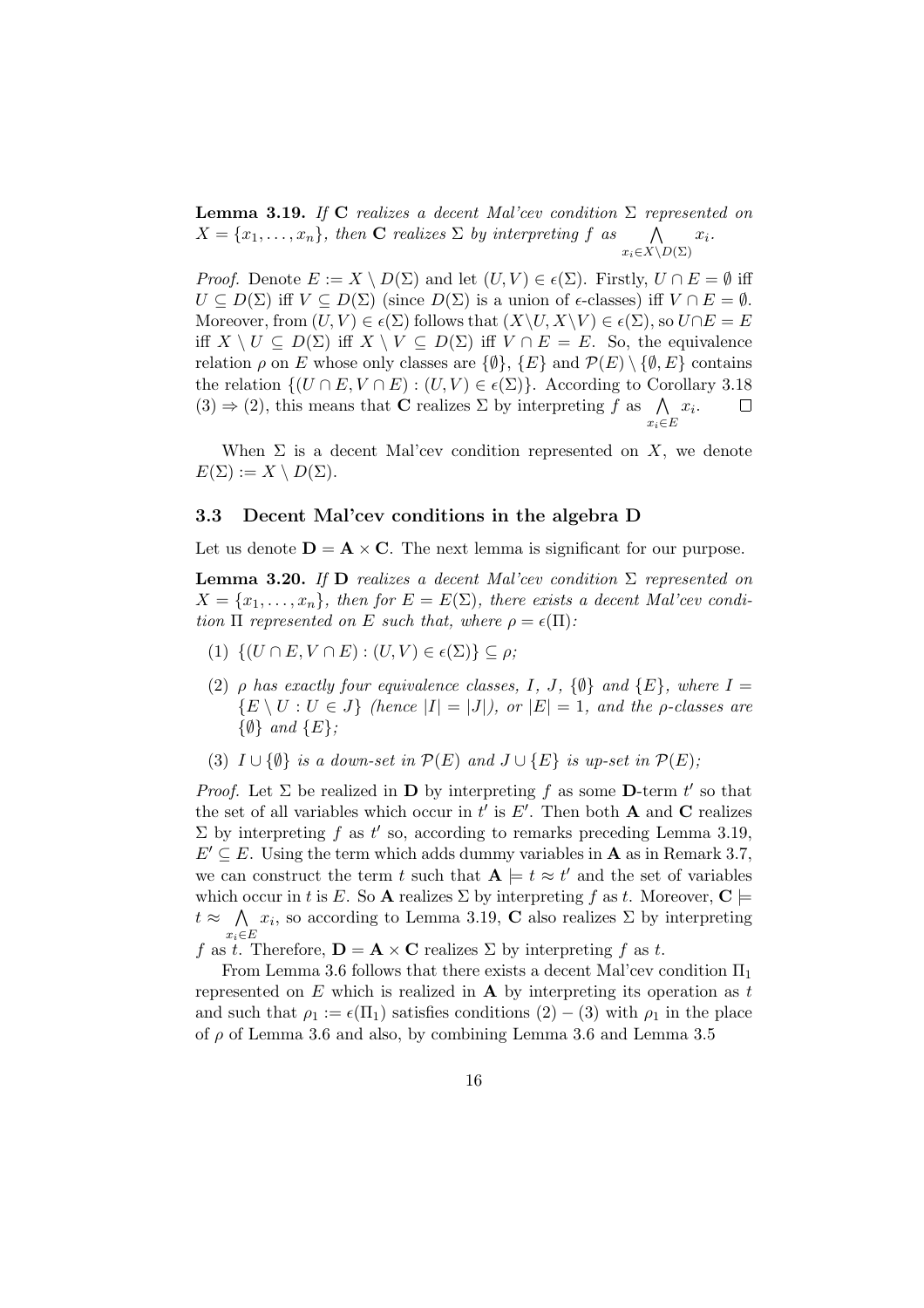(1')  $\{(U \cap E, V \cap E) : (U, V) \in \epsilon(\Sigma)\} \subseteq \rho_1.$ 

Since the set of variables which occur in the syntactical expression of  $t$  is E, thus  $C \models t \approx \bigwedge$  $x_i \in E$  $x_i$ . Therefore, Lemma 3.19 and Corollary 3.18 provide that there exists a decent Mal'cev condition  $\Pi_2$  represented on E which is realized in  $C$  by interpreting its operation as t and conditions (a) and (b) stated in Corollary 3.18 are satisfied (by replacing  $\rho$  in their statements with  $\rho_2 := \epsilon(\Pi_2)$ .

Since the term t satisfies in **A** the identities implied by  $\rho_1$  and in **C** the identities implied by  $\rho_2$ , then in **D** this term satisfies all identities implied by  $\rho_1 \cap \rho_2$ . Now denote  $I := [\emptyset]_{\rho_1} \setminus \{\emptyset\}$  and  $J := [E]_{\rho_1} \setminus \{E\}$  and the statement of the Lemma follows.  $\Box$ 

**Definition 3.21.** We say that a decent Mal'cev condition  $\Sigma$  represented on  $X = \{x_1, \ldots, x_n\}, n > 1$ , such that:

- (1)  $\epsilon(\Sigma)$  has exactly four equivalence classes,  $I_{\Sigma}$ ,  $J_{\Sigma}$ ,  $\{\emptyset\}$  and  $\{X\}$ , where  $I_{\Sigma} = \{X \setminus U : U \in J_{\Sigma} \}$  (hence  $|I_{\Sigma}| = |J_{\Sigma}|$ ),
- (2)  $I_{\Sigma} \cup {\emptyset}$  is a down-set in  $\mathcal{P}(X)$  and  $J_{\Sigma} \cup {\{X\}}$  is an up-set in  $\mathcal{P}(X)$ and
- (3)  $\epsilon(\Sigma)$  is 0-1 distinguishing on  $\mathcal{P}(X)$

is a canonical decent Mal'cev condition.

**Remark 3.22.** Note that each canonical decent Mal'cev condition  $\Sigma$  is syntactically equivalent to  $\Sigma_1 = \{f(x_1^U, \ldots, x_n^U) \approx f(x_1^V, \ldots, x_n^V) : U, V \in$ I<sub>2</sub>} (and idempotence), also to  $\Sigma_2 = \{f(x_1^U, \ldots, x_n^U) \approx f(x_1^V, \ldots, x_n^V) :$  $U, V \in J_{\Sigma}$  (and idempotence). This follows from  $I_{\Sigma} = \{(X \setminus U, X \setminus V) :$  $(U, V) \in J_{\Sigma}$ , so the identities in  $\Sigma_1$  are equivalent to the identities in  $\Sigma_2$ via interchanging the variables x and y.  $J_{\Sigma}$  is a maximal family of subsets of X such that any pair of sets in  $J_{\Sigma}$  has a nonempty intersection (recall again the intersecting families of [4]). For us, however, it will be more expedient to assume that each canonical decent Mal'cev condition is of the form  $\Sigma_1$ , so we make this assumption now.

Lemma 3.20 may be restated as

Corollary 3.23. If D realizes a decent Mal'cev condition  $\Sigma$  represented on  $X = \{x_1, \ldots, x_n\}$  then for  $E = E(\Sigma)$ , either  $|E| = 1$ , or there exists a canonical decent Mal'cev condition  $\Pi$  represented on E such that  $\{(U \cap$  $E, V \cap E$  :  $(U, V) \in \epsilon(\Sigma)$   $\subset \epsilon(\Pi)$ .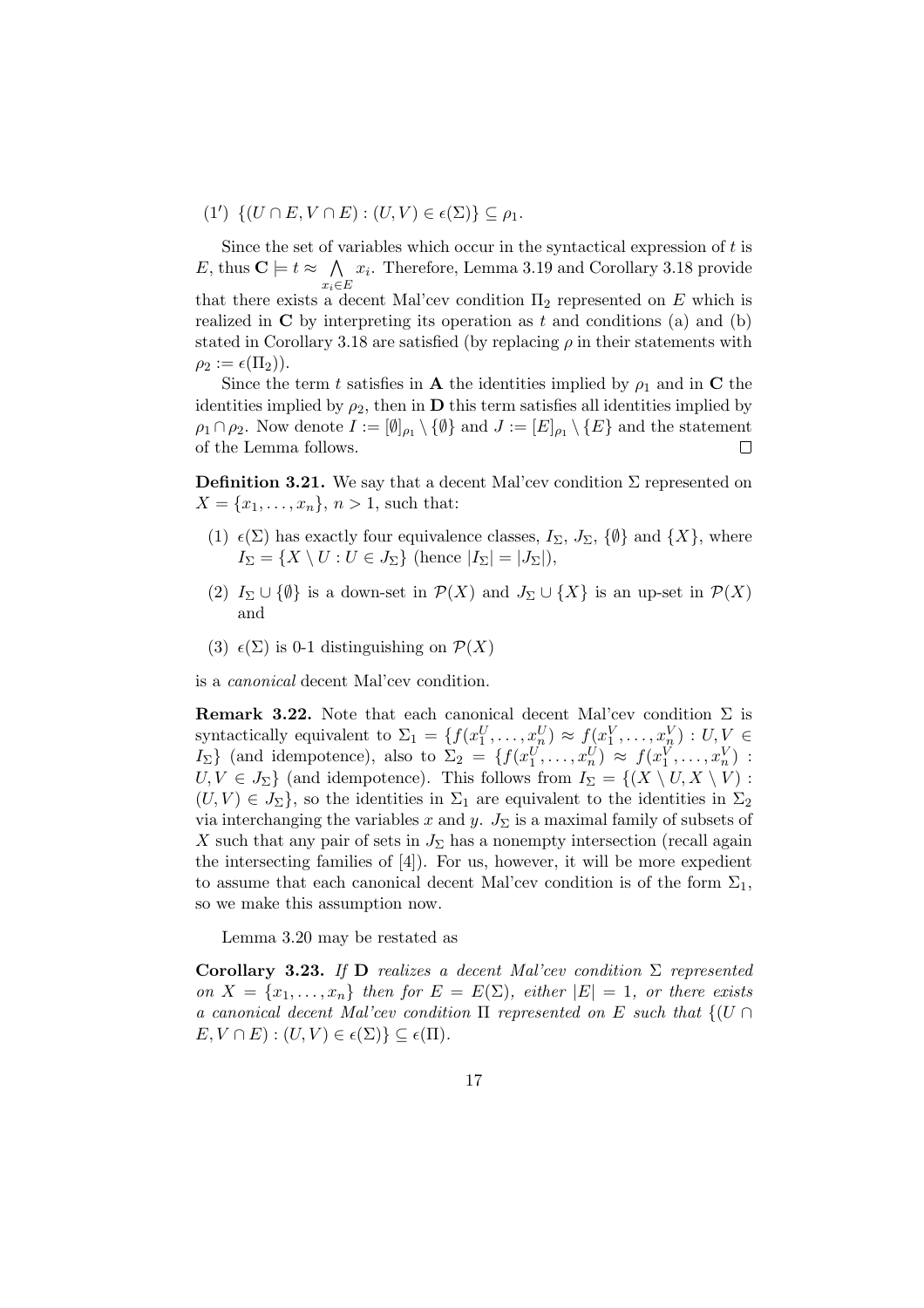Also, for the purposes of the next subsection, we state the following

Corollary 3.24. Let  $\Sigma$  be a decent Mal'cev condition represented on X. Denote by  $\epsilon'$  the equivalence relation on  $\mathcal{P}(E(\Sigma))$  generated by  $\{ (U \cap E(\Sigma), V \cap$  $E(\Sigma) : (U, V) \in \epsilon(\Sigma)$ . Then **D** realizes  $\Sigma$  iff  $\overline{\epsilon'}$  is a  $0 - 1$  distinguishing equivalence relation on  $\mathcal{P}(E(\Sigma)).$ 

*Proof.* According to the proof of Lemma 3.20, if  $D$  realizes  $\Sigma$ , then it realizes  $\Sigma$  by interpreting its operation as some term t such that the set of variables which occurs in t is  $E(\Sigma)$ . According to Lemma 3.5, this means that **D** realizes a decent Mal'cev condition  $\Sigma'$  represented on  $E(\Sigma)$  such that  $\epsilon(\Sigma') =$  $\epsilon'$ . Now Lemma 3.15 and the fact that **A** realizes Σ' imply that  $\overline{\epsilon'}$  is  $0-1$ distinguishing on  $\mathcal{P}(E(\Sigma)).$ 

On the other hand, if  $\bar{\epsilon'}$  is  $0-1$  distinguishing on  $\mathcal{P}(E(\Sigma))$ , Lemma 3.15 implies that the decent Mal'cev condition  $\Sigma'$  represented on  $E(\Sigma)$  which is defined by  $\epsilon'$  is realized in **A**. According to Remark 3.7, there exists an interpretation of the operation symbol as an  $A$ -term  $t$  which uses all variables in  $E(\Sigma)$  and realizes  $\Sigma'$ . Lemma 3.5 and the definition of  $\epsilon'$  imply that interpreting its operation as t realizes  $\Sigma$  in **A**. Also, since the set of all variables which occur in t is  $E(\Sigma)$ , Proposition 3.17 and Lemma 3.19 imply that interpreting its operation as t realizes  $\Sigma$  in C, too. Hence  $D = A \times C$ realizes Σ.  $\Box$ 

#### 3.4 An algorithm for checking whether a decent Mal'cev condition is realized in D

The work done so far in this Section allows one to efficiently algorithmically determine whether  **realizes a decent Mal'cev condition**  $\Sigma$ **. Now we** describe this algorithm.

**Procedure 1. Encoding**  $\epsilon(\Sigma)$ . Let  $\Sigma$  be a decent Mal'cev condition on the set of variables  $X$ . First we linearly order the elements of  $X$ . This allows us to encode all subsets  $U \subseteq X$  as elements of  $\{0,1\}^{|X|}$ , i.e. U becomes a word of length |X| with 1 as its *i*th letter iff the *i*th element of X is in U. We order all subsets in the following way:  $U \leq V$  iff either  $|U| < |V|$ , or  $|U| = |V|$  and the word encoding U is lexicographically before than or equal to the word encoding V. Note that  $U \leq V$  iff  $(X \setminus V) \leq (X \setminus U)$  and also that  $\leq$  contains (extends) the inclusion order. Now we define a directed graph  $\Gamma(\Sigma)$  by its edge relation  $U \to V$  iff  $U \subset V$ ,  $(U, V) \in \epsilon(\Sigma)$  and V is the greatest element with respect to  $\leq$  in its  $\epsilon(\Sigma)$ -class. Thus  $\epsilon(\Sigma)$  is the weak connectedness relation of the digraph  $\Gamma(\Sigma)$ , so all we need to do is effectively and efficiently construct  $\Gamma(\Sigma)$  from  $\Sigma$ .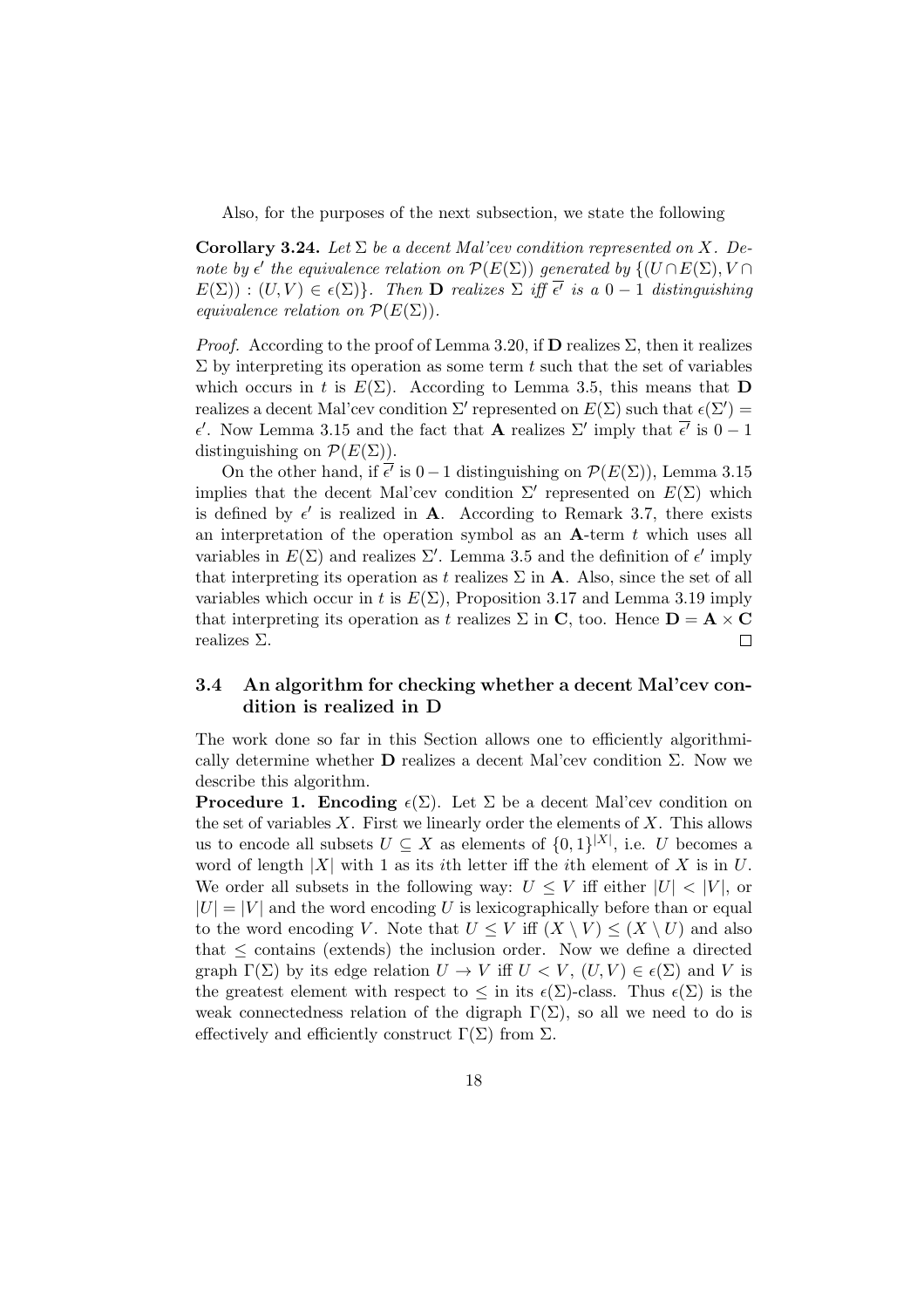First, for each identity  $t(x_1^U, \ldots, x_n^U) \approx t(x_1^V, \ldots, x_n^V) \in \Sigma$  we add to  $\Gamma$ the edges  $U \to V$  and  $(X \setminus V) \to (X \setminus U)$ , if  $U \lt V$ , or the two edges going the other way if  $V < U$ . Now Γ consists of at most  $2|\Sigma|$  edges and its weak connectedness relation is equal to  $\epsilon(\Sigma)$ .

Next, whenever  $U \to V$  and  $U \to W$  in  $\Gamma$  and  $V \lt W$ , we delete the edge  $U \to V$  and replace it with  $V \to W$ . When this process terminates, there are still  $2|\Sigma|$  edges, the weak connectedness of  $\Gamma$  is unchanged, and the out-degree of each vertex is at most 1. The process will terminate, and in a quadratic number of steps, provided that we always use this step with the least set  $U$  for which such  $V$  and  $W$  exist. This way the out-degree of U reduces until it equals 1, and it will never change in the remainder of the process, so we proceed to the next least such U until we can find no more.

Finally, whenever  $U \to V \to W$  in  $\Gamma$ , we delete the edge  $U \to V$  and replace it with  $U \to W$ . This step can be applied to the edge coming out of U and the edge coming out of  $V$  at most once, after it is performed, there is still one edge coming out of  $U$  and one coming out of  $V$ , so the number of such steps is at most quadratic in |Γ|. When the process terminates, the number of edges and the weak connectedness are unchanged, the out-degree of each vertex is still at most 1, but now the edge going from any  $U$  points to the largest set in its  $\epsilon(\Sigma)$ -class. This way we constructed  $\Gamma(\Sigma)$ .

**Procedure 2. Finding**  $D(\Sigma)$ . Given Γ, we are implicitly given a closure operation on  $\mathcal{P}(X)$ :  $U^* = V$  iff V is the greatest element (with respect to  $\leq$ ) in  $[U]_{\epsilon(\Sigma)}$  iff either  $U \to V$  or the out-degree of U is 0 and  $V = U$ .

If  $\emptyset^* = \emptyset$ , then  $D(\Sigma) = \emptyset$  and we can stop. Otherwise, we start with  $\Delta := \Gamma(\Sigma)$  and expand the class  $[\emptyset]_{\Delta}$  using two kinds of steps until we reach  $D(\Sigma)$ . We fix  $V := \emptyset^*$ , i.e.  $\emptyset \to V$  in  $\Delta$ . When  $\Delta$  is a digraph on  $\mathcal{P}(X)$ , by  $[U]$ <sup> $\Delta$ </sup> we denote the weakly connected component which contains U.

In the first kind of step, we close  $[\emptyset]_{\Delta}$  under unions. First we check whether  $\bigcup \{U : U \to V\} \subseteq V$ . This requires checking if  $U \subseteq V$  whenever  $U \rightarrow V$ , so the number of checks equals the number of edges in  $\Delta$ . If  $\bigcup \{U: U \to V\} \nsubseteq V$ , we define  $W := V \cup \bigcup \{U: U \to V\}$ , the new  $\Delta$ is obtained by replacing all edges  $U \to V$  with  $U \to W^*$  and adding the edge  $V \to W^*$ . Note that  $\Delta$  is now increased by one edge,  $[\emptyset]_{\Delta}$  and  $[W]_{\Delta}$ are now merged. The second class may be singleton, so we can't bound the number of times this step is performed with the number of non-singleton  $\Gamma(\Sigma)$ -classes, but since  $|W^*| \geq |W| > |V|$ , hence this kind of step can be performed at most |X| times. Finally define V to be  $W^*$  and return to checking whether  $V = \bigcup \{U : U \to V\}$ . When the first kind of step can no longer be performed, then  $V = \emptyset^*$  satisfies that if  $U \to V$ , then  $U \subseteq V$ . Moreover, the number of non-singleton  $\Delta$ -classes does not increase.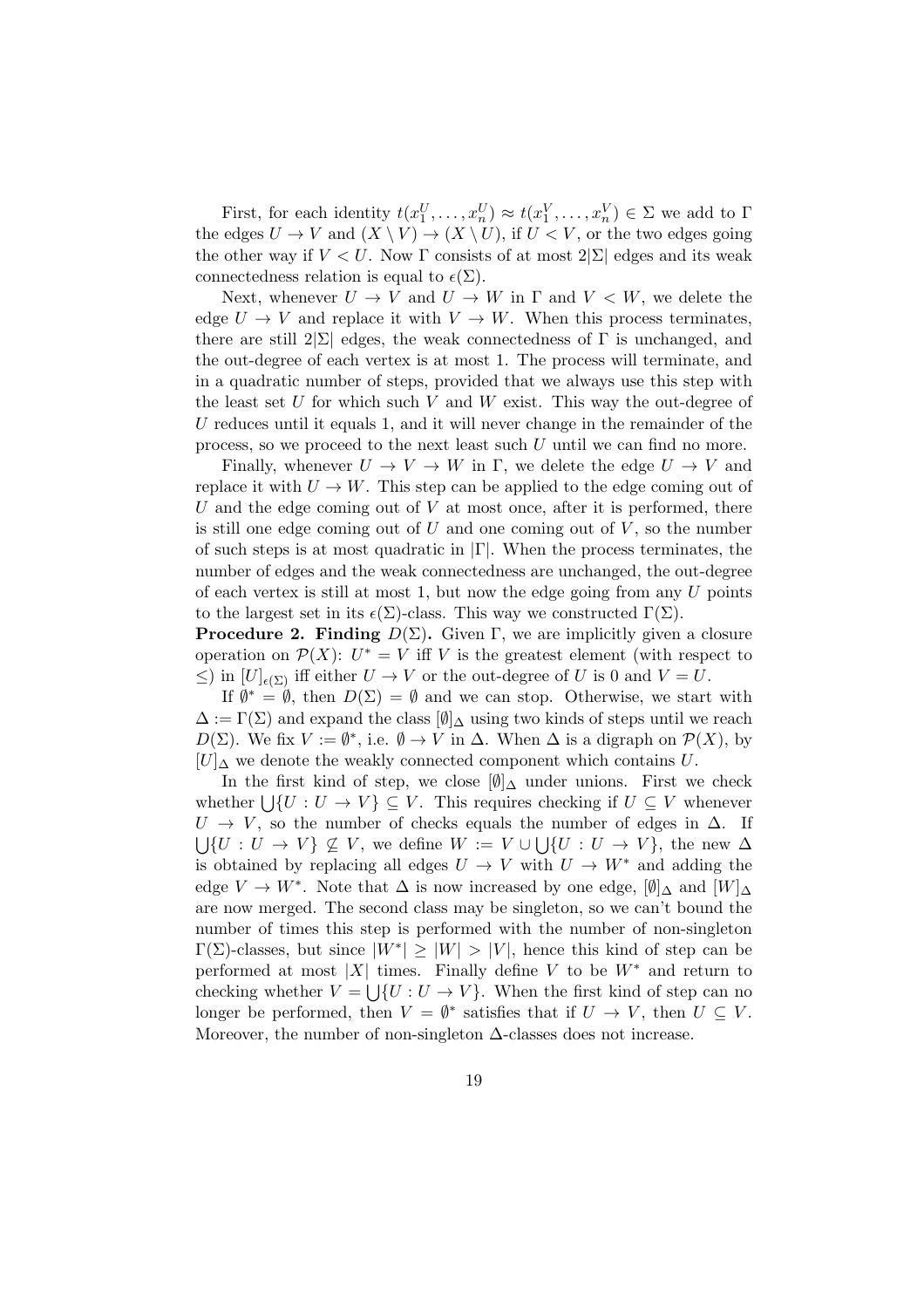We perform the second kind of step when the first kind of step can no longer be performed. This step starts with searching through all edges  $U \rightarrow$  $U^*$  in  $\Delta$  such that  $U^* \neq V$ . If we find such an edge which satisfies  $U \subseteq V$  or  $U^* \subseteq V$ , we merge  $[\emptyset]_{\Delta}$  and  $[U]_{\Delta}$ . In particular, if max $\{U^*, V\} = V$ , then in the new graph of  $\Delta$  we replace all edges  $W \to U^*$  with  $W \to V$  and add the edge  $U^* \to V$ . On the other hand, if  $\max\{U^*, V\} = U^*$ , then we replace all edges  $W \to V$  with  $W \to U^*$ , add the edge  $V \to U^*$  and set the new  $V$  to be  $U^*$ . By analyzing all the substeps of the second kind of step we conclude that the second kind of step can be performed in polynomial time in  $\Sigma$ . Moreover, it reduces the number of non-singleton  $\Delta$ -classes by one, and since  $\Gamma(\Sigma)$  had at most  $2|\Sigma|$  many such classes, thus we have a linear bound on the number of times the second kind of step can be performed. Once we have merged  $[\emptyset]_{\Delta}$  and  $[U]_{\Delta}$ , we return to checking whether the first kind of step can be performed.

In the end we reached, in polynomial time in  $|\Sigma|$  and  $|X|$ , a graph  $\Delta$ which satisfies the following:  $[\emptyset]_{\Delta}$  is a union of weakly connected components of  $\Gamma(\Sigma) = \epsilon(\Sigma)$ -classes,  $\emptyset^* = \bigcup_{\alpha} [\emptyset]_{\Delta}$  and whenever  $U \to V$  in  $\Delta$  and either  $U \subseteq \emptyset^*$  or  $V \subseteq \emptyset^*$ , then  $[U]_{\Delta} = [\emptyset]_{\Delta}$ . So  $V := \emptyset^*$  satisfies that  $V \downarrow$  (with respect to inclusion) is a union of  $\epsilon(\Sigma)$ -classes and contains  $[\emptyset]_{\epsilon(\Sigma)}$ . Hence  $D(\Sigma) \subseteq V$ .

On the other hand, by an induction on the number of steps we prove that  $\bigcup [\emptyset]_{\Delta} \subseteq D(\Sigma)$ . The base is clear since  $[\emptyset]_{\epsilon(\Sigma)} \subseteq D(\Sigma) \downarrow$ . Assume that  $\Delta$  is obtained from the previous  $\Delta'$  by merging  $[\emptyset]_{\Delta'}$  with  $[U]_{\Delta'} = [U]_{\epsilon(\Sigma)}$ . If  $\Delta$  is obtained from  $\Delta'$  by performing a step of the first kind, we merged  $[\emptyset]_{\Delta'}$  with  $[U]_{\Delta'} = [U]_{\epsilon(\Sigma)}$ , where  $U = \bigcup [\emptyset]_{\Delta'}$ . We know that  $[\emptyset]_{\Delta'} \subseteq D(\Sigma) \downarrow$ and also  $U = \bigcup [\emptyset]_{\Delta'} \subseteq D(\Sigma)$ , by the inductive assumption. Since  $D(\Sigma) \downarrow$  is a union of  $\epsilon(\Sigma)$ -classes and  $[U]_{\epsilon(\Sigma)}$  is an  $\epsilon(\Sigma)$ -class which intersects  $D(\Sigma)\downarrow$ , we conclude that  $[U]_{\Delta'} \subseteq D(\Sigma) \downarrow$ . Hence  $[\emptyset]_{\Delta} \subseteq D(\Sigma) \downarrow$ , i.e.  $\bigcup [\emptyset]_{\Delta} \subseteq$  $D(\Sigma)$ . If  $\Delta$  is obtained from  $\Delta'$  by performing a step of the second kind, we merged  $[\emptyset]_{\Delta'}$  with  $[U]_{\Delta'} = [U]_{\epsilon(\Sigma)}$ , where  $U \subseteq \bigcup [\emptyset]_{\Delta'} \in [\emptyset]_{\Delta'}$ . By the inductive assumption,  $\bigcup [\emptyset]_{\Delta} \subseteq D(\Sigma)$ , so  $U \subseteq D(\Sigma)$ . Since  $D(\Sigma) \downarrow$  is a union of  $\epsilon(\Sigma)$ -classes, this implies  $[U]_{\Delta'} = [U]_{\epsilon(\Sigma)} \subseteq D(\Sigma) \downarrow$ , and as we know  $[\emptyset]_{\Delta'} \subseteq D(\Sigma)\downarrow$ , we obtain again  $[\emptyset]_{\Delta} \subseteq D(\Sigma)\downarrow$ , i.e.  $\bigcup[\emptyset]_{\Delta} \subseteq D(\Sigma)$ .

**Procedure 3. Restricting to**  $E(\Sigma)$ . We use the just computed  $D(\Sigma)$  to get  $E(\Sigma) = X \setminus D(\Sigma)$ . Then we replace  $\Gamma(\Sigma)$  with the graph  $\Gamma'$  on  $\mathcal{P}(E(\Sigma))$ so that  $U \to V$  in  $\Gamma'$  iff there exist  $U' \to V'$  in  $\Gamma(\Sigma)$  such that  $U = U' \cap E(\Sigma)$ and  $V = V' \cap E(\Sigma)$ . Γ' has at most the number of edges of  $\Gamma(\Sigma)$ , so it can be constructed in linear time. Since  $(X \setminus U) \cap E(\Sigma) = E(\Sigma) \setminus (E(\Sigma) \cap U)$ , we conclude that  $U \to V$  in  $\Gamma'$  iff  $(E(\Sigma) \setminus V) \to (E(\Sigma) \setminus U)$  in  $\Gamma'$ . Also, the weak connectedness relation of  $\Gamma'$  is equal to the equivalence relation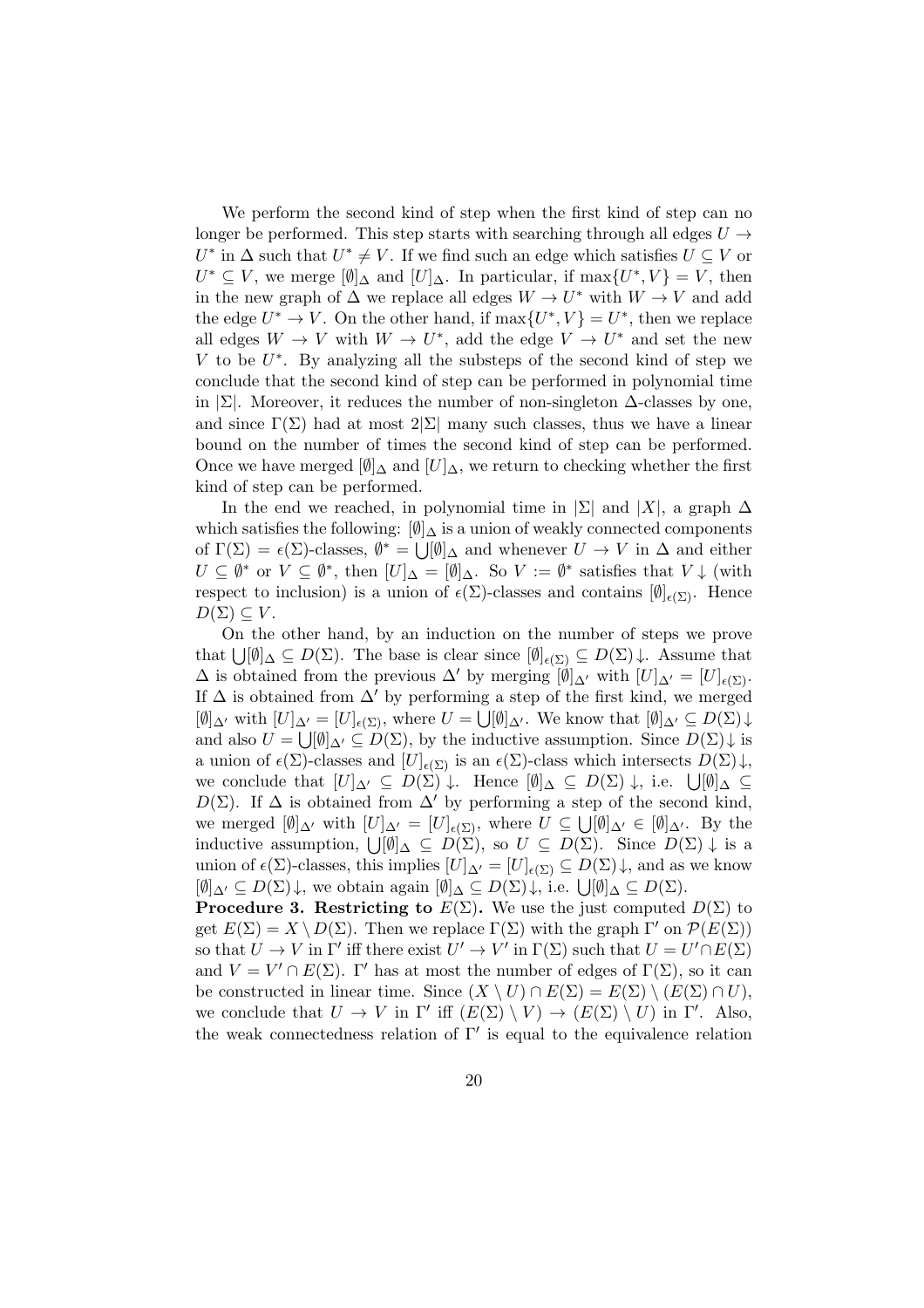generated by  $\{(U \cap E(\Sigma), V \cap E(\Sigma)) : (U, V) \in \epsilon\}$ . However, the graph  $\Gamma'$ might have  $U \to V \to W$  or  $U \to V$  and  $U \to W$  such that  $V \neq W$ . So we conclude the procedure by performing Procedure 1 on  $\Gamma'$ .

After Procedure 3 is completed, we have computed the graph  $\Gamma' = \Gamma(\epsilon'),$ where  $\epsilon'$  is the equivalence relation on  $\mathcal{P}(E(\Sigma))$  generated by  $\{(U \cap E(\Sigma), V \cap$  $E(\Sigma)$ :  $(U, V) \in \epsilon(\Sigma)$ . According to Corollary 3.24, to decide whether **D** realizes  $\Sigma$  we need to determine whether  $\overline{\epsilon'}$  is  $0-1$  distinguishing.

**Procedure 4. Computing**  $\overline{\epsilon'}$ **.** The problem facing us with  $\overline{\epsilon'}$  is that its classes are probably too large, i.e. exponential in  $|\Sigma|$ . However, we know that the  $\bar{\epsilon'}$ -classes are convex with respect to inclusion, so we will compute an equivalence relation  $\epsilon''$  on  $\mathcal{P}(E(\Sigma))$  such that the least equivalence relation on  $\mathcal{P}(E(\Sigma))$  which contains  $\epsilon''$  and whose classes are convex with respect to inclusion is  $\bar{\epsilon'}$ . In fact,  $\epsilon''$ -classes will consist of the union of all  $\epsilon'$ -classes which are not singleton and which lie in the same  $\overline{\epsilon'}$ -class.

We first prove that if  $[U]_{\epsilon'}$  and  $[V]_{\epsilon'}$  are two  $\epsilon'$ -classes, then  $[U]_{\epsilon'} \leq_{\epsilon'} [V]_{\epsilon'}$ iff there exist some finite sequence  $[W_1]_{\epsilon'}, \ldots, [W_{k-1}]_{\epsilon'}$  of non-singleton  $\epsilon'$ classes such that  $[U]_{\epsilon'} \preceq_{\epsilon'} [W_1]_{\epsilon'}, [W_{k-1}]_{\epsilon'} \preceq_{\epsilon'} [V]_{\epsilon'}$  and for all  $1 \leq i <$  $k-1$ ,  $[W_i]_{\epsilon'} \preceq_{\epsilon'} [W_{i+1}]_{\epsilon'}$ . The definition of  $\leq_{\epsilon'}$  is the same, just it allows some  $[W_i]_{\epsilon'}$  to be singleton classes. However, if  $[W_i]_{\epsilon'} = \{W_i\}$ , then from  $[W_{i-1}]_{\epsilon'} \preceq_{\epsilon'} [W_i]_{\epsilon'} \preceq_{\epsilon'} [W_{i+1}]_{\epsilon'}$  (one of the outside classes among these three might be  $[U]_{\epsilon'}$  or  $[V]_{\epsilon'}$  implies that there exist  $Z_{i-1}$  and  $Z_{i+1}$  in  $\mathcal{P}(E(\Sigma))$ such that  $[W_{i-1}]_{\epsilon'} = [Z_{i-1}]_{\epsilon'}$ ,  $[W_{i+1}]_{\epsilon'} = [Z_{i+1}]_{\epsilon'}$  and  $Z_{i-1} \subseteq W_i \subseteq Z_{i+1}$ . But then  $[W_{i-1}]_{\epsilon'} \preceq_{\epsilon'} [W_{i+1}]_{\epsilon'}$  and  $[W_i]_{\epsilon'}$  can be omitted from the sequence which witnesses that  $[U]_{\epsilon'} \leq_{\epsilon'} [V]_{\epsilon'}$ . Thus when  $[U]_{\epsilon'}$  and  $[V]_{\epsilon'}$  are two  $\epsilon'$ classes,  $[U]_{\epsilon'} \leq_{\epsilon'} [V]_{\epsilon'}$  and consequently also  $[U]_{\epsilon'} \sim_{\epsilon'} [V]_{\epsilon'}$  can be computed using only non-singleton  $\epsilon'$ -classes. Note that we allowed  $[U]_{\epsilon'}$  and  $[V]_{\epsilon'}$  to be singleton.

Next, note that when  $[U]_{\epsilon'}$  is singleton and  $[U]_{\overline{\epsilon'}}$  is not a singleton, then there exist  $V, W \in [U]_{\overline{\epsilon'}}$  such that  $V \subseteq U \subseteq W$  and that  $[V]_{\epsilon'}$  and  $[W]_{\epsilon'}$ are non-singleton classes. To see that, note that  $[U]_{\epsilon'}$  must be  $\sim_{\epsilon'}$ -related to some other class  $[U']_{\epsilon'}$ , so  $U \subseteq W_1 \epsilon' W_1' \subseteq \ldots \epsilon' W_k' \subseteq U' \epsilon' U'' \subseteq$  $Z_1 \epsilon' Z_1' \subseteq \ldots \epsilon' Z_l' \subseteq U$ . Thus  $Z_l' \subseteq U \subseteq W_1$ , as desired. The degenerate cases when  $[U']_{\epsilon'}$  is singleton and when U' and when U are comparable by inclusion are handled similarly.

Hence, if we compute which non-singleton  $\epsilon'$ -classes are  $\sim_{\epsilon'}$ -related to  $[U]_{\epsilon'}$ , the class  $[U]_{\overline{\epsilon'}}$  is the convex closure of their union. So all we need to do is to merge all non-singleton  $\epsilon'$ -classes which are  $\sim_{\epsilon'}$ -related and the relation  $\epsilon''$  which is obtained will have as its convex closure  $\overline{\epsilon'}$ .

Now that we know what to do, it is easy to describe the procedure for doing it. We note that  $[U]_{\epsilon'}$  is a non-singleton class iff there exists an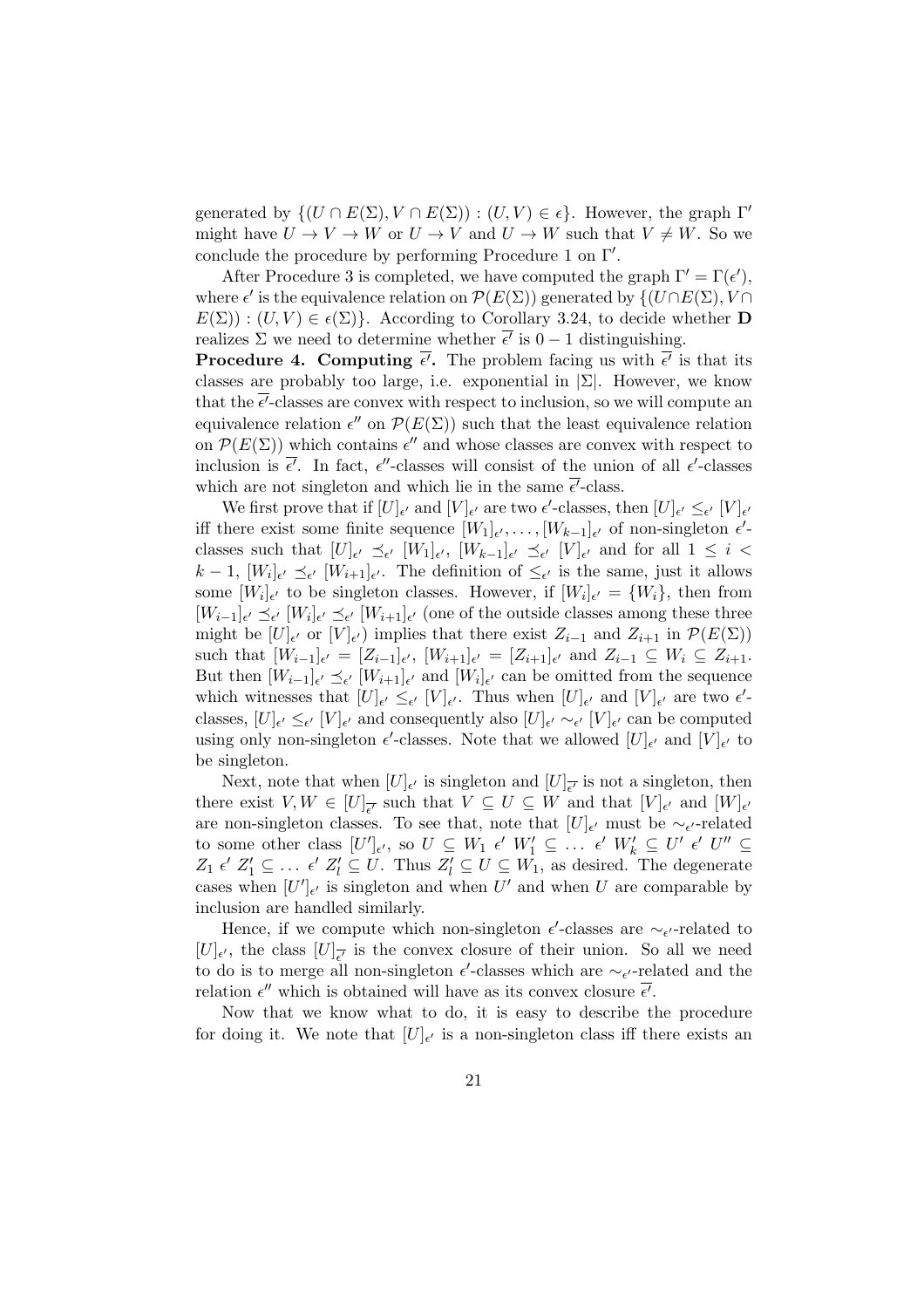edge  $V \to W$  in the graph  $\Gamma'$  such that  $U \in \{V, W\}$  and that in this case  $U^* = W$ . We first encode  $\preceq_{\epsilon'}$  among non-singleton  $\epsilon'$ -classes by a directed graph  $U^* \rightsquigarrow V^*$  iff there exist some  $U' \in [U]_{\epsilon'}$  and  $V' \in [V]_{\epsilon'}$  such that  $U' \subseteq V'$ . This is achieved by checking for inclusion among arbitrary pairs of edges of  $\Gamma'$  which have distinct out-vertices.

Then for any two non-singleton  $\epsilon'$ -classes  $[U]_{\epsilon'}$  and  $[V]_{\epsilon'}$ , we merge them iff  $U^*$  and  $V^*$  are in the same strong component with respect to  $\leadsto$  (determining this is known to be tractable by any number of classical algorithms, such as the breadth-first search). Merging the classes  $[U]_{\epsilon'}$  and  $[V]_{\epsilon'}$  is done by the same method we have been accustomed to already, if  $U^* < V^*$ , we modify  $\Gamma'$  by replacing all edges of the form  $W \to U^*$  with  $W \to V^*$  and also adding the edge  $U^* \to V^*$ . This can be done at most as many times as there are non-singleton  $|\epsilon'|$ -classes, so the procedure terminates with the graph  $\Gamma'' = \Gamma(\epsilon'')$  in polynomial time.

Procedure 5. Checking whether  $\bar{\epsilon'}$  is  $0-1$  distinguishing. We note that if there exist  $U, V, W, Z$  such that  $U \overline{\epsilon'} V \overline{\epsilon'} W \overline{\epsilon'} Z$ , and that  $U \cap V = \emptyset$ and  $W \cup Z = E(\Sigma)$ , then we may assume that  $[U]_{\epsilon'}$ ,  $[V]_{\epsilon'}$ ,  $[W]_{\epsilon'}$  and  $[Z]_{\epsilon'}$ are all non-singleton classes. Indeed, if  $[U]_{\epsilon'}$  is a singleton class, then there exists a non-singleton class  $[U']_{\epsilon'} \sim_{\epsilon'} [U]_{\epsilon'}$  such that  $U' \subseteq U$  (and similarly for V), while if  $[W]_{\epsilon'}$  is a singleton class, then there exists a non-singleton class  $[W']_{\epsilon'} \sim_{\epsilon'} [W]_{\epsilon'}$  such that  $W \subseteq W'$  (and similarly for Z). All those follow from our remarks in the proof of Procedure 4.

So, we have just proved that  $\overline{\epsilon'}$  is  $0-1$  distinguishing iff  $\epsilon''$  is  $0-1$ distinguishing. It remains to check this. We just run through all edges in  $\Gamma''$  to check whether such U, V, W and Z can be found among any five sets  $U_1, U_2, U_3, U_4$  and  $U_5$  such that  $U_i \rightarrow U_5$  in  $\Gamma''$  for all  $1 \leq i \leq 4$ . Thus, according to Corollary 3.24, we have efficiently decided whether D realizes Σ.

#### 4 Ramsey lemma on posets with disjointness

#### 4.1 Posets with disjointness and their representation

This subsection is rather easy and tangential to our main interest. It is included since it is a different language in which some of our results may be expressed.

Let's denote the set of all nonempty subsets of a set X with  $\mathcal{P}^+(X)$ . There is a disjointness relation naturally defined on  $\mathcal{P}^{+}(X)$  by  $A||B$  iff  $A \cap B = \emptyset$ . Whenever  $\mathcal{F} \subseteq \mathcal{P}^+(X)$ , the disjointness relation on  $\mathcal F$  is a symmetrical relation which satisfies that  $A||B$  implies  $A \downarrow \cap B \downarrow = \emptyset$  and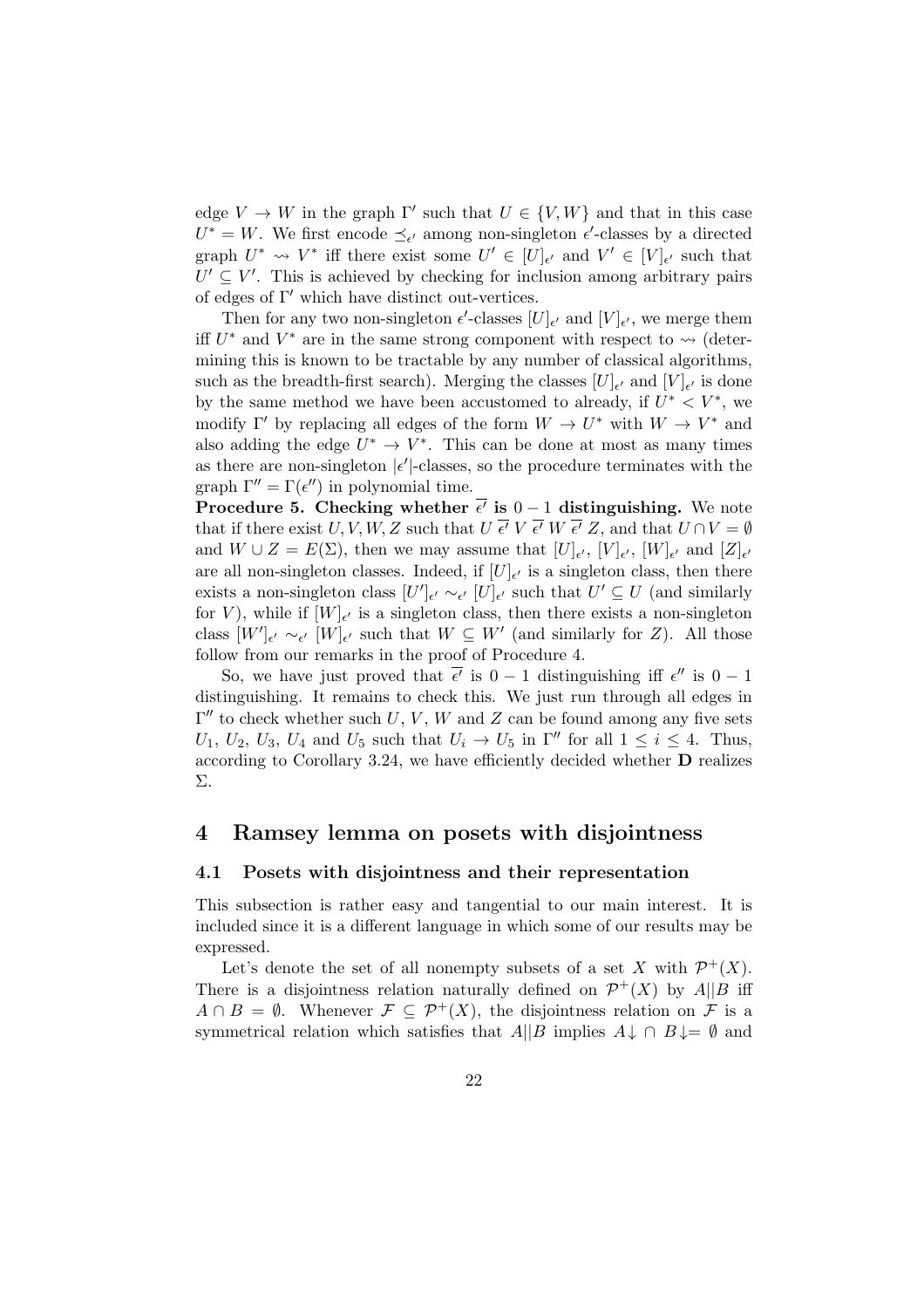that, if  $A||B, A' \subseteq A$  and  $B' \subseteq B$ , then  $A'||B'$ . So we may abstractly define a partially ordered set (poset) with disjointness:

**Definition 4.1.** Let  $\mathbb{P} = (P; \leq, \|)$  be a set with two binary relations.  $\mathbb{P}$  is a poset with disjointness if  $\leq$  is a partial order on P, while  $\parallel$  is a symmetric relation on  $P$  which satisfies:

- (1) a||b implies  $a \downarrow \cap b \downarrow = \emptyset$  and
- (2) if  $a||b, a' \le a$  and  $b' \le b$ , then  $a'||b'$ .

It is easy to prove a representation of  $(P; \leq, ||)$  as families of sets (the finite case suffices for our purpose, but we may as well prove the infinite one). The following proof is due to the referee, replacing our longer and less elegant one.

**Proposition 4.2.** For any poset with disjointness  $\mathbb{P}$ , there exists a set X and a family  $\mathcal{F} \subseteq \mathcal{P}^+(X)$  such that  $\mathbb{P} \cong (\mathcal{F}; \subseteq, ||)$  (disjointness in the righthand model interprets as the actual disjointness of subsets).

*Proof.* Let  $A = (\{0, 1\}; \le, D)$ , where  $D = \{(0, 0), (1, 0), (0, 1)\}$  and let  $X :=$  $Hom(\mathbb{P}, \mathbb{A})$ . By definition, the characteristic function of any up-set U in  $\mathbb P$  is compatible with the order, while the compatibility with the second relation hinges on the up-set not containing elements  $x, y \in U$  such that  $x||y$ . When  $a, b \in P$ , by  $s_a, s_{a,b} \in A^P$  we denote the characteristic functions of  $a \uparrow$  and  $a \uparrow \cup b \uparrow$ , respectively. Hence,  $s_a \in X$  for all  $a \in P$ , while  $s_{a,b} \in X$  whenever  $a \nparallel b$ , or  $a = b$ , using the converse of Definition 4.1 (2).

Define  $\varphi: P \to \mathcal{P}(X)$  by  $\varphi(a) = \{f \in X : f(a) = 1\}$ . Since  $s_a \in \varphi(a)$ ,  $\varphi(a) \in \mathcal{P}(X)^{+}$ . If  $a \leq b$ , then for any  $a \in \varphi(a)$ ,  $s(b) \geq s(a) = 1$ , so  $s(b) = 1$ and  $\varphi(a) \subseteq \varphi(b)$ . If  $a \nleq b$ , then  $s_a \in \varphi(a) \setminus \varphi(b)$ , so  $\varphi(a) \nsubseteq \varphi(b)$ . Hence  $\varphi$  is injective and both  $\varphi$  and its inverse are monotone. If  $s \in \varphi(a) \cap \varphi(b)$ , then  $(s(a), s(b)) = (1, 1) \notin D$ , so  $a \nparallel b$ , since s is a homomorphism. If  $a \nparallel b$ , then  $s_{a,b} \in \varphi(a) \cap \varphi(b)$ , so  $\varphi(a) \cap \varphi(b) \neq \emptyset$ . So,  $\varphi(P)$  is the desired family  $\mathcal{F}$ .  $\Box$ 

#### 4.2 Monochromatic representation of finite posets with disjointness

**Lemma 4.3.** For every finite poset with disjointness  $\mathbb P$  and every positive integer n there exists an integer N so that for every coloring of  $\mathcal{P}^+(N)$  in n colors there exists a monochromatic family  $\mathcal{F} \subset \mathcal{P}^+(N)$  such that  $\mathbb{P} \cong (\mathcal{F}; \subset$  $, ||)$ .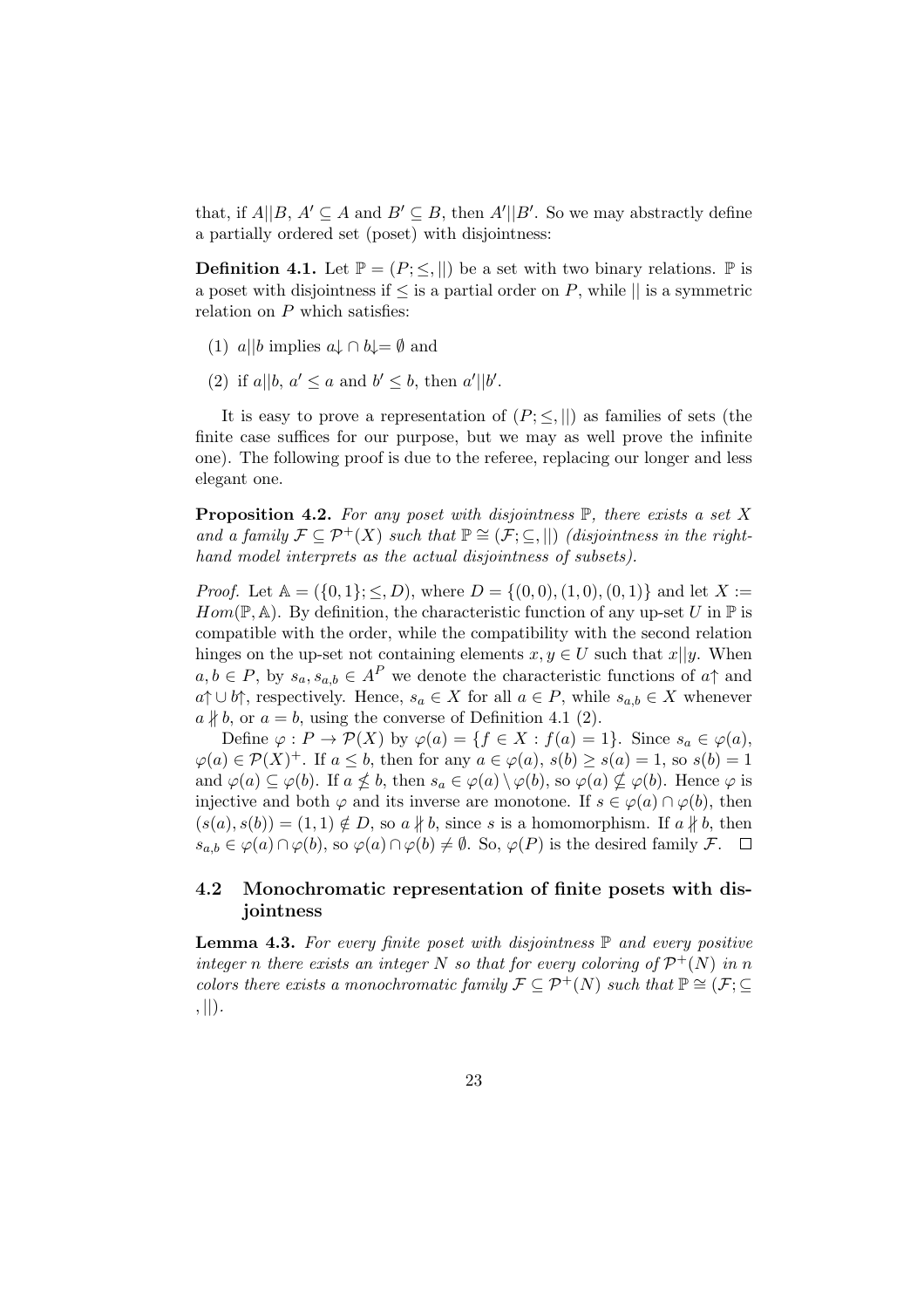*Proof.* Recall that natural numbers are defined by  $M = \{0, 1, \ldots, M-1\}.$ For short, we call the sets of size k as k-sets, a coloring in n colors as  $n$ coloring, denote the set of all k-subsets of X as  $X^{[k]}$  the set of all nonempty subsets of X of size at most  $k-1$  as  $X^{[\leq k]}$ . Also, we say that a set is k-monochromatic if all of its k-subsets are of the same color, and for any  $K \subseteq \omega$  we say that a set is K-monochromatic if it is k-monochromatic for all  $k \in K$ . Recall also the definition of the Ramsey numbers  $R_k^n(N)$  from Section 2

According to the proof of Proposition 4.2, there exists a positive integer M and a family  $\mathcal{G} \subseteq \mathcal{P}(M)^+$  such that  $\mathbb{P} \cong (\mathcal{G}; \subseteq, ||)$ . We will pick a positive integer N so that for any n-coloring of  $\mathcal{P}^+(N)$ , we will prove that there exists a monochromatic family  $\mathcal{F} \subseteq \mathcal{P}^+(N)$  such that  $(\mathcal{P}(M)^+; \subseteq, ||) \cong (\mathcal{F}; \subseteq, ||)$ . This would suffice, as  $\mathbb P$  embeds into  $(\mathcal P(M)^+;\subseteq,||)$ .

Let  $t_i$  be defined as  $t_i = 2^{i \cdot M}$  for all  $0 < i$ . We will show that as the number  $N$  from the statement of the lemma we can use

$$
N_{n,M} = R_{t_1}^n(R_{t_2}^n(\ldots(R_{t_{(M-1)n-1}}^n(R_{t_{(M-1)n}}^n(t_{(M-1)n+1}))\ldots))).
$$

Let A be a set of size  $N_{n,M}$  and fix an n-coloring of  $\mathcal{P}(A)^+$ .  $N_{n,M}$ , by construction, is large enough for the set  $A$  to have a  $t_1$ -monochromatic subset  $A_1$  of size  $R_{t_2}^n(R_{t_3}^n(...(R_{t_{(M-1)n}}^n(t_{(M-1)n+1}))...)).$  Similarly we obtain a t<sub>2</sub>-monochromatic subset  $A_2$  of  $A_1$  of size  $R_{t_3}^n(...(R_{t_{(M-1)n}}^n(t_{(M-1)n+1}))...),$ and continuing like this we obtain sets  $A_1 \supseteq A_2 \supseteqeqeqeqeqeqeq::\supseteq A_{(M-1)n+1} =:$ B'. The set B' is  $\{t_1, t_2, ..., t_{(M-1)n+1}\}$ -monochromatic (it is  $t_{(M-1)n+1}$ monochromatic since  $|B'| = t_{(M-1)n+1}$ . Using the pigeonhole principle we obtain a subset  $\{t_{i_1}, t_{i_2}, ..., t_{i_M}\} \subseteq \{t_1, t_2, ..., t_{(M-1)n+1}\}$  such that  $i_1 < i_2$  $\cdots < i_M$  and all subsets of B' of sizes  $t_{i_1}, t_{i_2}, \ldots, t_{i_M}$  are of the same color. We choose a  $t_{i_M}$ -sized subset of B' and denote it by B. So B has the same color as any of its subsets of size  $t_{i_j}$ , for any  $1 \leq j \leq M$ .

Let us denote  $B^{[t_{i_j}]}$  as  $\mathcal{B}_j$  for all  $1 \leq j \leq M$ . For any  $I \in \mathcal{P}(M)^+$ , we will choose  $D_I \in \mathcal{B}_{|I|}$  (so  $D_M = B$ ) and make  $\mathcal{F} = \{D_I : I \in \mathcal{P}(M)^+\}$ . Note that any  $t_{i+1}$ -set is large enough to have  $\binom{M}{k} < 2^M$  disjoint subsets of size  $t_i$  (for any  $0 \leq k \leq M$ ). We choose  $D_I$  inductively, starting from  $|I|=1$  where we just pick any M disjoint subsets in  $\mathcal{B}_1$ . If  $D_J$  are selected for all  $J \in M^{[k-1]}$ , for each  $I \in M^{[k]}$  we define subsets  $E_I = \bigcup \{D_J : J \in I^{[k-1]}\}\.$  Next we select subsets  $E'_I \subseteq B$  such that  $E'_I$  is disjoint from any  $D_J$  for  $|J| < k$  and that for distinct k-subsets  $I_1$  and  $I_2$  of  $M$ ,  $E'_{I_1}$  and  $E'_{I_2}$  are disjoint and that for each  $I \in M^{[k]}, |E'_I| = t_{i_k} - |E_I|$ . If we make  $E'_I$  disjoint from  $\bigcup \{E_J : J \in M^{[k]}\},$ then it will automatically be disjoint from  $\bigcup \{D_J : J \in M^{[\langle k]}\}\$ , as each such  $D_J$ , where  $J \in M^{[\langle k]}$ , can be found as a subset within some  $E_K$  with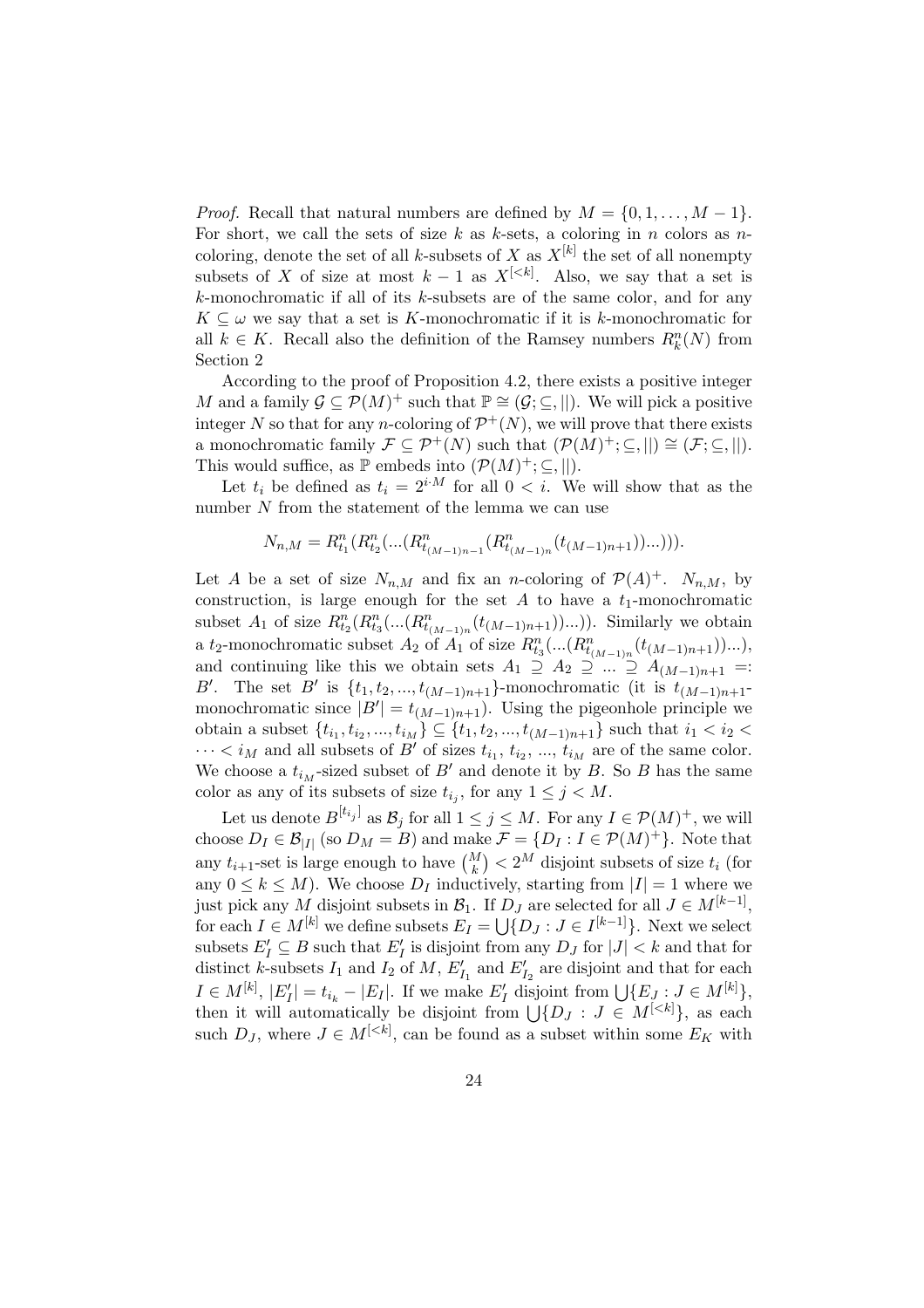$K \in M^{[k]}$ . The following sequence of inequalities shows that the set B is large enough to allow us to select such pairwise disjoint sets  $E'_I$ :

$$
|B| \ge t_{i_k+1} = 2^M t_{i_k} > {M \choose k} t_{i_k} = \sum_{I \in M^{[k]}} t_{i_k} = \sum_{I \in M^{[k]}} (|E_I| + (t_{i_k} - |E_I|)) \ge \left| \bigcup \{ E_I : I \in M^{[k]} \} \right| + \sum_{I \in M^{[k]}} (t_{i_k} - |E_I|)
$$

Finally, make  $D_I = E_I \cup E'_I$ . Note for future use that  $E'_I \cap D_J = \emptyset$  whenever  $J \neq I$ , and  $|J| \leq |I|.$ 

For notational reasons denote  $D_{\emptyset} := \emptyset$ . We want to show that  $D_I \cap D_J =$  $D_{I \cap J}$ . This would suffice to show that  $(\mathcal{P}(M)^+;\subseteq,||)\cong (\mathcal{F};\subseteq,||)$ . If  $J\subseteq I$ , then there exists a sequence of sets  $J = J_1 \subseteq J_2 \subseteq \cdots \subseteq J_s = I$  such that  $|J_{k+1}| = |J_k| + 1$  and by construction  $D_{J_k} \subseteq D_{J_{k+1}}$  for all  $1 \leq k < s$ . Thus  $D_J \subseteq D_I$ . In the general case this means that  $D_{I \cap J} \subseteq D_I \cap D_J$ . We prove the reverse inclusion by an induction on  $|I| + |J|$ . Assume that  $|I| \geq |J|$  and  $J \nsubseteq I$ . The base case when  $|I| = |J| = 1$  is true since then  $D_I \cap D_J = \emptyset$ . If  $|I| = k > 1$ , then  $E'_I$  is disjoint from  $D_J$  by construction, so  $D_I \cap D_J = E_I \cap D_J = \bigcup \{D_K : K \in I^{[k-1]} \} \cap D_J = \bigcup \{D_K \cap D_J : K \in$  $I^{[k-1]}$ } =  $\bigcup \{D_{K\cap J} : K \in I^{[k-1]} \} \subseteq D_{I\cap J}$ . The last inclusion follows from the observation that for all  $K \in I^{[k-1]}$ ,  $D_{K \cap J} \subseteq D_{I \cap J}$ .

## 5 Canonical decent Mal'cev conditions are realized in all locally finite congruence meet-semidistributive varieties

The following theorem generalizes Theorem 3.2 of [10] and its proof is analogous. We include the full proof to make the paper more self-contained.

**Theorem 5.1.** Let  $\Sigma$  be a canonical decent Mal'cev condition. Every locally finite congruence meet-semidistributive variety realizes  $\Sigma$ .

*Proof.* Let  $V$  be a locally finite congruence meet-semidistributive variety. Let  $W$  be the idempotent reduct of  $V$ , which is the variety whose clone is the clone of idempotent term operations of  $V$  and whose fundamental operations are the distinct elements of this clone. Since congruence meetsemidistributivity can be characterized by an idempotent Mal'cev condition, see Theorem 2.1,  $W$  is a locally finite, idempotent, congruence meetsemidistributive variety. Since all term operations in  $W$  are idempotent and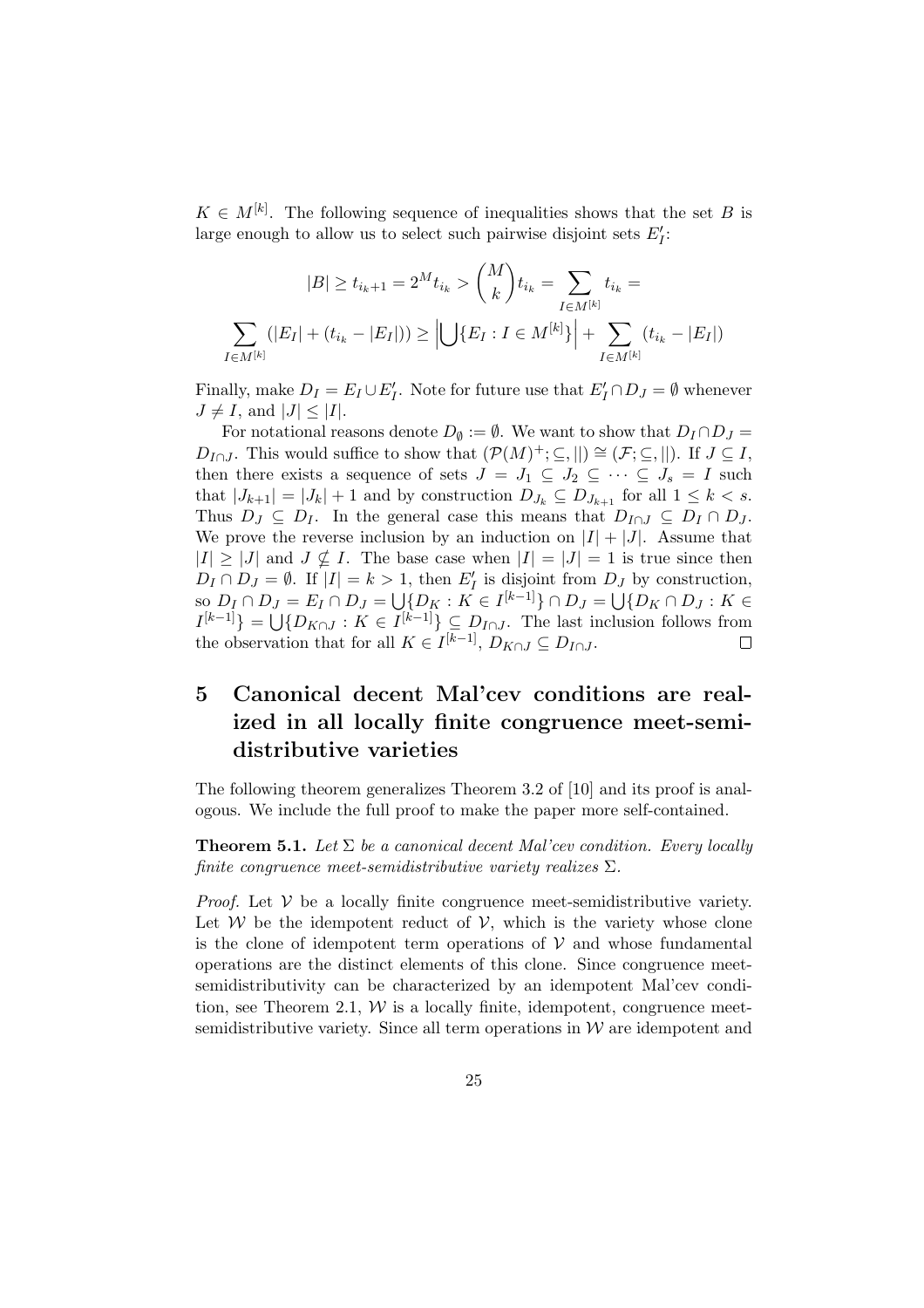all idempotent term operations of  $\mathcal V$  are term operations of  $\mathcal W$ , it follows that V realizes  $\Sigma$  iff W realizes  $\Sigma'$ , which consists of all identities of  $\Sigma$ , except for idempotence.

Now, consider  $\Sigma'$  and let it be represented on  $X = \{x_1, \ldots, x_m\}$ . According to Remark 3.22,  $\Sigma'$  is syntactically equivalent to  $\{f(x_1^U, \ldots, x_m^U) \approx$  $f(x_1^V, \ldots, x_m^V) : U, V \in I_\Sigma$ , where  $I_\Sigma \subseteq \mathcal{P}(X)$  satisfies  $(1) - (3)$  of Definition 3.21. Note that each pair of sets  $U, V \in I_{\Sigma}$  satisfies that  $U \cup V \neq X$ , otherwise  $\emptyset \neq X \setminus V \subseteq U$ , so  $X \setminus V \in I_{\Sigma}$  by (2). On the other hand, by (1), from  $V \in I_{\Sigma}$  follows that  $X \setminus V \in J_{\Sigma}$ . Since  $I_{\Sigma}$  and  $J_{\Sigma}$  are equivalence classes of the relation  $\epsilon(\Sigma)$ ,  $I_{\Sigma} \cap J_{\Sigma} = \emptyset$ , so this is impossible. Hence, there must always be at least one  $x_i \in X \setminus (U \cup V)$  such that  $x_i^U = x_i^V = x$ . Define the poset with disjointness  $\mathbb{P} = (I_{\Sigma}; \subseteq, ||)$ . We fix  $k = |I_{\Sigma}|$  and  $m = |X|$ . Let **F** be the two-generated free algebra in  $W$ , freely generated by x and y and let us fix the number N provided by Lemma 4.3 applied to  $\mathbb P$  and  $n = |F|$ .

We define some subuniverses of  $\mathbf{F}^2$  (compatible binary relations of  $\mathbf{F}$ ) the same way as in [10] (as with other relations we will define, we permuted variables from their versions in [10] for aesthetic reasons):

$$
E = \mathrm{Sg}^{\mathbf{F}^2} \left( \begin{bmatrix} x \\ x \end{bmatrix}, \begin{bmatrix} x \\ y \end{bmatrix}, \begin{bmatrix} y \\ x \end{bmatrix} \right),
$$
  
\n
$$
\geq = \mathrm{Sg}^{\mathbf{F}^2} \left( \begin{bmatrix} x \\ x \end{bmatrix}, \begin{bmatrix} y \\ x \end{bmatrix}, \begin{bmatrix} y \\ y \end{bmatrix} \right),
$$
  
\n
$$
G = \mathrm{Sg}^{\mathbf{F}^2} \left( \begin{bmatrix} x \\ x \end{bmatrix}, \begin{bmatrix} x \\ y \end{bmatrix}, \begin{bmatrix} y \\ x \end{bmatrix}, \begin{bmatrix} y \\ y \end{bmatrix} \right).
$$

We note that, because of idempotence, G is the full product  $F \times F$  (it is easy to prove and written up in [10]). The converse of  $\geq$  is denoted as  $\leq$ , while E and G are clearly symmetric. Next we recall the subuniverses  $R_1 - R_{11}$  of  $\mathbf{F}^3$  defined in [10].  $R_i$  (with permuted variables) can be alternatively defined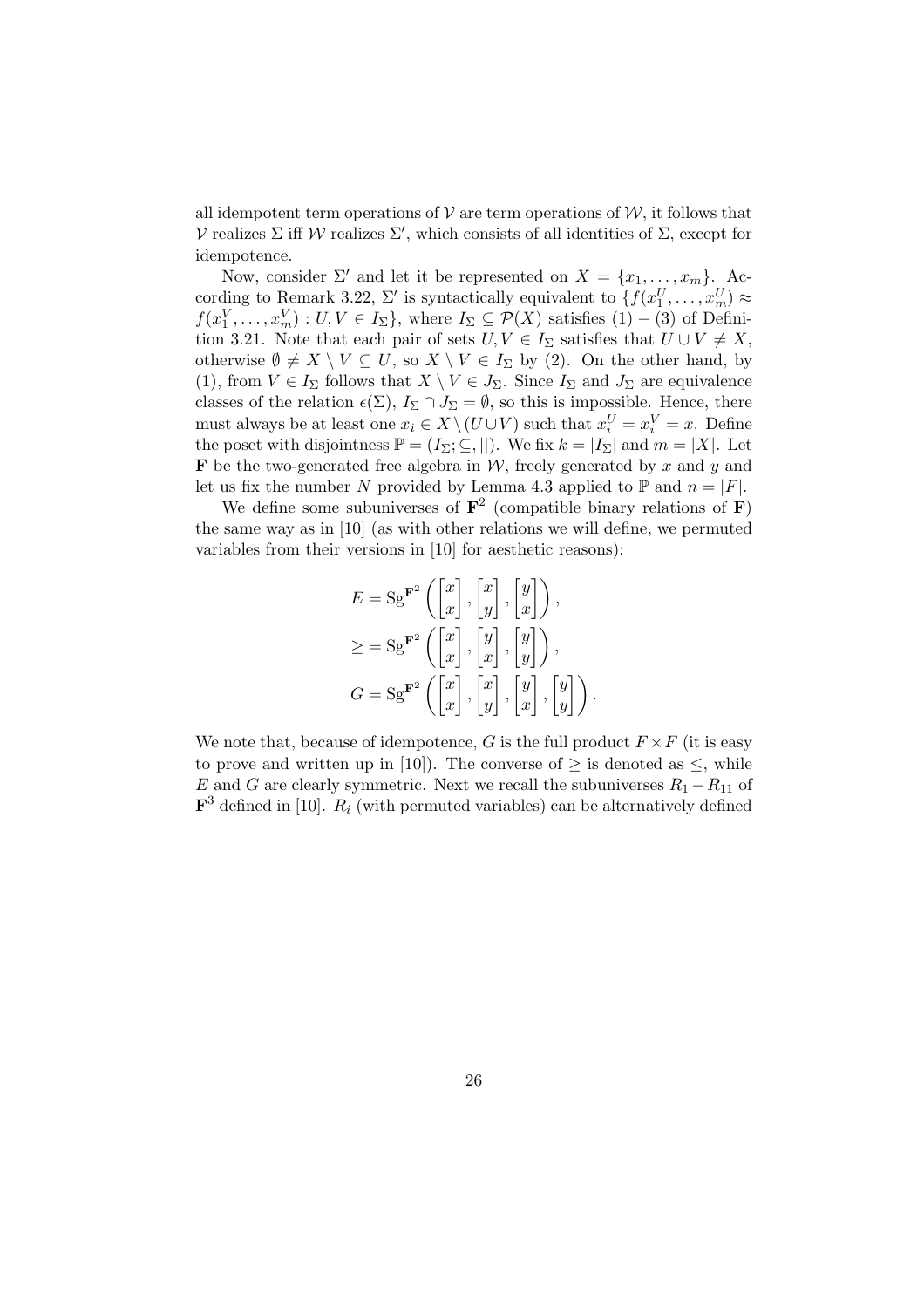$$
R_1(x_1, x_2, x_3) := E(x_1, x_2) \wedge E(x_1, x_3) \wedge E(x_2, x_3),
$$
  
\n
$$
R_2(x_1, x_2, x_3) := x_1 \ge x_2 \wedge x_1 \ge x_3 \wedge E(x_2, x_3),
$$
  
\n
$$
R_3(x_1, x_2, x_3) := x_1 \ge x_2 \wedge E(x_1, x_3) \wedge E(x_2, x_3),
$$
  
\n
$$
R_4(x_1, x_2, x_3) := x_1 \ge x_2 \wedge x_1 \ge x_3 \wedge x_2 \ge x_3,
$$
  
\n
$$
R_5(x_1, x_2, x_3) := x_1 \ge x_2 \wedge x_1 \ge x_3 \wedge G(x_2, x_3),
$$
  
\n
$$
R_6(x_1, x_2, x_3) := G(x_1, x_2) \wedge x_1 \ge x_3 \wedge x_2 \ge x_3,
$$
  
\n
$$
R_7(x_1, x_2, x_3) := x_1 \ge x_2 \wedge G(x_1, x_3) \wedge E(x_2, x_3),
$$
  
\n
$$
R_8(x_1, x_2, x_3) := E(x_1, x_2) \wedge E(x_1, x_3) \wedge G(x_2, x_3),
$$
  
\n
$$
R_9(x_1, x_2, x_3) := E(x_1, x_2) \wedge G(x_1, x_3) \wedge G(x_2, x_3),
$$
  
\n
$$
R_{10}(x_1, x_2, x_3) := x_1 \ge x_2 \wedge G(x_1, x_3) \wedge G(x_2, x_3),
$$
  
\n
$$
R_{11}(x_1, x_2, x_3) := G(x_1, x_2) \wedge G(x_1, x_3) \wedge G(x_2, x_3),
$$

The definitions of  $R_i$  as subuniverses of  $\mathbf{F}^3$  generated by x, y-valued vector columns are given in [10] and too cumbersome to include here again. However, they are significant as they show that the projection to each pair of coordinates of each  $R_i$  is the relation from the above definition, and not smaller. For instance  $\pi_{\{2,3\}}(R_8) = G$  and  $\pi_{\{1,3\}}(R_2) = \geq$ . This is not obvious in general, for instance, take  $R'(x_1, x_2, x_3) := x_1 \ge x_2 \wedge E(x_1, x_3) \wedge G(x_2, x_3)$ . It is not hard to show that  $\pi_{\{2,3\}}(R') = E$ , so  $\pi_{\{2,3\}}(R')$  does not have to equal G, it can be smaller (if W has a Mal'cev term then  $E = G$ , so sometimes  $\pi_{\{2,3\}}(R') = G$ , but not always). We will use the restrictions of the relations  $R_i$  to show 2-consistency of a CSP instance.

The final compatible relation we define is  $R_I$  which is the subuniverse of  $\mathbf{F}^k$  generated by  $\{\overline{a}_1, \ldots, \overline{a}_m\}$  (recall  $m = |X|$  and  $k = |I_{\Sigma}|$ ), where  $\overline{a}_i$  are defined in the following way: We fix an arrangement of the sets in  $I_{\Sigma}$  in a linear order which extends  $\supseteq$ , so  $I_{\Sigma} = \{U_1, U_2, \ldots, U_k\}$  and  $U_i \supseteq U_j \Rightarrow i \leq j$ (in other words, if  $i < j$ , then  $U_i\backslash U_j \neq \emptyset$ ). Next we define  $\overline{a}_i(j) = x$  if  $x_i \notin U_j$ and  $\overline{a}_i(j) = y$  if  $x_i \in U_j$ , i.e.  $\overline{a}_i(j) = x_i^{U_j}$  $\overline{a}_i^{U_j}$ . Finally,  $\overline{a}_i := [\overline{a}_i(1), \ldots, \overline{a}_i(k)]^T$ , so we think of  $\overline{a}_i$  as vector columns of elements of F.

We consider what are the possibilities for  $\pi_{\{i,j\}}(R_I)$ , where  $1 \leq i < j \leq$ k. Since  $U_i \cup U_j \neq X$  and  $U_i \setminus U_j \neq \emptyset$ , as we said, there must be some  $1 \le r, s \le m$  such that  $\overline{a}_r(i) = x = \overline{a}_r(j), \overline{a}_s(i) = y$  and  $\overline{a}_s(i) = x$ .

• If  $U_i$  and  $U_j$  are comparable, then  $U_i \supsetneq U_j \supsetneq \emptyset$ , so there exists  $x_t \in$  $U_i \cap U_j$  for some  $1 \leq t \leq m$ , but  $U_j \setminus U_i = \emptyset$ . Thus  $\overline{a}_t(i) = y = \overline{a}_t(j)$ , but for no  $1 \leq l \leq m$ ,  $\overline{a}_l(i) = x$  and  $\overline{a}_l(j) = y$ . Hence, the projection  $\pi_{\{i,j\}}(\{\overline{a}_1,\ldots,\overline{a}_m\}) = \{[x,x]^T,[y,x]^T,[y,y]^T\}$  and  $\pi_{\{i,j\}}(R_I) = \geq$ .

as: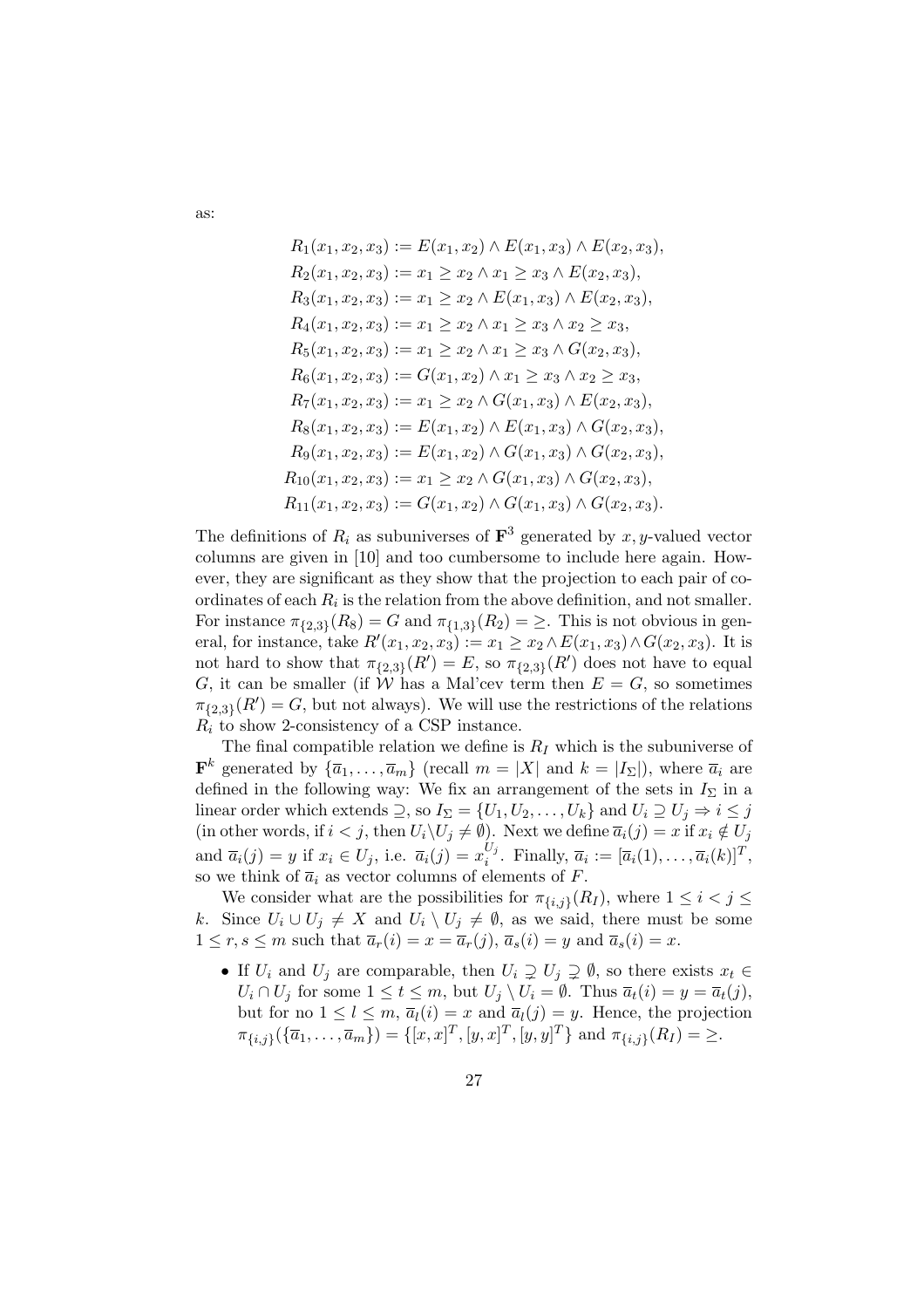- If  $U_i$  and  $U_j$  are disjoint, then  $U_j \cap U_j = \emptyset$ , while  $U_j \setminus U_i$  is nonempty (since  $U_i \neq \emptyset$ ), so there exists  $1 \leq t \leq m$  such that  $\overline{a}_t(i) = x$  and  $\overline{a}_{t}(j) = y$ , but for no  $1 \leq l \leq m$ ,  $\overline{a}_{l}(i) = y = \overline{a}_{l}(j)$ . Hence, the projection  $\pi_{\{i,j\}}(\{\overline{a}_1,\ldots,\overline{a}_m\}) = \{[x,x]^T,[y,x]^T,[x,y]^T\}$  and  $\pi_{\{i,j\}}(R_I) =$ E.
- If  $U_i$  and  $U_j$  are neither comparable, nor disjoint, then  $U_j \setminus U_i \neq \emptyset \neq \emptyset$  $U_i \cap U_j$ , so there exist  $1 \leq t, l \leq m$  such that  $\overline{a}_t(i) = x, \overline{a}_t(j) = y$ and  $\overline{a}_l(i) = y = \overline{a}_l(j)$ . Hence, the projection  $\pi_{\{i,j\}}(\{\overline{a}_1,\ldots,\overline{a}_m\}) =$  $\{[x, x]^T, [y, x]^T, [x, y]^T, [y, y]^T\}$  and  $\pi_{\{i, j\}}(R_I) = G$ .

Next, we define  $\mathbb{F} = (F; E, \geq, G, R_1, \ldots, R_{11}, R_I)$  and an instance  $(V; F; C)$ of  $CSP(\mathbb{F})$ . First, let Y be a finite set such that  $|Y| = N$  and define  $V = \mathcal{P}(Y)^+$ .

We proceed with defining C. Let  $Z_1, Z_2 \in V$  be distinct. If  $Z_1 \supseteq Z_2$ , add the constraint  $Z_1 \geq Z_2$  to C. If  $Z_1 \cap Z_2 = \emptyset$ , add the constraint  $E(Z_1, Z_2)$ to  $C$ . Finally, if  $Z_1$  and  $Z_2$  are neither comparable, nor disjoint, add the constraint  $G(Z_1, Z_2)$  to C.

Let  $Z_1, Z_2, Z_3 \in V$  be pairwise distinct and such that  $i \leq j$  implies  $Z_i \nsubseteq Z_j$ . Depending on the inclusion and disjointness relations between these sets  $Z_1$ ,  $Z_2$  and  $Z_3$ , the possible cases are:

- If one set contains the other two, then  $Z_1 \supseteq Z_2 \cup Z_3$ , and we add the constraint  $R_2(Z_1, Z_2, Z_3), R_4(Z_1, Z_2, Z_3)$ , or  $R_5(Z_1, Z_2, Z_3)$  to C, when  $Z_2$  and  $Z_3$  are disjoint, comparable or neither (respectively).
- If one set is contained in the other two, then  $Z_3 \subseteq Z_1 \cap Z_2$  and  $Z_1$  and  $Z_2$  are not disjoint, while when  $Z_1$  and  $Z_2$  are comparable, we are in the above case, so the remaining case is when  $Z_1$  and  $Z_2$  are neither disjoint nor comparable. Then we add  $R_6(Z_1, Z_2, Z_3)$  to C,
- If there is only one comparability between the three sets, say  $Z_1 \supseteq Z_2$ , then the possibilities are that  $Z_3$  intersects each of  $Z_1$  and  $Z_2$ , that  $Z_3$  intersects  $Z_1$ , but not  $Z_2$  and that  $Z_3$  is disjoint from each of  $Z_1$ and  $Z_2$ . In those cases, we add  $R_{10}(Z_1, Z_2, Z_3)$ ,  $R_7(Z_1, Z_2, Z_3)$ , or  $R_3(Z_1, Z_2, Z_3)$  to C (respectively).
- Finally, assume that there is no comparability between the three sets. If all three sets are pairwise disjoint, we add  $R_1(Z_1, Z_2, Z_3)$  to C. If  $Z_1$  is disjoint from the other two, but they intersect, then we add  $R_8(Z_1, Z_2, Z_3)$  to C. If  $Z_1$  and  $Z_2$  are disjoint, but the other two pairs intersect, then we add  $R_9(Z_1, Z_2, Z_3)$  to C. If any pair among  $Z_1, Z_2$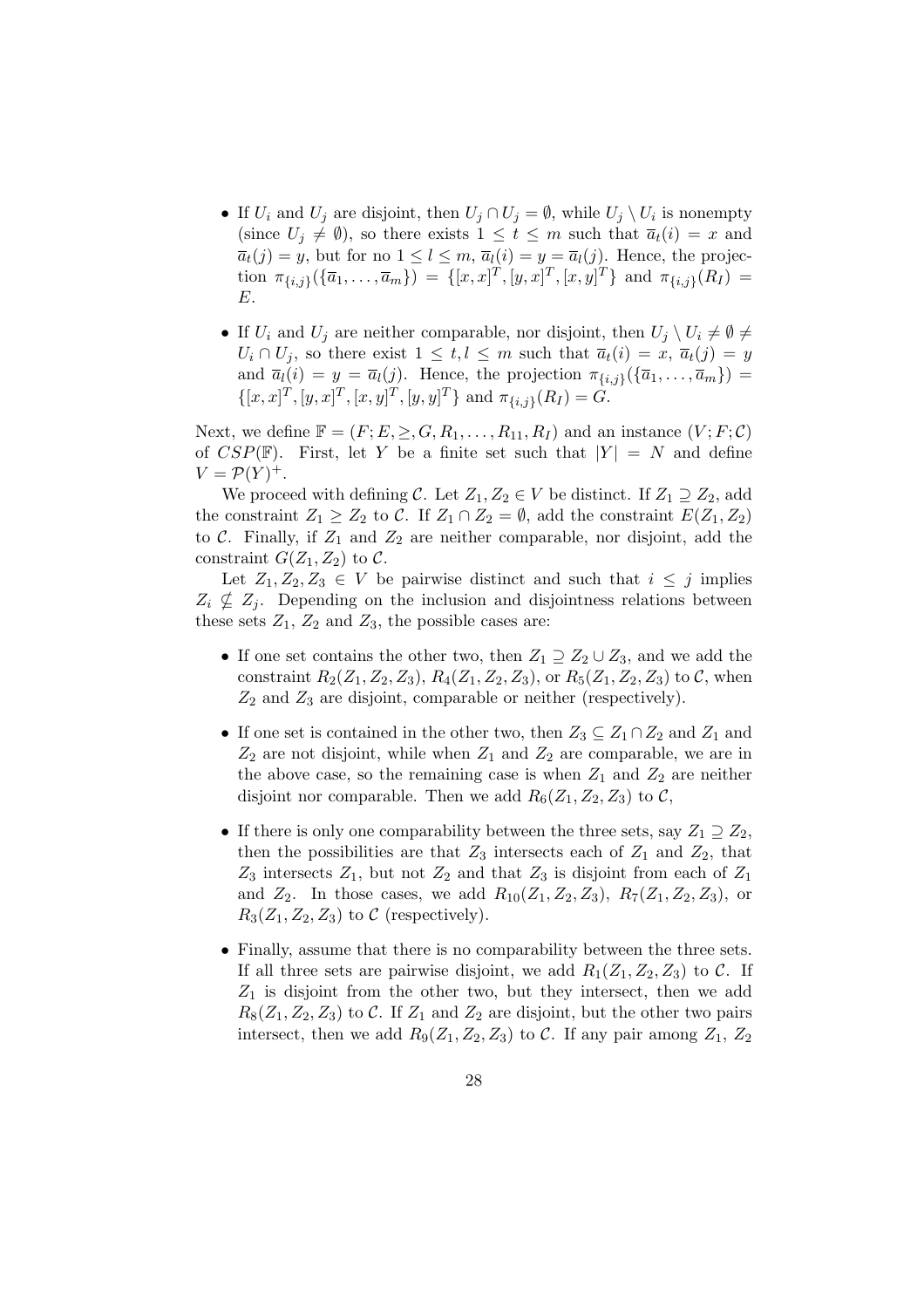and  $Z_3$  has a nonempty intersection, then we add  $R_{11}(Z_1, Z_2, Z_3)$  to C.

As we have covered all possibilities and each  $\{Z_1, Z_2, Z_3\}$  has a unique constraint imposed on them, depending only on inclusion and disjointness between the sets  $Z_1$ ,  $Z_2$  and  $Z_3$ , thus our instance is 3-dense. Moreover, since the projections of the ternary constraints onto pairs of coordinates are precisely the binary constraints imposed on those pairs of coordinates, thus our instance is also 2-consistent.

Finally, we add one more type of constraint to C. When  $\mathbb{P} \cong (\mathcal{F}; \subseteq, ||),$ where  $\mathcal{F} = \{Z_1, \ldots, Z_k\} \subseteq \mathcal{P}(Y)^+$ , then we select one such isomorphism  $\phi^1$ . We impose the constraint  $R_I(\phi(U_1), \ldots, \phi(U_k))$  on F. Of course, adding constraints doesn't violate 3-density of the instance. Since we proved that  $\pi_{\{i,j\}}(R_I)$  is either  $E, \geq, \leq$  or  $G$ , depending only on the inclusion and disjointness between  $U_i$  and  $U_j$ , and since  $\varphi$  is an isomorphism with respect to inclusion and disjointness, thus the 2-consistency is also not violated by adding these constraints to C.

We just proved that the instance  $(V; F; \mathcal{C})$  of  $CSP(\mathbb{F})$  is  $(2, 3)$ -minimal and nontrivial, while  $\mathbb F$  is compatible with  $\mathbf F$  which generates a congruence meet-semidistributive variety. We apply Theorem 2.5 to conclude that  $(V; F; \mathcal{C})$  has a solution g.

This solution  $g: V \to F$  is a coloring of  $V = \mathcal{P}(Y)^+$  into  $|F| = n$  colors, so since  $|Y| = N$ , Lemma 4.3 provides us with family  $\mathcal{F} \subseteq \mathcal{P}(Y)^+$  such that  $\mathbb{P} \cong (\mathcal{F}; \subseteq, ||)$  and that  $g \upharpoonright_{\mathcal{F}}$  is constant, say  $g(Z) = u(x, y) \in F$  for all  $Z \in \mathcal{F}$ . We know that the constraint  $R_I$  is imposed on  $\mathcal F$  in some order, so we have proved that  $R_I$  must contain a constant vector  $[u, u, \dots, u]^T$ . But this means that there exists some W-term  $t(x_1, \ldots, x_m)$  such that  $t^{\mathbf{F}^{k}}(\overline{a}_1,\ldots,\overline{a}_m)=[u,u,\ldots,u]^T.$  Since the terms in  $\mathbf{F}^{k}$  are computed coordinatewise, thus for each  $1 \leq i \leq k$ ,  $t^{\mathbf{F}}(x_1^{U_i}, \ldots, x_m^{U_i}) = t^{\mathbf{F}}(\overline{a}_1(i), \ldots, \overline{a}_m(i)) =$  $u(x, y)$ . Hence, for all  $1 \leq i, j \leq k$ ,  $\mathbf{F} \models t^{\mathbf{F}}(x_1^{U_i}, \dots, x_m^{U_i}) = t^{\mathbf{F}}(x_1^{U_i})$  $\frac{U_j}{1}, \ldots, \frac{U_j}{m}$ ). But **F** is the *W*-free algebra on  $\{x, y\}$  and all equalities  $t^{\mathbf{F}}(x_1^{U_i}, \dots, x_m^{U_i}) =$  $t^{\mathbf{F}}(x_1^{U_j}$  $u_1^{U_j}, \ldots, u_m^{U_j}$  use just the variables x and y, so for all  $U, V \in I_{\Sigma}$ ,  $W \models$  $t(x_1^U, \ldots, x_m^U) \approx t(x_1^V, \ldots, x_m^V)$ . Thus, W realizes  $\Sigma'$ , and as we noted in the first paragraph of this proof, this means that  $\mathcal V$  realizes  $\Sigma$ .  $\Box$ 

The rest of this section is devoted to odds and ends we conclude after proving Theorem 5.1, which is the main result of the section.

<sup>&</sup>lt;sup>1</sup>This detail is missing in the proof of Theorem 3.2 in [10], imposing a constraint for each isomorphic copy of  $\mathbb P$  on  $\mathcal F$  could make the intersecting constraint too small.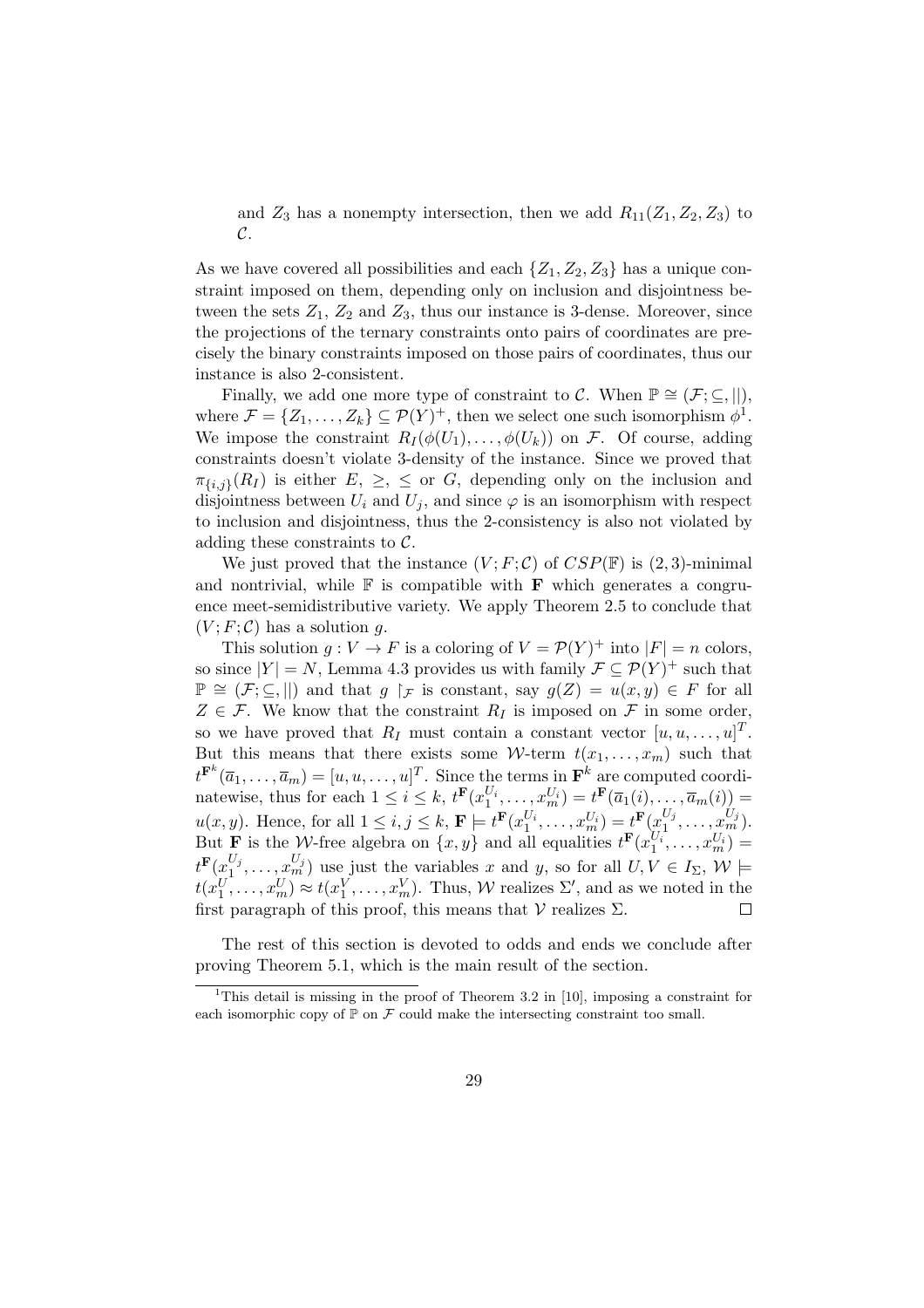**Proposition 5.2.** A canonical decent Mal'cev condition  $\Sigma$  represented on X is a Taylor condition iff for any  $x_i \in X$ ,  $I_{\Sigma} \neq \mathcal{P}(X \setminus \{x_i\})^+$ .

*Proof.* Let  $X = \{x_1, \ldots, x_n\}$ . If  $I_{\Sigma} = \mathcal{P}(X \setminus \{x_i\})^+$ , then  $\Sigma$  is realized by  $f(x_1,...,x_n) = x_i$ . Now assume that for any  $x_i \in X$ ,  $I_{\Sigma} \neq \mathcal{P}(X \setminus \{x_i\})^+$ . Then for all  $1 \leq i, j \leq n$ ,  $\Sigma$  includes the identities  $f(x_1^{\{x_i\}})$  $\{x_i\}, \ldots, x_n^{\{x_i\}}$ )  $\approx$  $f(x_1^{\{x_j\}})$  $\{x_j\}, \ldots, x_n^{\{x_j\}}$ , which, together with idempotence, are the identities which claim that  $f$  is a weak near-unanimity operation. Since every weak near-unanimity term is a Taylor term, thus any realization of  $\Sigma$  is a Taylor term. П

Corollary 5.3. Let V be a locally finite variety and  $\Sigma$  a canonical decent Mal'cev condition represented on the set X such that  $|X| \geq 4$  and  $\Sigma$  is a Taylor condition. Then V realizes  $\Sigma$  iff V is congruence meetsemidistributive. Those are all characterizations of locally finite congruence meet-semidistributive varieties by canonical decent Mal'cev conditions.

*Proof.* If  $\Sigma$  is a canonical decent Mal'cev condition represented on the set X such that  $|X| \geq 4$  and  $\Sigma$  is a Taylor condition, then  $\Sigma$  is realized in all locally finite congruence meet-semidistributive varieties, according to Theorem 5.1. Moreover, according to Proposition 5.2,  $I_{\Sigma}$  contains all one-element subsets of X, and since  $|X| \geq 4$ ,  $I_{\Sigma}$  contains at least one two-element set, say  ${x_k, x_l}.$ 

Let  $\bf{R}$  be any associative ring with unit and  $\bf{M}$  any right  $\bf{R}$ -module. Assume that M realizes  $\Sigma$ . We may assume without loss of generality that M is faithful, since M is term-equivalent to an  $R/I$  module, where the ideal I is defined by  $I = \{ \alpha \in R : (\forall x \in M) \alpha x = 0 \}.$  Hence, there is a term  $t(x_1, \ldots, x_n) = \sum_{i=1}^{n} \alpha_i x_i$  which realizes all identities in  $\Sigma$ .  $i=1$ 

 $t(x_{1}^{\{x_{i}\}})$  $\binom{\{x_i\}}{1}, \ldots, x_n^{\{x_i\}}$  =  $\left(\sum_{\substack{j=1 \ j \neq i}}^n\right)$  $\alpha_j$ ) $x + \alpha_i y$ , so evaluating  $x = 0$ , the identities

 $t(x_{1}^{\{x_{i}\}})$  $\{x_i\}, \ldots, x_n^{\{x_i\}}$   $\approx t(x_1^{\{x_j\}})$  $\{\x^{x_j}\}, \ldots, x^{x_j\}$  become  $\mathbf{M} \models \alpha_i y \approx \alpha_j y$ . Because **M** is faithful, we conclude that for all  $1 \leq i \leq n$ ,  $\alpha_i = \alpha \in R$ . The identity  $f(x_1^{\{x_1\}})$  $\{x_1\}, \ldots, x_n^{\{x_1\}}\rangle \approx f(x_1^{\{x_k, x_l\}}, \ldots, x_n^{\{x_k, x_l\}}),$  again in the case  $x = 0$ , implies that  $\mathbf{M} \models 2\alpha y \approx \alpha y$ , so again using faithfulness,  $\alpha = 0$ . But then  $\mathbf{M} \models t(x_1, \ldots, x_n) \approx 0$ , and idempotence of t implies  $\mathbf{M} \models x \approx 0$ , so the module M is trivial. Since any module which realizes  $\Sigma$  is trivial, according to [11], Theorem 8.1 (1)  $\Leftrightarrow$  (10),  $\Sigma$  is realized only in congruence meet-semidistributive varieties.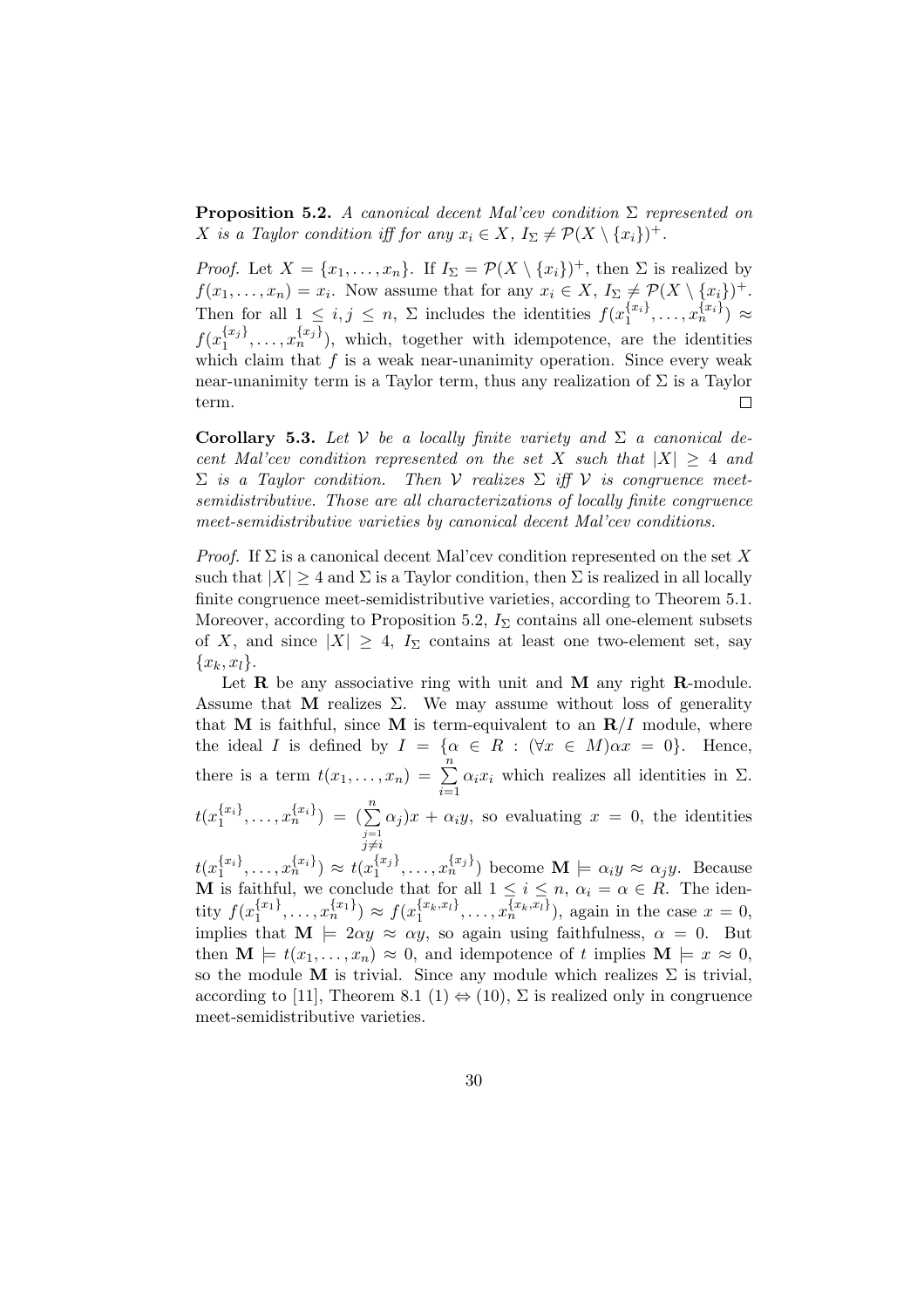The final sentence follows from the fact that any such characterization  $\Sigma$  is not realized by the Abelian group  $\mathbb{Z}_2$ . However, all those  $\Sigma$  which are not Taylor conditions are realized by a projection (in any nontrivial algebra, hence also in  $\mathbb{Z}_2$ , while those  $\Sigma$  that are Taylor conditions and have less than four variables must be the ternary weak near-unanimity term, which is realized in  $\mathbf{Z}_2$  by  $t(x, y, z) = x + y + z$ .  $\Box$ 

Another aspect in which Theorem 5.1 can be improved is the following result, also proved by Z. Brady in [4]:

**Theorem 5.4.** Let  $V$  be a locally finite congruence meet-semidistributive variety. There exists a binary V-term  $p(x, y)$  such that for every  $n > 2$ , every  $X = \{x_1, \ldots, x_n\}$  and every canonical decent Mal'cev condition  $\Sigma$  represented on X, there exists a realization of  $\Sigma$  in V in which f is interpreted as some V-term t so that  $V \models t(x_1^U, \ldots, x_n^U) \approx p(x, y)$  for all  $U \in I_{\Sigma}$ .

Moreover,  $p(x, y)$  can be chosen so that  $V \models p(p(x, y), p(y, x)) \approx p(x, y)$ 

*Proof.* Such a term  $p(x, y)$ , if it exists, would have to be idempotent because decent Mal'cev conditions are all idempotent. So, like in the proof of Theorem 5.1, we turn to the idempotent reduct of  $\mathcal{V}$ , the variety  $\mathcal{W}$ . Let  $\mathbf{F} = \mathbf{F}_{\mathcal{W}}(x, y)$  be the free algebra and  $|F| = n$ .

We assume the opposite. Let the set of all pairwise distinct binary W-terms be  $\{p_1(x, y), \ldots, p_n(x, y)\}\$  (this is a set of representatives for the elements of **F**). Then for every  $1 \leq j \leq n$  there exists a canonical decent Mal'cev condition  $\Sigma_j$  represented on  $X_j = \{x_{j,1}, \ldots, x_{j,m_j}\},$  determined by  $I_{\Sigma_j} = \{U^j_1$  $\{y_1^j, \ldots, U_{k_j}^j\} \subseteq \mathcal{P}^+(X_j)$ , such that for every realization of  $\Sigma_j$  in  $\mathcal{V}$ , where some V-term t interprets the operation of  $\Sigma_j$ , and for any  $U \in I_{\Sigma_j}$ ,  $\mathcal{V} \not\models t(x_{j,1}^U, \ldots, x_{j,m_j}^U) \approx p_j(x,y).$ 

Moreover, for any canonical decent Mal'cev condition  $\Sigma$  represented on the set of variables  $X = \{x_1, \ldots, x_k\}$  there exists another canonical decent Mal'cev condition  $\Sigma$ , represented on a set of variables  $Y = \{x_1, \ldots, x_l\}$ , such that  $k < l$  and the set of binary W-terms

$$
\{p(x,y): (\exists t)(\forall U \in I_{\Sigma})\mathcal{W} \models t(x_1^U, \dots, x_k^U) \approx p(x,y)\} \supseteq \{p(x,y): (\exists t)(\forall U \in I_{\Sigma'})\mathcal{W} \models t(x_1^U, \dots, x_l^U) \approx p(x,y)\}.
$$

Proof for the case  $l = k + 1$ : Define  $I_{\Sigma'}$  and  $J_{\Sigma'}$  by:

- when  $U \in I_{\Sigma}$ , make  $U, U \cup \{x_{k+1}\} \in I_{\Sigma'}$ ,
- when  $U \in J_{\Sigma}$ , make  $U, U \cup \{x_{k+1}\} \in J_{\Sigma'}$ ,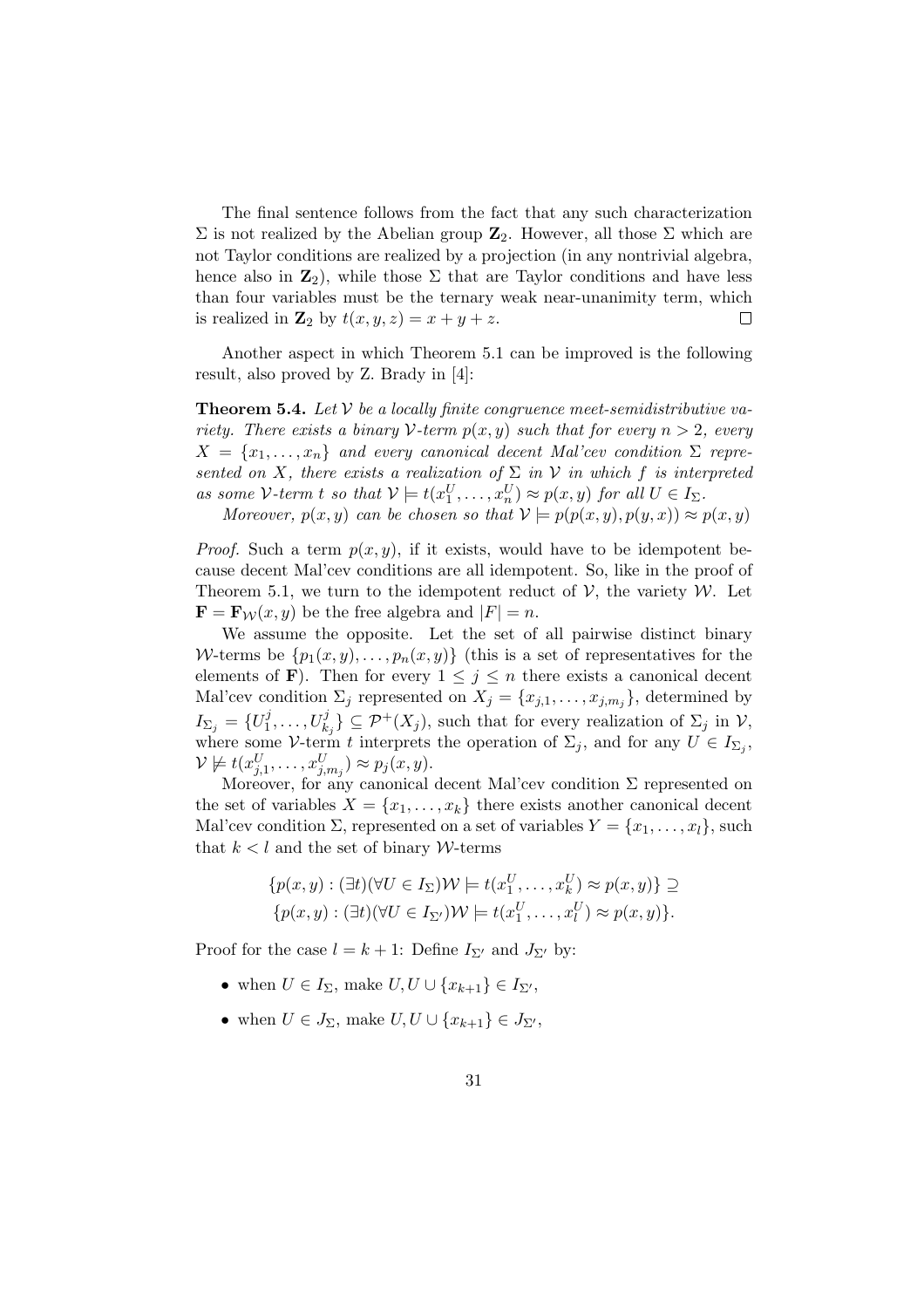#### •  $\{x_{k+1}\}\in I_{\Sigma'}$  and  $X\in J_{\Sigma'}$ .

Now it is routine to verify that  $I_{\Sigma'} \cup \{\emptyset\}$  is a down-set since  $I_{\Sigma} \cup \{\emptyset\}$  is, and that  $U \in I_{\Sigma'}$  iff  $(Y \setminus U) \in J_{\Sigma'}$ , again using the same property for  $I_{\Sigma}$ ,  $J_{\Sigma}$ and X. Hence  $J_{\Sigma'} \cup \{Y\}$  is an up-set. If there exist  $U, V \in I_{\Sigma'}$  such that  $U \cup V = Y$ , then  $U \setminus \{x_{k+1}\}\$  and  $V \setminus \{x_{k+1}\}\$  are both in  $I_{\Sigma}$  and their union is X, contradicting the assumption that  $\Sigma$  is a canonical decent Mal'cev condition. Finally, note that if  $x_k \in U$  and  $\emptyset \subsetneq U \subsetneq X$ , then  $U \in I_{\Sigma}$  iff  $U \cup \{x_{k+1}\} \in I_{\Sigma'}$  (since the conclusion works even if  $x_k \notin U$ ). Hence, for any realization t of  $\Sigma'$ ,  $t(x_1, x_2, \ldots, x_k, x_k)$  is a realization of  $\Sigma$ , proving the desired containment for the case  $l = k + 1$ .

For  $l > k + 1$  we proceed inductively adding one variable at a time. In conclusion, we may assume that  $i < j$  implies  $|X_i| < |X_j|$  by adding more variables to the set on which  $\Sigma_j$  is represented, as needed.

Without loss of generality, we may assume that all  $X_i$  are pairwise disjoint and select X such that  $X_j \subseteq X$  for all  $1 \leq j \leq n$  and such that  $|X| = 1 + 2 \sum_{n=1}^{n}$  $\sum_{j=1} m_j =: m$ . We have all sets  $I_{\Sigma_j} \subseteq \mathcal{P}(X_j) \subseteq \mathcal{P}(X)$ . Define the canonical decent Mal'cev condition  $\Sigma$  represented on X by  $I_{\Sigma} = \{U \subseteq X :$  $1 \leq |U| \leq \sum_{n=1}^{\infty}$  $j=1$  $m_j = \frac{m-1}{2}$  $\frac{-1}{2}$ .

Now we modify the proof that  $V$  realizes  $\Sigma$  from Theorem 5.1 in the following way: we keep all the constraint relations and constraints we had there, and we add the compatible relations  $R_{I_j}$ ,  $1 \leq j \leq n$ , to the constraint language. For each  $1 \leq j \leq n$ ,  $R_{I_j}$  is the subalgebra of  $\mathbf{F}^{k_j}$  generated by  $\{\overline{a}_1^j$  $\{\vec{a}_1, \ldots, \vec{a}_{m_j}^j\}$  so that for all  $1 \leq r \leq m_j$  and  $1 \leq s \leq k_j$ ,  $\overline{a}_r^j(s) = y$  if  $x_{j,r} \in U_s^j$ , while  $\overline{a}_r^j(s) = x$  otherwise.

Now we impose additional constraints with constraint relations  $R_{I_j}$ . Let  $T$  be any set of variables on which we imposed  $R_I$  defined by the mapping  $\phi_T$  which is an isomorphism between  $(I_{\Sigma}; \subseteq, ||)$  and  $(T; \subseteq, ||)$ . For each such T and each  $1 \leq j \leq n$  we will select one subset  $S_j^T \subseteq T$  and impose  $R_{I_j}$  on  $S_j^T$ . We select the subsets  $S_j^T \subseteq T$  so that  $S_j^T = \{ \phi(U) : U \subseteq X_j \subseteq X \text{ and }$  $U \in I_{\Sigma_j}$ . We impose  $R_{I_j}$  on  $S_j^T$  in some way which is determined by a fixed isomorphism between  $(I_{\Sigma_j}; \subseteq, ||)$  and  $(S_j^T; \subseteq, ||)$ . The sets  $S_j^T$  and  $S_{j'}^{T'}$  $j'$  never coincide for  $j \neq j'$ , since  $|S_j| = 2^{|X_j|-1} - 1$ , so from  $i < j \Rightarrow |X_i| < |X_j|$ follows that the constraint relation imposed on a set  $S$ , if any, is always the same. If there exists T such that  $S = S_j^T$ , then we always select the same isomorphism from  $(I_{\Sigma_j}; \subseteq, ||)$  and  $(S; \subseteq, ||)$  for any T' such that  $S = S_j^{T'}$  $_j^{T^{\prime}}.$ Therefore the constraint relation on  $S_i$ , doesn't depend on T.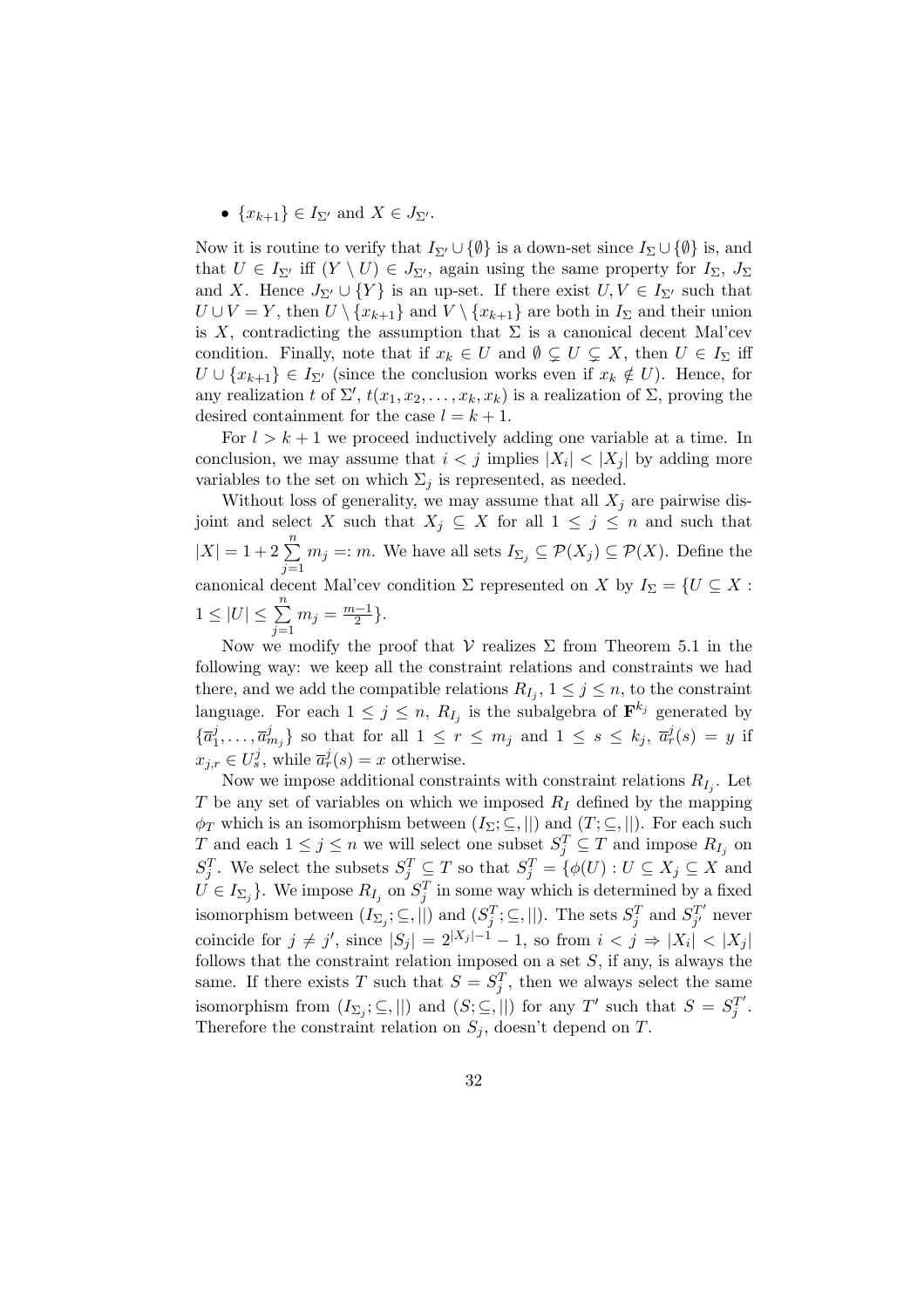Now there is no set of variables which is subject to more than one constraint, the instance is still 3-dense, and the 2-consistency follows from the fact that the restriction to pairs of variables is always the binary constraint determined by inclusion and disjointness, which does not depend on the larger constraint, just on the relationship between those two variables. So we know from Theorem 2.5 that there is a solution  $q$ . As before, using Lemma 4.3 we conclude that for some set of variables T on which the constraint relation  $R_I$  is imposed, all variables in T are mapped by g to the same element  $u \in F$ . This element u is V-equal to one of  $p_i(x, y)$ , for some  $1 \leq j \leq$ n. But each  $R_{I_r}$  is imposed on some subset of T. Hence, the constraint  $R_{I_j}$  is imposed on the subset  $S_j \subseteq T$ . We conclude that there exists some W-term  $t(x_1,\ldots,x_{m_j})$  such that  $t^{\mathbf{F}^{k_j}}(\overline{a}_1^j)$  $(\overline{a}_{1}^{j}, \ldots, \overline{a}_{m_{j}}^{j}) = [u, u, \ldots, u]^{T}$ . Computed coordinatewise, for each  $U_i^j \in I_{\Sigma_j}$ ,  $t^{\mathbf{F}}(x_{j,1}^{U_i^j}, \ldots, x_{j,m_j}^{U_i^j}) = t^{\mathbf{F}}(\overline{a}_1(i), \ldots, \overline{a}_{m_j}(i)) =$  $u(x, y)$ . Thus W realizes  $\Sigma_j$ , take away idempotence, but in such a way that  $\mathcal{W} \models t(x_{j,1}^{U_i^j}, \ldots, x_{j,m_j}^{U_i^j}) \approx p_j(x, y)$  for all  $U_i^j \in I_{\Sigma_j}$ . Since  $\mathcal{W}$  is the idempotent reduct of V, this implies that  $\mathcal{V} \models t(x_{j,1}^{U_i^j}, \ldots, x_{j,m_j}^{U_i^j}) \approx p_j(x, y)$  for all  $U_i^j \in I_{\Sigma_j}$  and t is an idempotent term of  $\mathcal V$ . This is a contradiction with the choice of  $\Sigma_i$ .

It remains to prove the final sentence. We define a sequence of binary terms  $p^{(1)}(x,y) = p(x,y)$  and  $p^{(k+1)}(x,y) = p(p^{(k)}(x,y), p^{(k)}(y,x))$ . We aim to prove that for all  $k \geq 1$ ,  $p^{(k)}$  can replace p in the first paragraph of our theorem. The base case is proved, so we proceed by an induction on  $k$ .

Let  $\Sigma$  be any decent Mal'cev condition on  $X_n := \{x_1, \ldots, x_n\}$ , where  $n > 2$ . Also let  $I_{\Sigma}$  be the family of subsets of  $X_n$  associated with  $\Sigma$ and  $t(x_1, \ldots, x_n)$  a realization of  $\Sigma$  in  $\mathcal V$  such that for all  $U \in I_{\Sigma}$ ,  $\mathcal V$   $\models$  $t(x_1^U, \ldots, x_n^U) \approx p(x, y)$ . Denote  $t^{(1)} := t$ . Define the canonical decent Mal'cev condition  $\Sigma_{\leq n}$  represented on the set  $X_{2n-1} = \{x_1, x_2, \ldots, x_{2n-1}\}\$ by  $I_{\Sigma_{\leq n}} := \{U \subseteq X_{2n-1} : 1 \leq |U| < n\}$ . By the inductive assumption applied to the condition  $\Sigma_{\leq n}$ , there exists a realization of  $\Sigma_{\leq n}$  by a  $(2n-1)$ ary V-term  $q_n^{(k)}$  such that for all  $U \in I_{\Sigma_{\le n}}, \, \mathcal{V} \models q_n^{(k)}(x_1^U, x_2^U, \ldots, x_{2k-1}^U) \approx$  $p^{(k)}(x, y)$ .

We introduce a little notation,  $x_i^s$  denotes  $x_i, x_i, \ldots, x_i$ , where  $x_i$  repeats s times. We define  $t^{(k+1)}$  inductively:

$$
t^{(k+1)}(x_1, \ldots, x_n) := t(q_n^{(k)}(x_1^n, x_2, x_3, \ldots, x_n),
$$
  
\n
$$
q_n^{(k)}(x_1, x_2^n, x_3, \ldots, x_n), \ldots, q_n^{(k)}(x_1, x_2, \ldots, x_{n-1}, x_n^n))
$$
\n(5.1)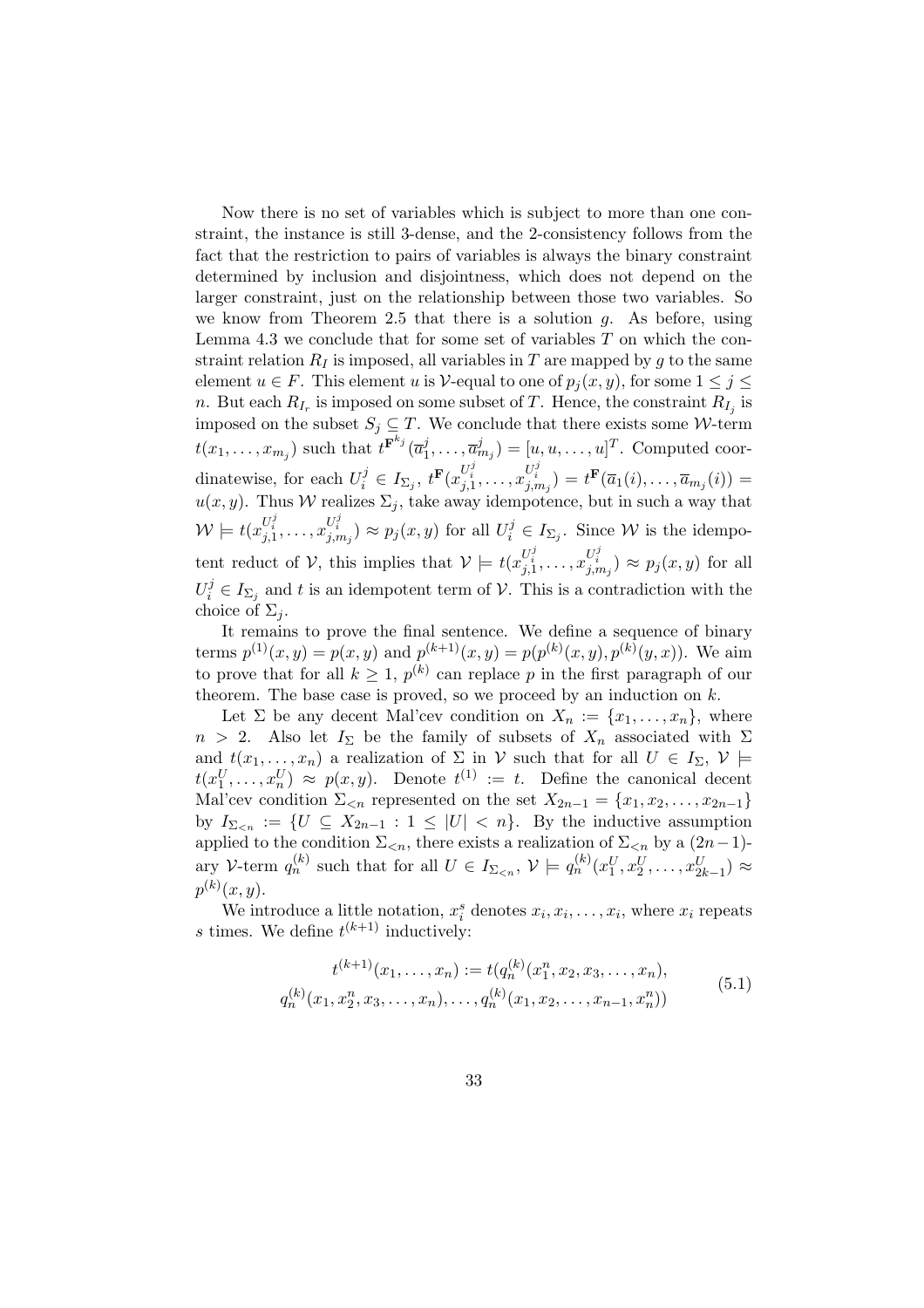Fix an arbitrary  $\emptyset \neq U \subsetneq X_n$ . We obtain that

$$
\mathcal{V} \models q_n^{(k)}(x_1^U, \dots, x_{i-1}^U, (x_i^U)^n, x_{i+1}^U, \dots, x_n^U) \approx p^{(k)}(x, y)
$$
  
iff  $|U \cap (X_n \setminus \{x_i\})| + n|U \cap \{x_i\}| \le n$  iff  $x_i \notin U$ .

On the other hand, analogously

$$
\mathcal{V} \models q_n^{(k)}(x_1^U, \dots, x_{i-1}^U, (x_i^U)^n, x_{i+1}^U, \dots, x_{n+1}^U) \approx p^{(k)}(y, x) \text{ iff } x_i \in U.
$$

From (5.1) follows that  $t_n^{(k+1)}(x_1^U,\ldots,x_n^U)$  equals in  $\mathcal V$  to a substitution instance of  $t(x_1^U, \ldots, x_n^U)$  where x is substituted by  $p^{(k)}(x, y)$  and y is substituted by  $p^{(k)}(y,x)$ . Since t is a realization of  $\Sigma$  in  $\mathcal{V}$ , with the derived operation  $p(x, y)$ , it follows that for any  $U \subseteq X_k$ ,  $U \in I_{\Sigma}$  iff  $V \models$  $t^{(k+1)}(x_1^U,\ldots,x_n^U) \approx p(p^{(k)}(x,y),p^{(k)}(y,x)) = p^{(k+1)}(x,y)$ , finishing the inductive proof.  $\Box$ 

Our (messy) proof of Theorem 5.4 is included to demonstrate that our framework is equally powerful as Z. Brady's from [4]. For now we may prove the most elegant characterization of congruence meet-semidistributive varieties from [4]:

**Theorem 5.5.** A locally finite variety  $V$  is congruence meet-semidistributive iff it realizes the following Mal'cev condition:

$$
f(x, x, x) \approx x
$$
  

$$
f(f(x, x, y), f(x, x, y), f(y, y, x)) \approx f(x, x, y) \approx f(x, y, x) \approx f(y, x, x).
$$
  
(5.2)

*Proof.* The implication  $(\Rightarrow)$  follows directly from Theorem 5.4 applied to the canonical decent Mal'cev condition W represented on  $\{x_1, x_2, x_3\}$  given by  $I_W = \{\{x_1\}, \{x_2\}, \{x_3\}\}\$ . Any realization of W is a ternary weak nearunanimity term, while the final sentence of Theorem 5.4 implies

$$
\mathcal{V} \models f(f(x, x, y), f(x, x, y), f(y, y, x)) \approx f(x, x, y).
$$

Now we prove the implication  $(\Leftarrow)$ . Let **R** be any associative ring with unit and  $M$  any right R-module. Assume that  $M$  realizes (5.2). We may assume without loss of generality that  $M$  is faithful. Hence, there is a term  $t(x_1, x_2, x_3) = \sum_{ }^{3}$  $i=1$  $\alpha_i x_i$  which realizes all identities in (5.2). By plugging in  $x = 0$ , we get  $\alpha_1 y = \alpha_2 y = \alpha_3 y$  for all y, and the faithfulness of M implies  $\alpha_1 = \alpha_2 = \alpha_3$  in **R** (denote  $\alpha := \alpha_1$ ). Applying  $x = y$  in (5.2), we get  $3\alpha x =$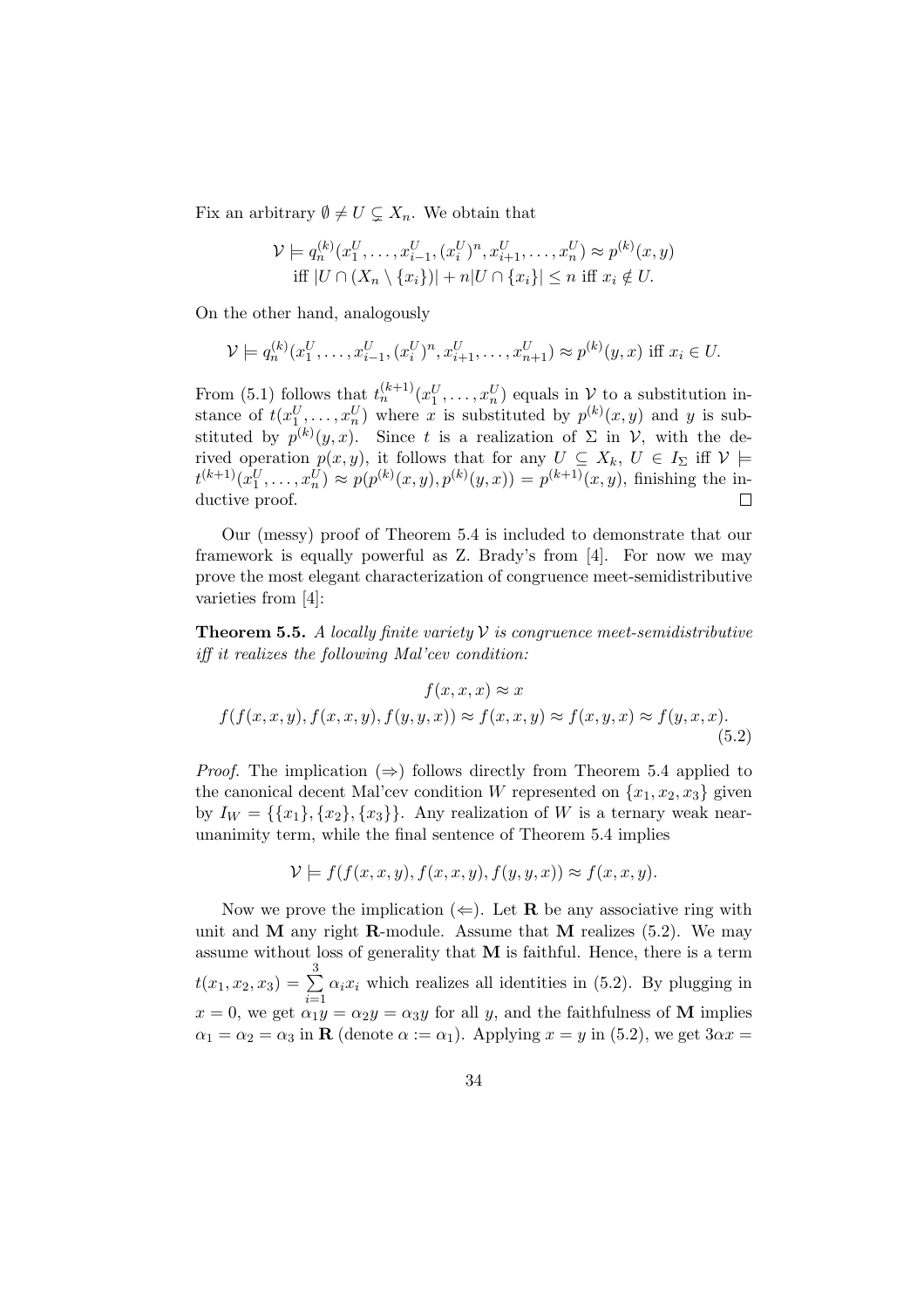x, so  $3\alpha = 1$  by faithfulness of M. Plugging  $x = 0$  again into (5.2) we get  $\alpha^2 y + \alpha^2 y + 2\alpha^2 y = \alpha y$ . Hence  $\alpha(3\alpha + \alpha)y = y$ , which implies  $\alpha(\alpha+1)y = \alpha y$ , from which  $\alpha^2 y + \alpha y = \alpha y$  and finally  $\alpha^2 y = 0y$ , which means  $\alpha^2 = 0$  by the faithful property. But then  $0 = 9\alpha^2 = (3\alpha)(3\alpha) = 1 \cdot 1 = 1$ . Hence for all  $x \in M$ ,  $x = 1x = 0x = 0$ , so M is trivial. Since any module which realizes  $\Sigma$  is trivial, according to [11], Theorem 8.1 (1)  $\Leftrightarrow$  (10),  $\Sigma$  is realized only in congruence meet-semidistributive varieties.  $\Box$ 

## 6 Putting it all together

The following theorem summarizes the main line of the results of our paper:

**Theorem 6.1.** Let  $\Sigma$  be a decent Mal'cev condition on the set of variables X. The following conditions are equivalent:

- (1) Every locally finite congruence meet-semidistributive variety realizes Σ.
- (2) **D** realizes  $\Sigma$ .
- (3) There exists a canonical decent Mal'cev condition Π represented on  $E \subseteq X$  such that  $\{(U \cap E, V \cap E) : (U, V) \in \epsilon(\Sigma)\} \subseteq \epsilon(\Pi)$ .

Moreover, whether these three conditions are satisfied can be checked in polynomial time in  $|\Sigma|$  and  $|X|$ .

*Proof.* (1)  $\Rightarrow$  (2)  $V(D)$  is locally finite since D is finite. Also, D generates a congruence meet-semidistributive variety, as was noticed in [9] (we could also see this directly, it is easy to check that D realizes all known strong Mal'cev characterizations of congruence meet-semidistributivity).

 $(2) \Rightarrow (3)$  This follows from Lemma 3.20 by taking  $E := E(\Sigma)$ .

 $(3) \Rightarrow (1)$  Let V be a locally finite congruence meet-semidistributive variety. By Theorem 5.1,  $V$  realizes  $\Pi$ . Hence, where  $E = \{x_{i_1}, \ldots, x_{i_k}\}\,$ ,  $V$ realizes the condition  $\Sigma' = \{g(x_{i_1}^{U \cap E}, \ldots, g(x_{i_k}^{U \cap E}) \approx g(x_{i_1}^{V \cap E}, \ldots, g(x_{i_k}^{V \cap E})\}$ .  $(U, V) \in \epsilon(\Sigma)$ . According to Lemma 3.5, V realizes  $\Sigma$  by interpreting its operation as some term on the set of variables E.

Finally, the algorithm for efficiently checking (2) was described in Subsection 3.4.  $\Box$ 

For the next corollary, which is another restatement of our main results, we ask the reader to recall a little notation and some results from [8].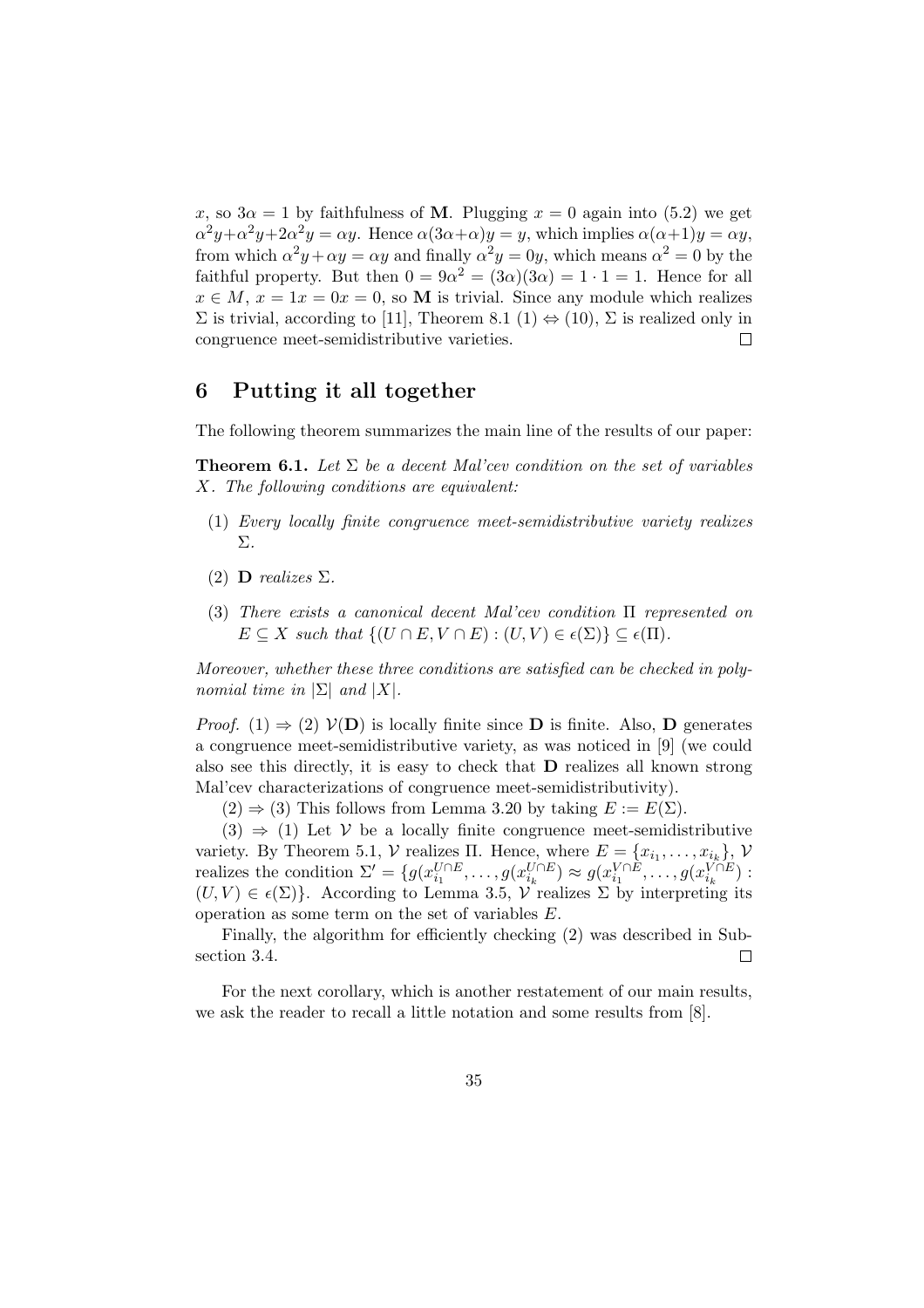Corollary 6.2. Let  $\Sigma$  be a linear, idempotent strong Mal'cev condition in which only two variables occur. Then the following are equivalent:

- (1)  $\Sigma$  is realized in **D**, but not in any nontrivial finite module.
- (2) For any locally finite variety  $V$ ,  $V$  realizes  $\Sigma$  iff  $V$  is congruence meetsemidistributive.

*Proof.* (1)  $\Rightarrow$  (2) If  $\Sigma$  is realized in **D**, then we can, according to Proposition 3.1, select the decent Mal'cev condition  $\Sigma'$ , so that  $\Sigma'$  is realized in any variety which realizes  $\Sigma$ . By Theorem 6.1,  $\Sigma'$  is realized in every locally finite congruence meet-semidistributive variety and using Proposition 3.1 again, we conclude that  $\Sigma$  is realized in every locally finite congruence meetsemidistributive variety.

On the other hand, assume that a locally finite variety  $\mathcal V$  realizes  $\Sigma$ . Let  $\mathcal{E} := Mod(\Sigma)$ . By the terminology introduced in Definition 9.1 of [8],  $\mathcal{E}$  and by assumption  $(1)$ , for every finite field **F**, the one-dimensional vector space  $_{\mathbf{F}}\mathbf{V}$  over **F** does not realize  $\Sigma$ . The variety  $_{\mathbf{F}}\mathcal{V}$  of all vector spaces over **F** is generated by  $_{\mathbf{F}}\mathbf{V}$ , so by the notation from the beginning of Chapter 9 of [8],  $\mathcal{E} \nleq \mathbf{F} \mathbf{V}$ . Finally,  $\mathcal{V}$  realizes  $\Sigma$ , so  $\mathcal{E} \leq \mathcal{V}$  (again using the notation of [8]). Hence, by the implication  $(2) \Rightarrow (5)$  of Theorem 9.10 of [8], V is congruence meet-semidistributive.

 $(2) \Rightarrow (1)$  The easy direction is true since  $V(D)$  is a congruence meetsemidistributive locally finite variety, but  $\mathcal{V}(\mathbf{M})$  is not, where M is any nontrivial finite module.  $\Box$ 

### 7 Problems and remarks

One obvious way to improve on our results would be to remove the condition that there are only two variables involved in any identity. This is not prescribed by our technique (and that is its chief selling point as opposed to Brady's from [4], his technique seems to be inherently limited to two variables); for instance, if we used three variables, then we would encode  $f(x, y, y, z, x, z)$  as the equivalence relation with named classes  $C_x = \{x_1, x_5\}, C_y = \{x_2, x_3\}$  and  $C_z = \{x_4, x_6\}.$  Since we were dealing with two-class equivalence relations only, we were able to encode them by just considering the sets  $C_v$ ;  $C_x$  was understood to be its complement. However, while we needed consider only disjointness, containment in one of the directions, and "neither" in the two-variable case, in the situation with only three variables, we are already faced with many more possible interactions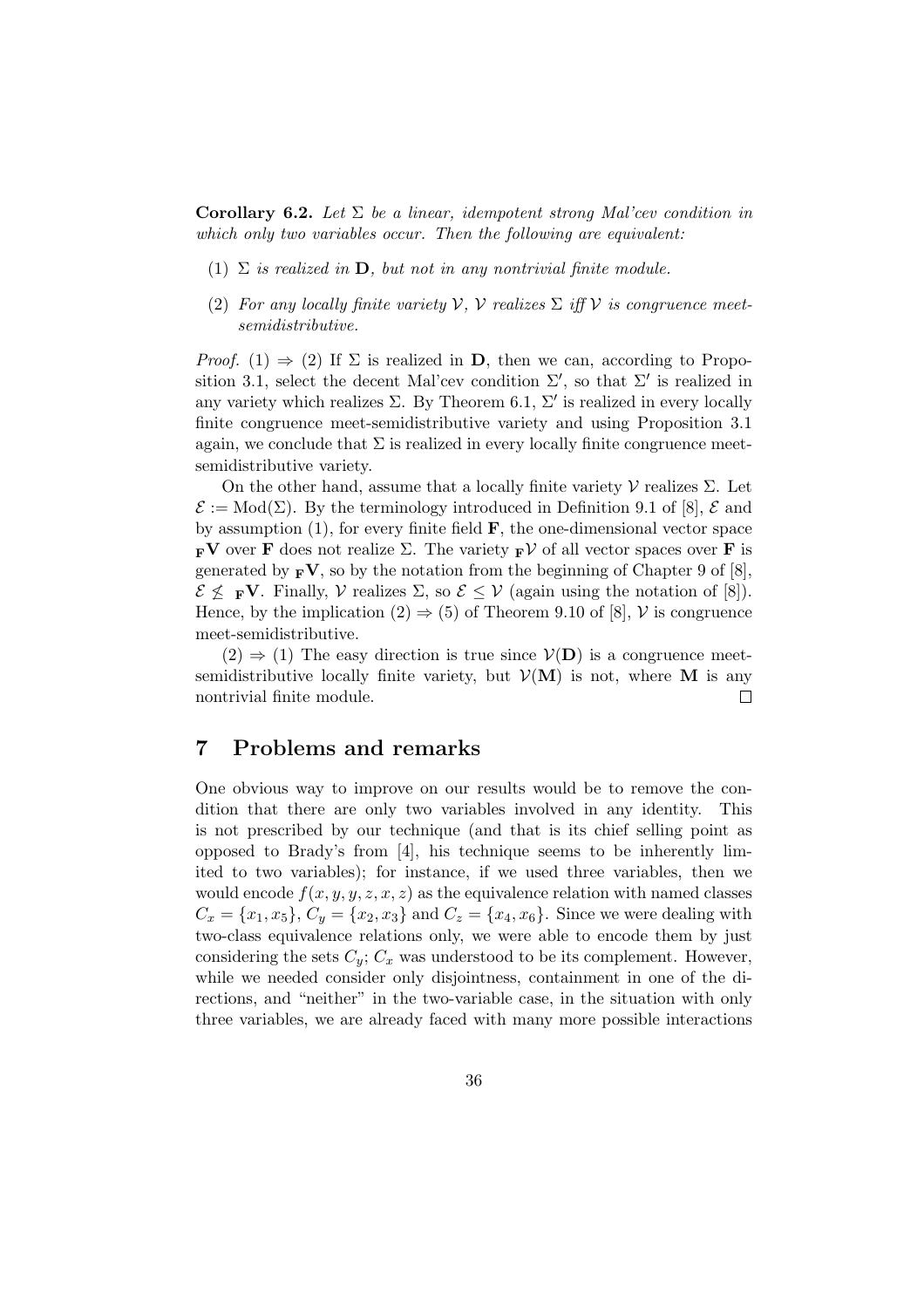between two equivalence relations (evaluations). This makes the Ramsey argument much more complex. Moreover, consider the following examples:

Example 7.1. The strong Mal'cev conditions

$$
t(x, x, x, x) \approx x
$$
  
\n
$$
t(x, x, y, z) \approx t(y, z, y, x) \approx t(x, z, z, y)
$$
 (BD)

and

$$
t(x, x, x, x) \approx x
$$
  
\n
$$
t(x, x, y, z) \approx t(y, x, z, x) \approx t(y, z, x, y)
$$
 (LS)

are realized in D, but not in all locally finite congruence meet-semidistributive varieties.

The above examples were discovered by a computer search in [10] but it was left as an open question whether they are realized in all locally finite congruence meet-semidistributive varieties. Z. Brady in [4], also independently M. Maróti (circulated by email to the participants of the 2016 Nashville workshop), proved they are not realized in certain locally finite congruence meet-semidistributive varieties. Hence, we don't have a good candidate for the set of all linear idempotent strong Mal'cev conditions realized by all locally finite congruence meet-semidistributive varieties. In the two-variable case we were able to just check which ones are realized in D, but in the more general seting this is not the same set of conditions and we don't know how to narrow it down.

Still, though the above discussion indicates it is probably difficult, we believe that the following problem may be attempted:

Problem 7.2. Characterize all linear idempotent strong Mal'cev conditions which are realized in all locally finite congruence meet-semidistributive varieties.

Another, perhaps even more challenging, and certainly more attractive, problem lies in shedding the local finiteness. In that direction, the only known result is the following shocker by M. Olšák from  $[20]$ :

**Theorem 7.3.** A variety  $V$  realizes some Taylor condition iff  $V$  realizes

$$
t(x, x, x, x, x, x) \approx x
$$
  
\n
$$
t(x, y, x, y, x, y) \approx t(y, y, y, x, x, x) \approx t(x, x, y, y, y, x)
$$
 (O)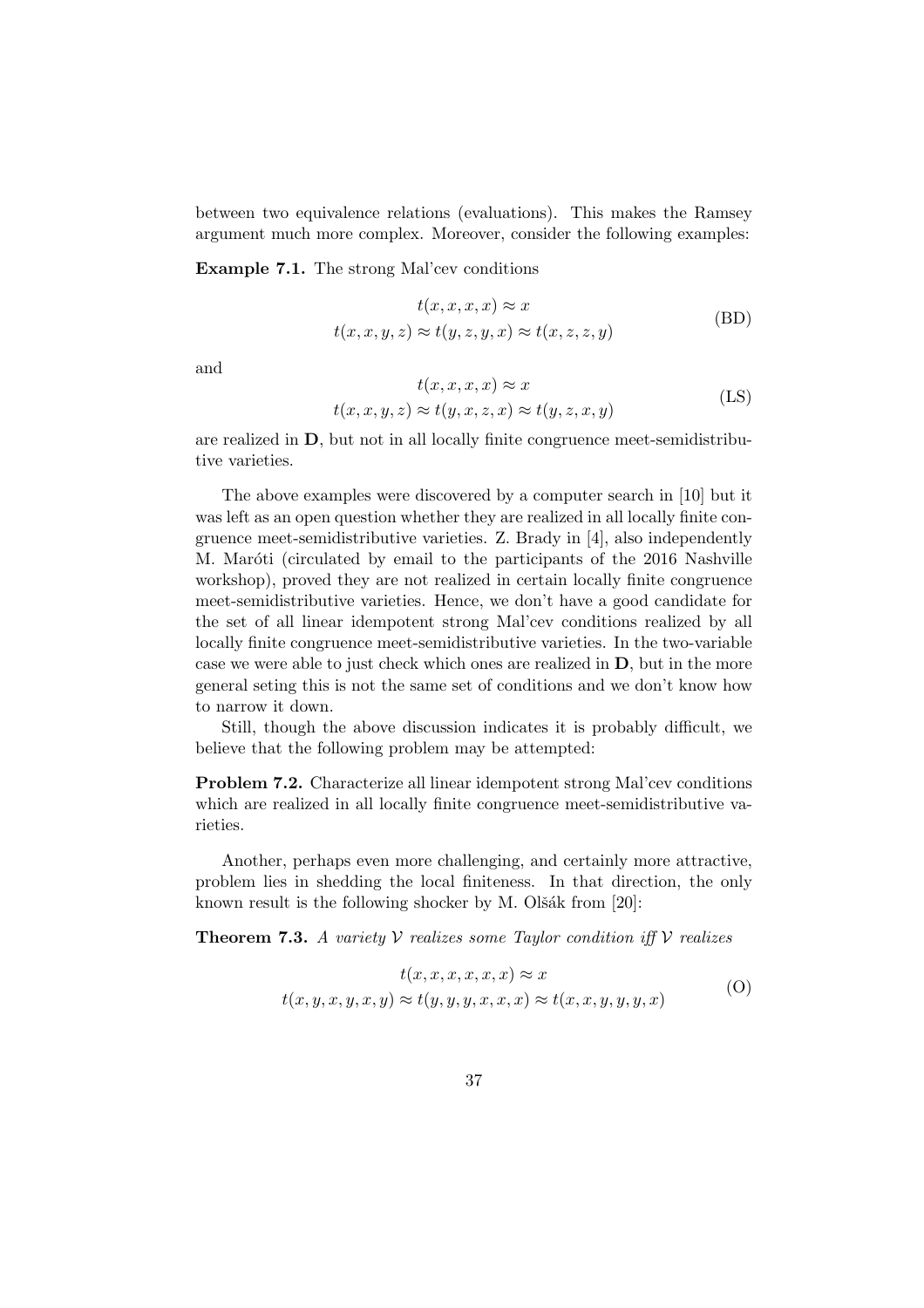Since there exists a strong Mal'cev characterization of having a Taylor term, it is conceivable that congruence meet-semidistributivity also admits such a strong Mal'cev characterization. The problem was attempted ever since Ol'sak circulated a draft of his result in 2016, but it remains open:

**Problem 7.4.** Does there exist a strong Mal'cev condition  $\Sigma$  such that for any variety  $\mathcal{V}, \mathcal{V}$  is congruence meet-semidistributive iff  $\mathcal{V}$  realizes  $\Sigma$ ?

## Acknowledgement

The authors thank Z. Brady for suggesting we "just make the full binary composition of  $p(x, y)$  with itself" which allowed us to prove the last sentence of Theorem 5.4 and Theorem 5.5. The anonymous, but very knowledgeable, referee also contributed a lot in an exceptionally detailed review. Along with several other improvements to our paper, the referee's proofs of Proposition 4.2 and Corollary 6.2 replaced our inferior ones.

## References

- [1] Barto, L.: The collapse of the bounded width hierarchy. J. Logic Comput. 26, 923–943 (2016)
- [2] Barto, L., Kozik, M.: Constraint satisfaction problems solvable by local consistency methods. J. ACM 61 1:03, 19 pp. (2014)
- [3] Bergman, C.: Universal Algebra: Fundamentals and Selected Topics. Chapman & Hall/CRC Press, Boca Raton (2011)
- [4] Brady, Z.: Examples, Counterexamples, and Structure in Bounded Width Algebras. http://math.stanford.edu/~notzeb/ bounded-width.pdf (manuscript, 2017)
- [5] Burris, S., Sankappanavar, H.P.: A course in universal algebra. Graduate Texts in Mathematics, vol. 78. Springer, New York (1981)
- [6] Czedli, G.: A characterization for congruence semi-distributivity. In: Proc. Conf. Universal Algebra and Lattice Theory, Puebla (Mexico, 1982), Lecture Notes in Math., vol. 1004, pp. 104–110. Springer, New York (1983)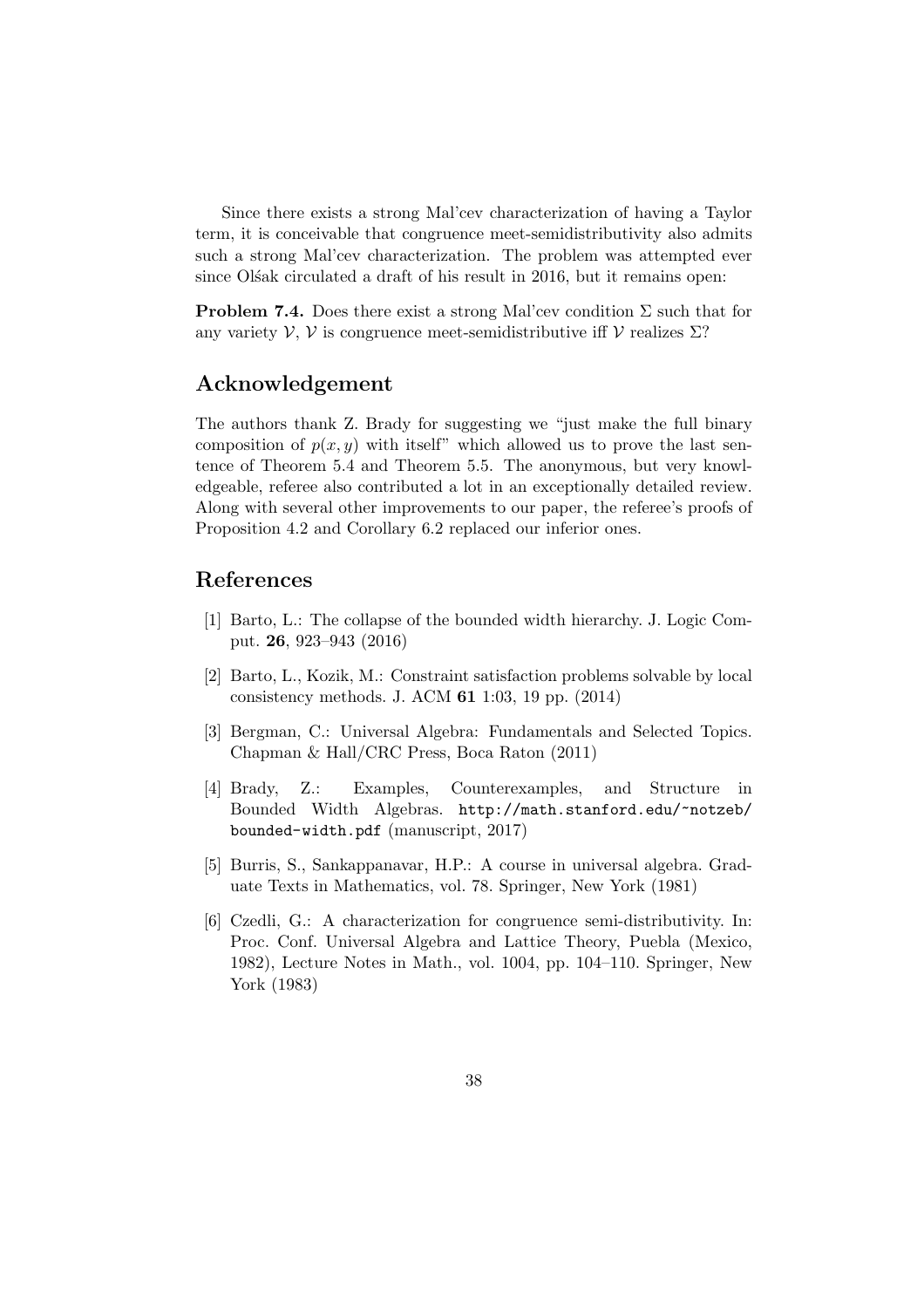- [7] Freese, R., McKenzie, R.: Commutator Theory for congruence modular varieties. London Math. Soc. Lecture Note Series, vol. 125. Cambridge University Press, Cambridge (1987)
- [8] Hobby, D., McKenzie, R.: The structure of finite algebras. Contemporary Mathematics, vol. 76. American Mathematical Society, Providence (1988)
- [9] Jovanović, J.: On terms describing omitting unary and affine types. Filomat 27, 183–199 (2013)
- [10] Jovanović, J., Marković, P., McKenzie, R., Moore, M.: Optimal strong Mal'cev conditions for congruence meet-semidistributivity in locally finite varieties. Algebra Universalis 76, 305-325 (2016).
- [11] Kearnes, K., Kiss, E.: The shape of congruence lattices. Mem. Amer. Math. Soc., vol. 222, no. 1046. American Mathematical Society, Providence (2013)
- [12] Kearnes, K., Marković, P., McKenzie, R.: Optimal strong Mal'cev conditions for omitting type 1 in locally finite varieties. Algebra Universalis 72, 91–100 (2014)
- [13] Kearnes, K., Szendrei, Á.: The relationship between two commutators. Internat. J. Algebra Comput. 8, 497–531 (1998)
- [14] Kearnes, K., Willard, R.: Residually finite, congruence meetsemidistributive varieties of finite type have a finite residual bound. Proc. Amer. Math. Soc. 127, 2841–2850 (1999)
- [15] Kozik, M., Krokhin, A., Valeriote, M. Willard, R.: Characterizations of several Maltsev conditions. Algebra Universalis 73, 205–224 (2015)
- [16] Larose, B., Zádori, L.: Bounded width problems and algebras. Algebra Universalis 56, 439-466 (2007)
- [17] Lipparini, P.: A characterization of varieties with a difference term, II: Neutral = meet semi-distributive. Canad. Math. Bull. 41, 318–327 (1998)
- [18] Maróti, M., McKenzie, R.: Existence theorems for weakly symmetric operations. Algebra Universalis 59, 463–489 (2008)